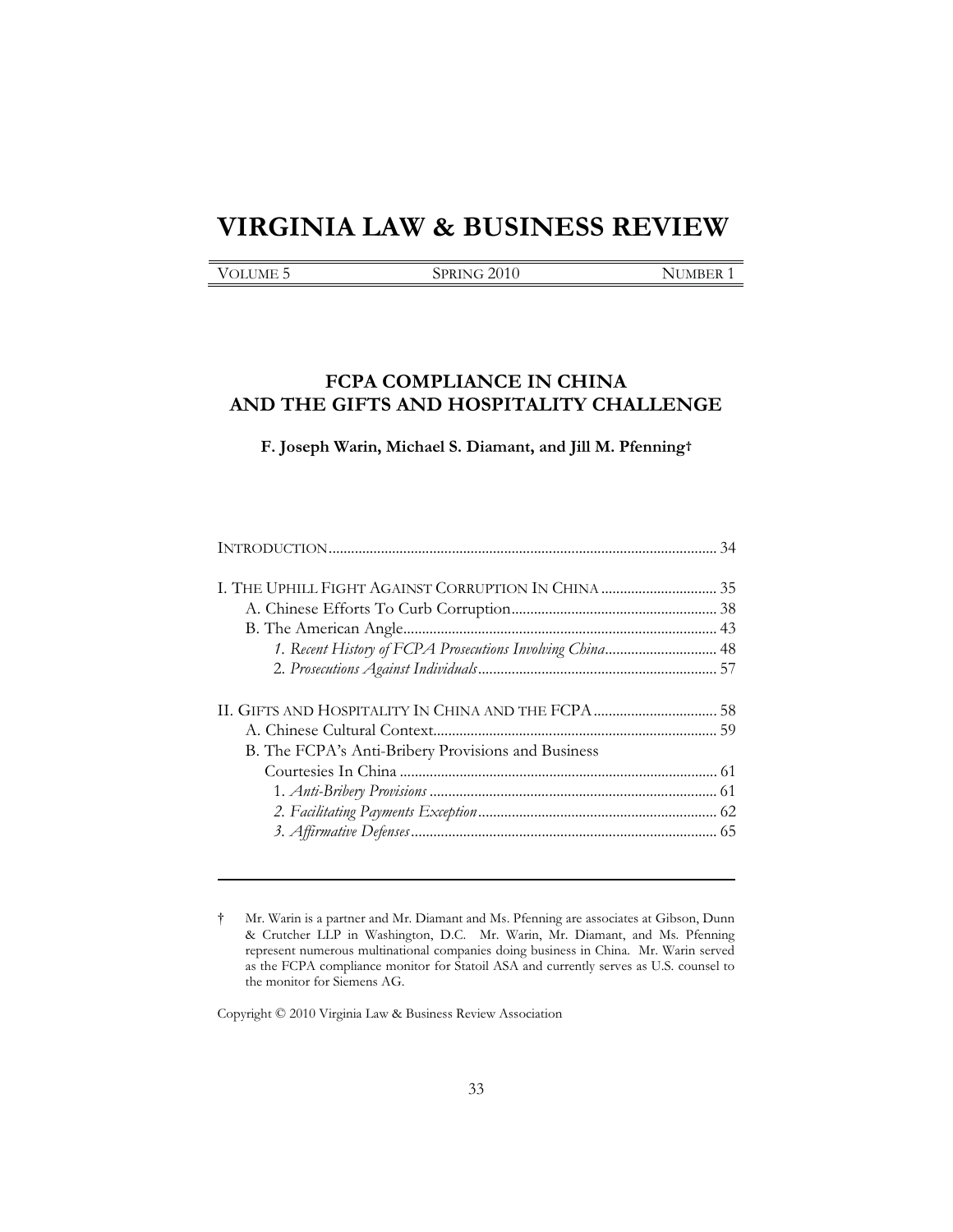| 34 | Virginia Law & Business Review                               | 5:33 $(2010)$ |
|----|--------------------------------------------------------------|---------------|
|    |                                                              |               |
|    |                                                              |               |
|    |                                                              |               |
|    | C. Designated Vendors and Pre-Approved Promotional Items  75 |               |
|    |                                                              |               |
|    |                                                              |               |
|    |                                                              |               |
|    |                                                              |               |

#### **INTRODUCTION**

N the fifteenth day of the eighth lunar month (usually around late September or early October), the Chinese celebrate the Moon Festival  $\bigodot$ <sup>N</sup> the fifteenth day of the eighth lunar month (usually around late September or early October), the Chinese celebrate the Moon Festival by exchanging mooncakes.<sup>1</sup> Mooncakes are small, traditional Chinese pastries that can contain a variety of different sweet or savory fillings, anything from red bean paste to duck eggs.<sup>2</sup> But, in twenty-first-century China, virtually no one actually *eats* mooncakes anymore; instead, "[t]he moon cakes' modern role is to be given away, and not only to your friends."<sup>3</sup> For this reason, mooncakes may now come in elaborate packaging containing expensive tea leaves, mobile phones, and even gold coins.<sup>4</sup> Businesspeople in China buy hundreds of boxes of mooncakes every year and hand them out as part of the Moon Festival celebration.<sup>5</sup> In doing so, they expose themselves to legal risk—both under local anti-bribery laws and, in the case of many foreign businesspeople, under the U.S. Foreign Corrupt Practices Act ("FCPA").<sup>6</sup> Just this past year, the head of a construction company in Hong Kong received a two-month prison sentence for violating that city's strict antibribery laws by presenting fifteen boxes of mooncakes to local police

<sup>1</sup>. MAY-LEE CHAI & WINBERG CHAI, CHINA A TO Z 93 (2007); Louisa Lim, *Corruption Fears Over China Mooncakes*, BBC NEWS, Sept. 28, 2004, *available at* http://news.bbc.co.uk /2/hi/asia-pacific/3695916.stm. The moon festival (also called the "Mid Autumn Festival") dates back to the Tang Dynasty, and celebrates the brightest full moon of the year. *Big Trouble in Little China*, BUSINESS TODAY, Oct. 12, 2003.

<sup>2</sup>. CHAI & CHAI, *supra* note 1, at 93.

<sup>3</sup>. KAI STRITTMATTER, CHINA A TO Z 161 (2006).

<sup>4</sup>. *See id.*

<sup>5</sup>. WrageBlog: Anti-Bribery Compliance Blog, http://wrageblog.org/2009/10/07/itsmooncake-time-again (Oct. 7, 2009, 09:47 EST).

<sup>6</sup>. 15 U.S.C. § 78dd-1 et seq. (2006).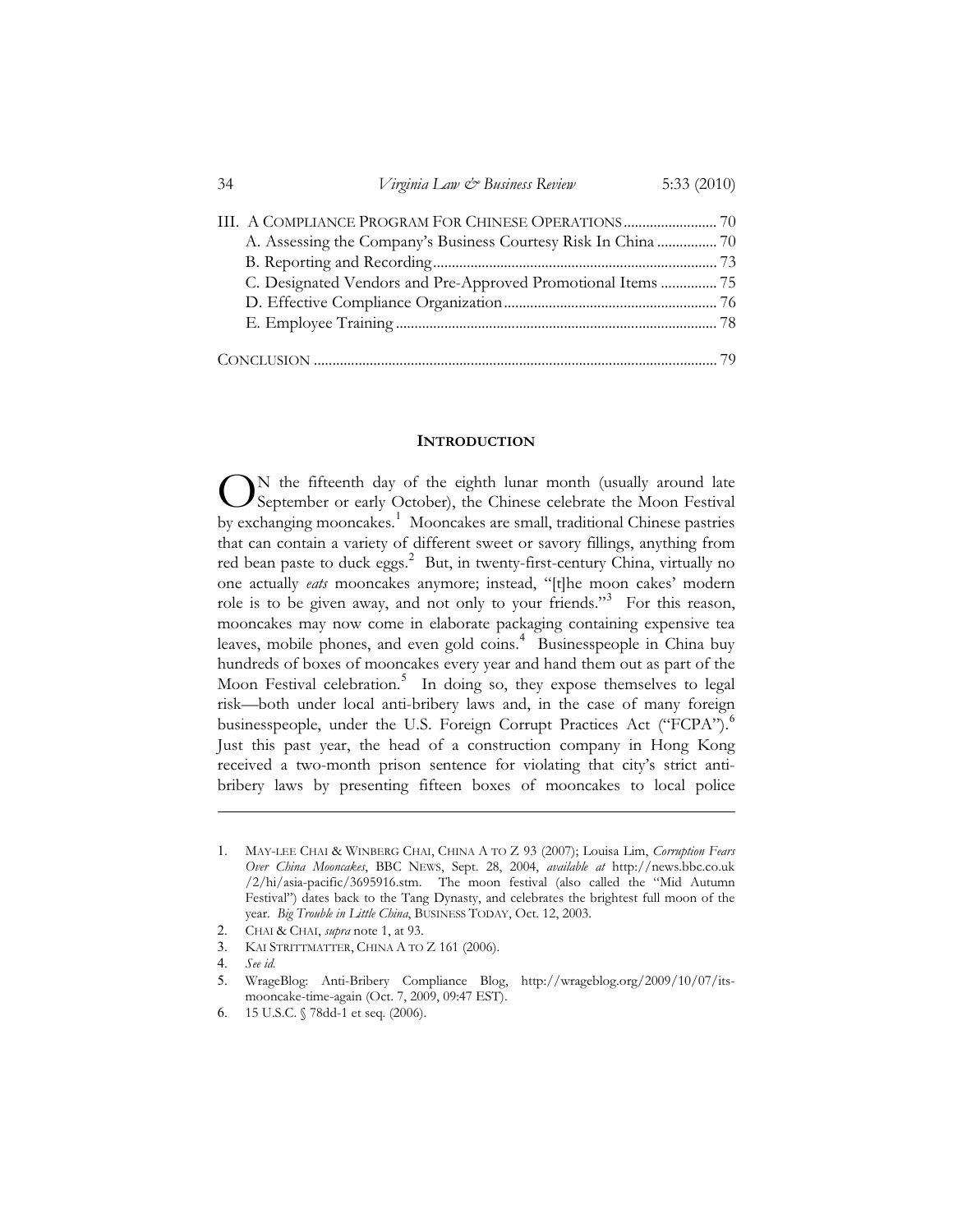officers.<sup>7</sup> It did not matter that the police officers returned the boxes of mooncakes uneaten later that day.<sup>8</sup>

Presenting mooncakes as gifts is just one common facet of a Chinese business culture that values the provision of gifts, meals, and entertainment. In China, building relationships, or *guanxi*, drives successful business development.<sup>9</sup> These necessary relationships grow out of the exchange of favors and gifts, including meals and entertainment.<sup>10</sup> Although not necessarily impermissible, these sorts of benefits, common in Chinese business, pose a serious corruption risk and serve to exacerbate what is already a very challenging anti-corruption compliance environment for foreign businesses in China.<sup>11</sup>

This Article discusses the anti-corruption enforcement trends confronting business practices in China, addresses the legal risks posed by the Chinese gift and hospitality culture, and presents suggestions for structuring corporate anti-corruption compliance programs to mitigate these risks. contextualize law enforcement's current focus on bribery and other economic crime in China, Part I provides an introduction to the country's pervasive corruption climate, with a brief summary of recent enforcement actions by both Chinese and U.S. authorities. Turning to the problem of business courtesies, Part II provides background on the unique Chinese gift-giving culture and briefly discusses the FCPA, exploring within the statute's antibribery framework the issue of business courtesy expenditures. Finally, Part III gives advice on how to tailor the gifts and hospitality component of an organization's compliance program to address this risk in China.

# **I. THE UPHILL FIGHT AGAINST CORRUPTION IN CHINA**

Before discussing the specific problem of gifts and entertainment in Chinese business culture, it is important to understand the prevalence of

<sup>7</sup>. WrageBlog, *supra* note 5. Under Hong Kong law, "it is an offense to offer any benefit to an employee of the government . . . where there are 'dealings of any kind', even if the dealings are not ongoing, but only anticipated." *Id.* The prosecution need not prove corrupt intent because intent is presumed if there are dealings and a benefit or gift, of any value, is presented. *Id.*

<sup>8</sup>. *Id.*

<sup>9</sup>. CHAI & CHAI, *supra* note 1, at 113–14, 126–27.

<sup>10</sup>. Nicole Y. Hines, *Cultural Due Diligence: The Lost Diligence that Must Be Found By U.S. Corporations Conducting M&A Deals in China To Prevent Foreign Corrupt Practices Act Violations*, 9 DUQ. BUS. L.J. 19, 56 (2007).

<sup>11</sup>. *See* 15 U.S.C. §§ 78m, 78dd-1, 78dd-2, 78dd-3, 78ff (2006).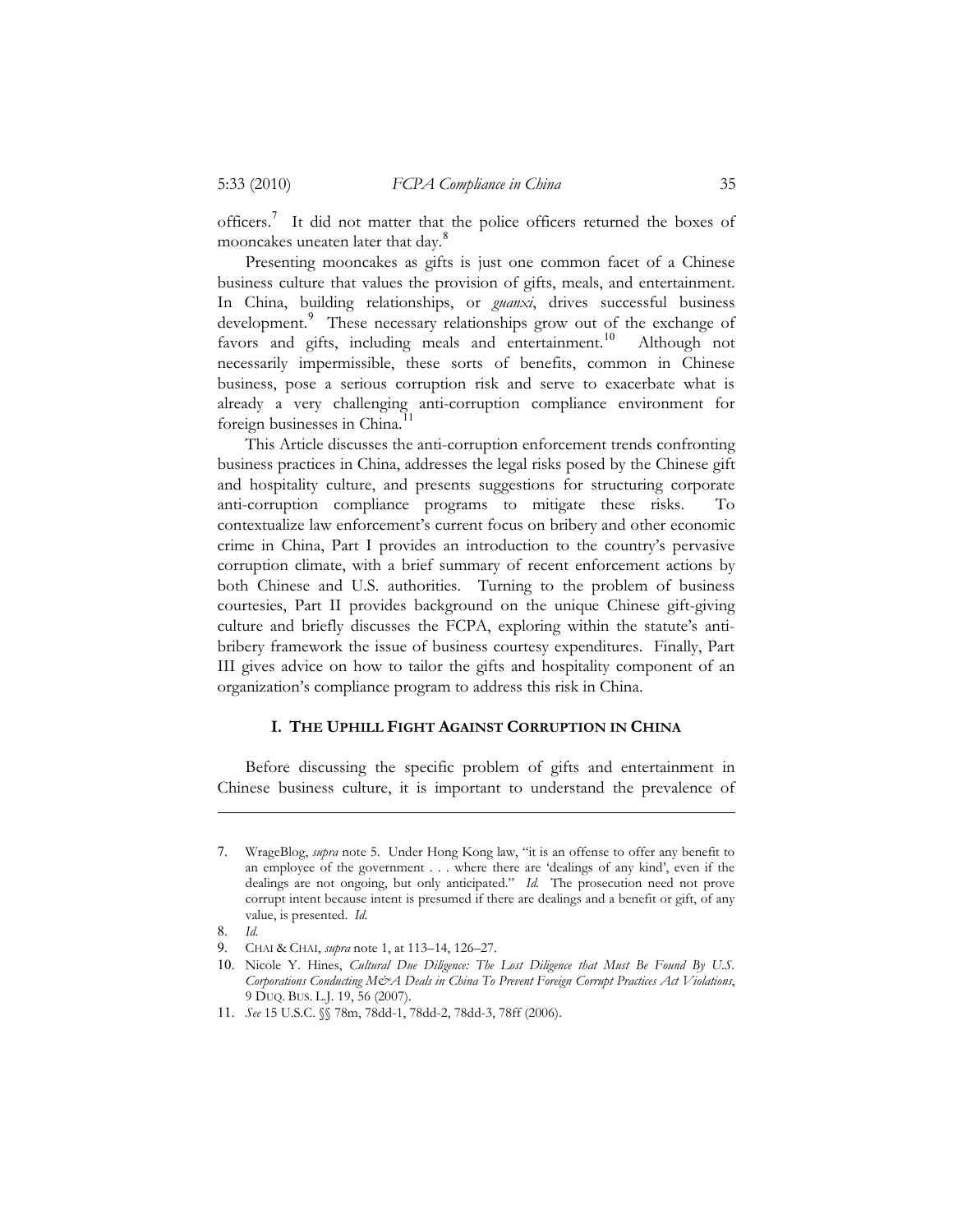corruption in China and the amplified vigor with which Chinese and U.S. authorities enforce their anti-bribery statutes. It is in this increasingly treacherous environment that multinational corporations must develop policies and procedures to mitigate the risk of becoming ensnared in corruption probes.

In January 2008, Hu Jintao, president of the People's Republic of China, delivered a keynote speech to a meeting of the Chinese Communist Party's Central Commission for Discipline Inspection in which he pledged to step up the country's anti-corruption efforts. "Anti-corruption measures and the upholding of integrity should run thoroughly through the nation's economic, political and cultural makeup and the Party's ideological, organizational, work style and institutional building," Hu said.<sup>12</sup> Hu's comments reflect how corruption has become an issue of increasing concern for the Chinese Communist Party's leadership—corruption has caused public resentment and social unrest, and has been blamed for several of the country's high-profile problems, including poor enforcement of food and product safety standards, as well as lax monitoring of workplace and infrastructure safety regulations.<sup>13</sup> Minxin Pei, a senior associate at the Carnegie Endowment for International Peace has estimated that corruption accounts for approximately 3% of mainland China's gross domestic product.<sup>14</sup> Moreover, China routinely finds itself listed among the world's most challenging business environments. China ranked 79th on Transparency International's 2009 Corruption Perceptions Index, below such countries as Brazil, Colombia, and Ghana.<sup>15</sup>

Unfortunately for the Party leadership, effectively curbing corruption in China is a daunting task, in part because of historical Chinese cultural attitudes toward business relationships, or *guanxi*, and quid pro quo gift

<sup>12</sup>. Consulate General of the People's Republic of China in Capetown, President Hu Pledges to Intensify Anti-Graft Battle in China, http://capetown.china-consulate.org/eng/xwdt /t400372.htm (last visited Mar. 23, 2010).

<sup>13</sup>. Ben Blanchard, *China to Target Corrupt Officials' Lovers*, REUTERS, Aug. 26, 2008, http://uk.reuters.com/article/idUKPEK2013620080826; *see also Chinese Premier Vows to Fight Corruption of Government Officials*, XINHUA NEWS AGENCY, Mar. 25, 2008 (discussing execution of Zheng Xiaoyu, former head of China's Food and Drug Administration, for accepting bribes to approve medicines that later proved harmful to patients); *Top Officials Charged In Fatal China Mine Accident*, AGENCE FRANCE PRESSE, Jan. 21, 2010 (discussing vice mayor and deputy police chief charged with taking bribes to turn a blind eye to dangerous mine conditions that resulted in an accident that killed 277 people).

<sup>14</sup>. Bill Salvadove, *Corruption—The Ugly Side of the Economic Reform Boom*, SOUTH CHINA MORNING POST, Dec. 15, 2008, at 8.

<sup>15</sup>. TRANSPARENCY INTERNATIONAL, 2009 CORRUPTION PERCEPTIONS INDEX, http:// www.transparency.org/policy\_research/surveys\_indices/cpi/2009/cpi\_2009\_table.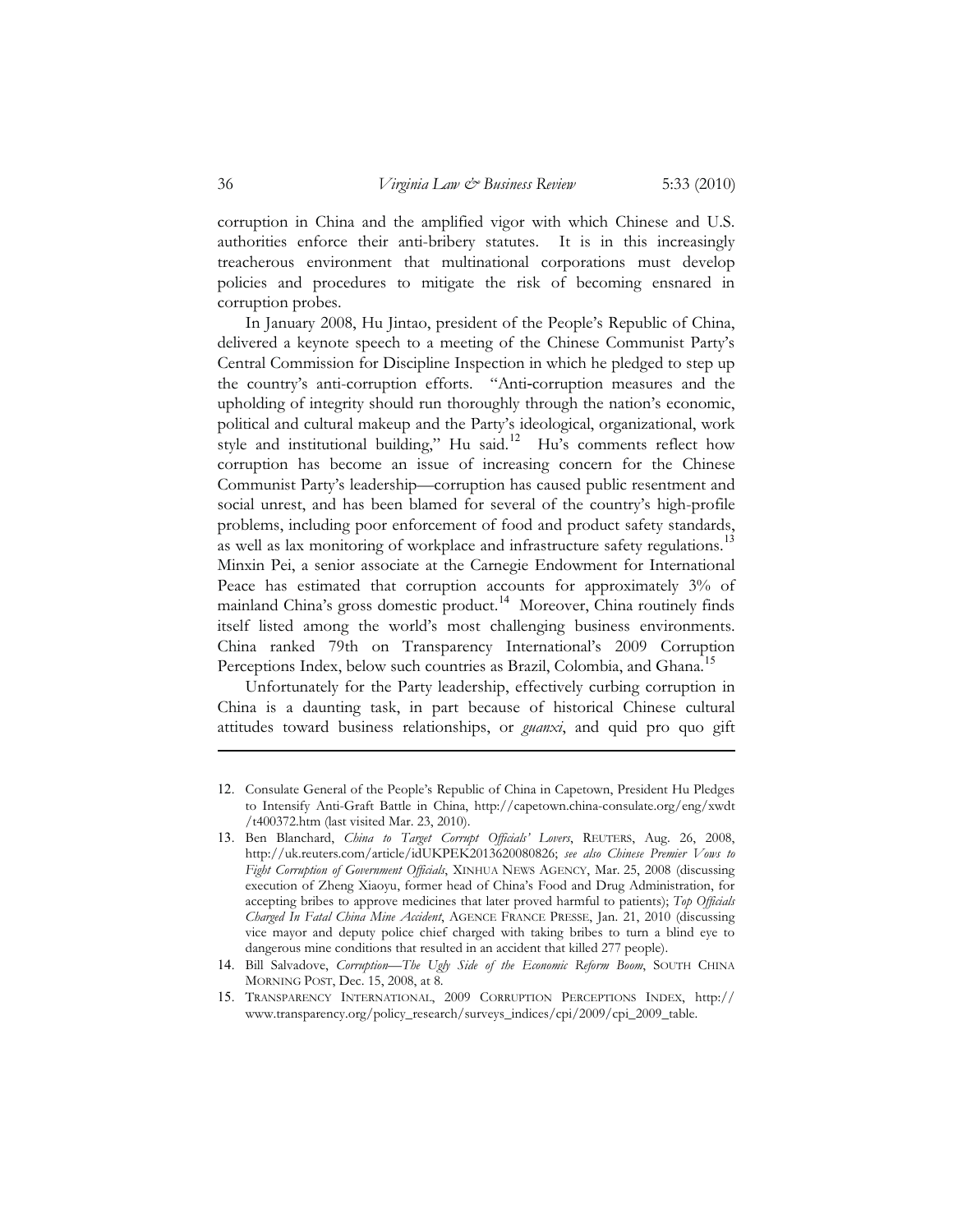giving. The Chinese approach toward business transactions greatly values personal relationships and requires a certain level of gift exchange that may strike many Westerners as inappropriate.<sup>16</sup> Some commentators have suggested that this corruption arose as a result of the transition from communism to capitalism—corruption helped "grease the wheels of commerce."<sup>17</sup> Further complicating enforcement efforts is the fact that the modern Chinese political infrastructure rests upon a culture of corruption. Beijing has limited ability to crack down on pervasive corruption without losing the support of the police and other lower-level party officials who enforce the central government's policies and who often regard their positions of limited local power as license to steal.<sup>18</sup> Indeed, despite increased enforcement efforts, the reality is that the Chinese government is losing the battle against corruption.<sup>19</sup>

*Oriental Outlook* magazine vividly illustrated the pervasiveness of China's culture of public corruption by publishing a diary kept by two Hunan entrepreneurs who attempted to open a fireworks business.<sup>20</sup> The diary chronicles the many payments for gifts, dinners, and entertainment that the two men had to make over eight months in order to secure permits and licenses for their nascent business. $^{21}$  In the end, the entrepreneurs had spent over 300,000 yuan (about \$44,000) on gifts and hospitality—nearly every day they treated officials to dinner, paid them cash, or presented gifts such as cigarettes, alcohol, and dried tofu. $^{22}$  In March, only four days had no record of gift or entertainment expenses.<sup>23</sup>

<sup>16</sup>. Fred Burton & Scott Stewart, *Crossing the Cultural Divide*, BUSINESS SPECTATOR, Jan. 19, 2008, http://www.businessspectator.com.au/bs.nsf/Article/Crossing-the-cultural-divide-AWUGN?OpenDocument.

<sup>17</sup>. Shaun Rein, *How To Deal With Corruption In China*, FORBES, Oct. 7, 2009, http://www. forbes.com/2009/10/07/china-corruption-bribes-leadership-managing-rein.html.

<sup>18</sup>. Mark Magnier, *Bribery and Graft Taint Every Facet of Life in China; Those Who Dare to Speak Out Sometimes Pay a Heavy Price*, L.A. TIMES, Dec. 29, 2008, at A1.

<sup>19</sup>. *See* The FCPA Blog, http://www.fcpablog.com/blog/2010/1/12/china-the-year-ingraft.html (Jan. 11, 2010, 05:08 EST).

<sup>20</sup>. Huang Zhijie, *The Gift Diary of a Small, Private Company*, ORIENTAL OUTLOOK, Nov. 28, 2007, *available at* http://www.danwei.org/business/what\_it\_takes\_to\_register\_a\_bu.php.

<sup>21</sup>. *Id.* 

<sup>22</sup>. *Id.* Conversions in this Article were calculated on June 1, 2010, using Google Finance Currency Converter, http://www.google.com/finance/converter.

<sup>23</sup>. Zhijie, *supra* note 20*.*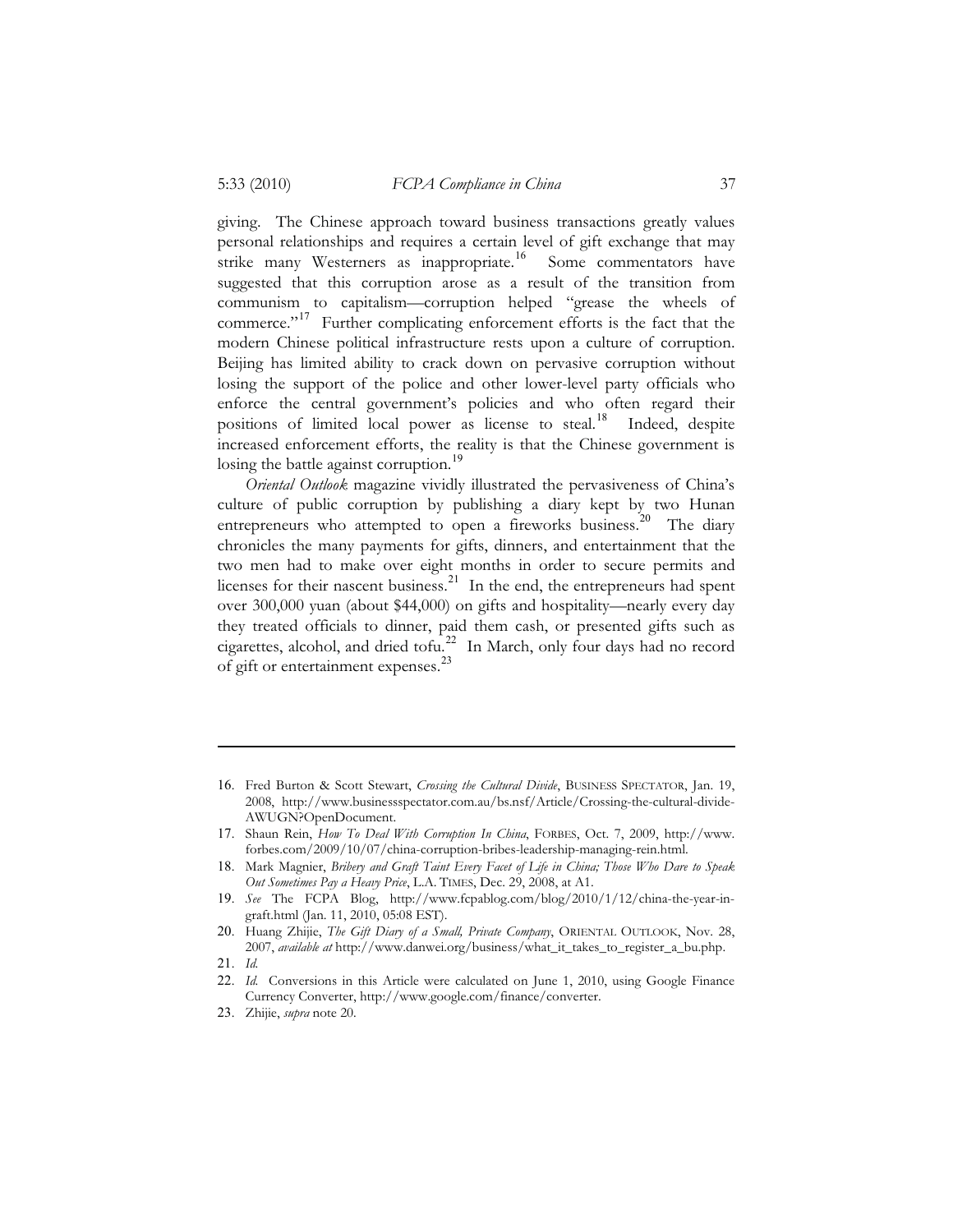#### **A. Chinese Efforts to Curb Corruption**

Despite these challenges, Chinese authorities are increasingly enforcing laws punishing corruption in business and government. Between 2003 and 2008, China convicted more than 120,000 people for corruption-related crimes.<sup>24</sup> This figure marked a nearly 12% increase from the previous fiveyear period.<sup>25</sup> Notably, of the  $120,000$  convicted, 4,525 were government officials above the county level, a  $78\%$  increase from the previous five years.<sup>26</sup> The Chinese Communist Party has also ratcheted up disciplinary efforts. Its Central Commission for Discipline Inspection reported that, from July 2003 to December 2008, it punished 2,386 Party officials above the prefectural  $level.^{27}$  Chinese authorities also aggressively enforce commercial bribery statutes. China prosecuted 6,227 cases of domestic commercial bribery involving 1.65 billion yuan (about \$242 million) in 2008, which marked a small decline from 2007, in which authorities handled 7,450 cases of commercial bribery involving 2.12 billion yuan (about \$310 million).<sup>28</sup> In the largely government-owned banking sector, an extensive audit, completed in January 2008, revealed 445 cases of irregularities or misconduct, involving nearly 860 billion yuan (about \$126 billion), and led to the termination of 177 bank managers.<sup>29</sup>

Whether these eye-popping figures—all released by the government and largely unverifiable—reveal amplified enforcement, increased corruption, stepped-up public relations efforts, or a combination of these is impossible to determine, but it is clear that the Chinese government continues to roll out new initiatives in its fight against corruption. In June 2009, the country launched a new national hotline available to whistleblowers seeking to report corrupt officials anonymously. 30 In July 2009, the Central Party Committee released new regulations intended to strengthen anti-corruption powers and

<sup>24</sup>. *See* Salvadove, *supra* note 14, at 8.

<sup>25</sup>. *Id*.

<sup>26</sup>. *Id*.

<sup>27</sup>. *CPC Releases Officials' Accountability Regulation to Curb Corruption*, XINHUA NEWS AGENCY, July 12, 2009, http://news.xinhuanet.com/english/2009-07/12/content\_11696767.htm.

<sup>28</sup>. *China Busts 6,200 Briberies*, ASIAONE NEWS, Feb. 23, 2009, http://www.asiaone.com/ News/Latest%2BNews/Asia/Story/A1Story20090223-124030.html.

<sup>29</sup>. *China Finds \$118 US Billion in Misconduct at State Banks*, ASSOCIATED PRESS BUS. WIRE, Apr. 19, 2008.

<sup>30</sup>. *Line Puts Justice Just One Phone Call Away*, FIN. TIMES, June 23, 2009.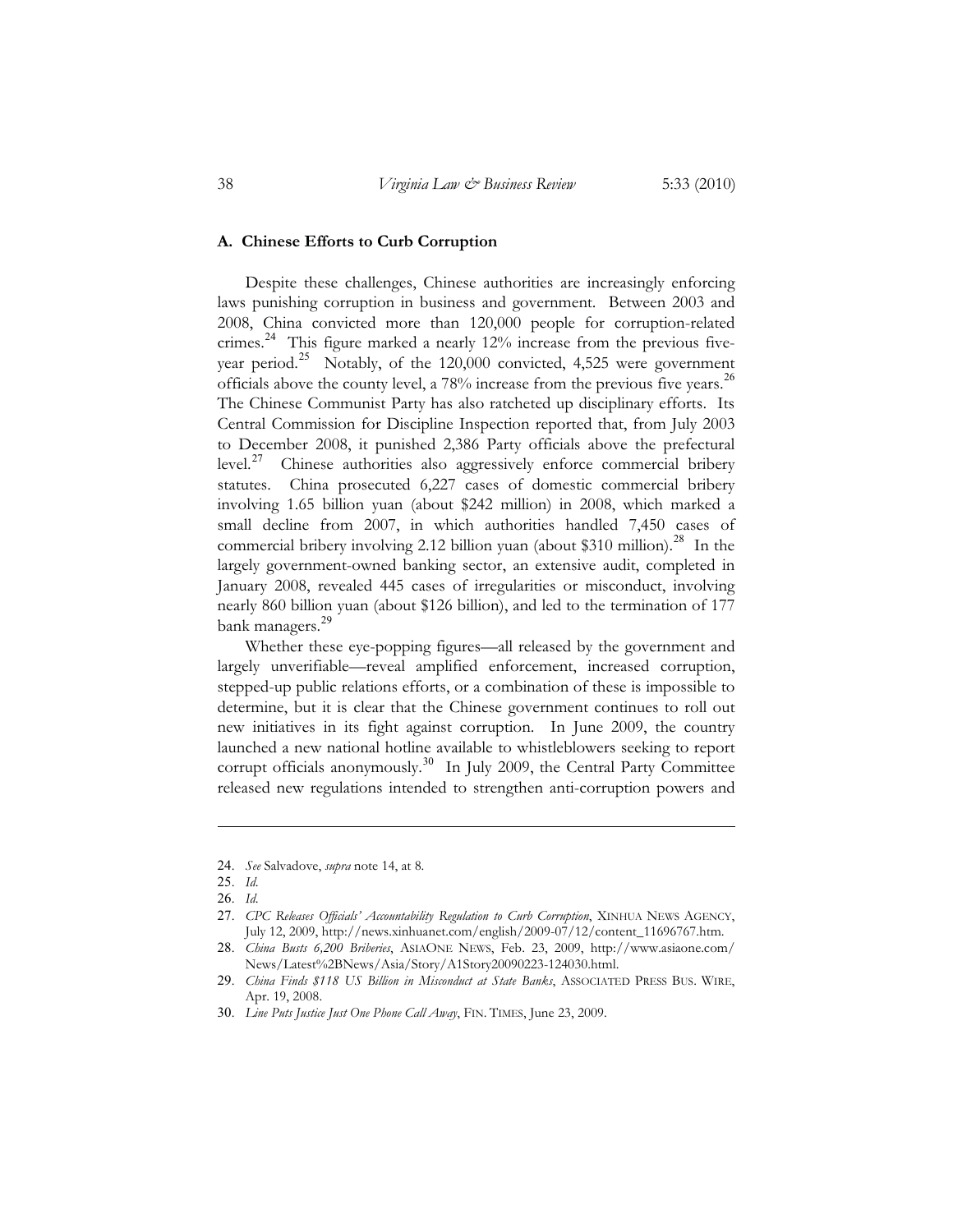to promote the accountability of government officials and state-owned enterprise leaders.<sup>31</sup>

Although these anti-corruption initiatives may impact the largest number of businesses and individuals, the increased prosecution of senior government officials is undeniably the most visible aspect of the Chinese corruption crackdown. In addition to the thousands of low-level officials who have been prosecuted, numerous high-profile officials have faced prosecution, imprisonment, and even execution in recent years. A sampling of these includes the following:

- - Zheng Xiaoyu, the former director of China's State Food and Drug Administration, was executed in July 2007 for accepting 6.49 million yuan (about \$951,000) in bribes in return for approving medicines, some of which later proved harmful to patients.<sup>3</sup>
- $\bullet$  China's top Internet surveillance tsar, Yu Bing, who directed the Internet monitoring department of Beijing's Public Security Bureau, was arrested in February 2009 on charges that he had accepted 40 million yuan (about \$5.86 million) in bribes in exchange for helping an anti-virus software company frame a rival. 33
- $\bullet$  In August 2008, Tang Ruoxin, the former head of China's credit insurer, the China Export and Credit Insurance Corporation, was arrested for taking bribes in exchange for providing credit guarantees to unfit companies that later defaulted on their  $\bar{\text{loans}}$ .  $^{34}$
- - After his arrest in January 2009, the former vice chairman of China's Securities Regulatory Commission and a former vice president of China Development Bank, Wang Yi, confessed to accepting bribes exceeding 10 million yuan (about \$1.5 million) in exchange for issuing bank loans to entrepreneurs engaged in

<sup>31</sup>. *See CPC Releases Officials' Accountability Regulation to Curb Corruption*, *supra* note 27.

<sup>32</sup>. *Chinese Premier Vows to Fight Corruption of Government Officials*, XINHUA NEWS AGENCY, Mar. 25, 2008, http://au.china-embassy.org/eng/xw/t418320.htm.

<sup>33</sup>. Clifford Coonan, *Chinese Internet Surveillance Tsar Arrested for Graft*, THE IRISH TIMES, Feb. 21, 2009, at 11, *available at* http://www.irishtimes.com/newspaper/world/2009/0221 /1224241589801.html.

<sup>34</sup>. Jaime Florcruz, *Former Top Chinese Official Arrested*, CNN, Feb. 6, 2009, http://edition. cnn.com/2009/WORLD/asiapcf/02/06/china.corruption/index.html.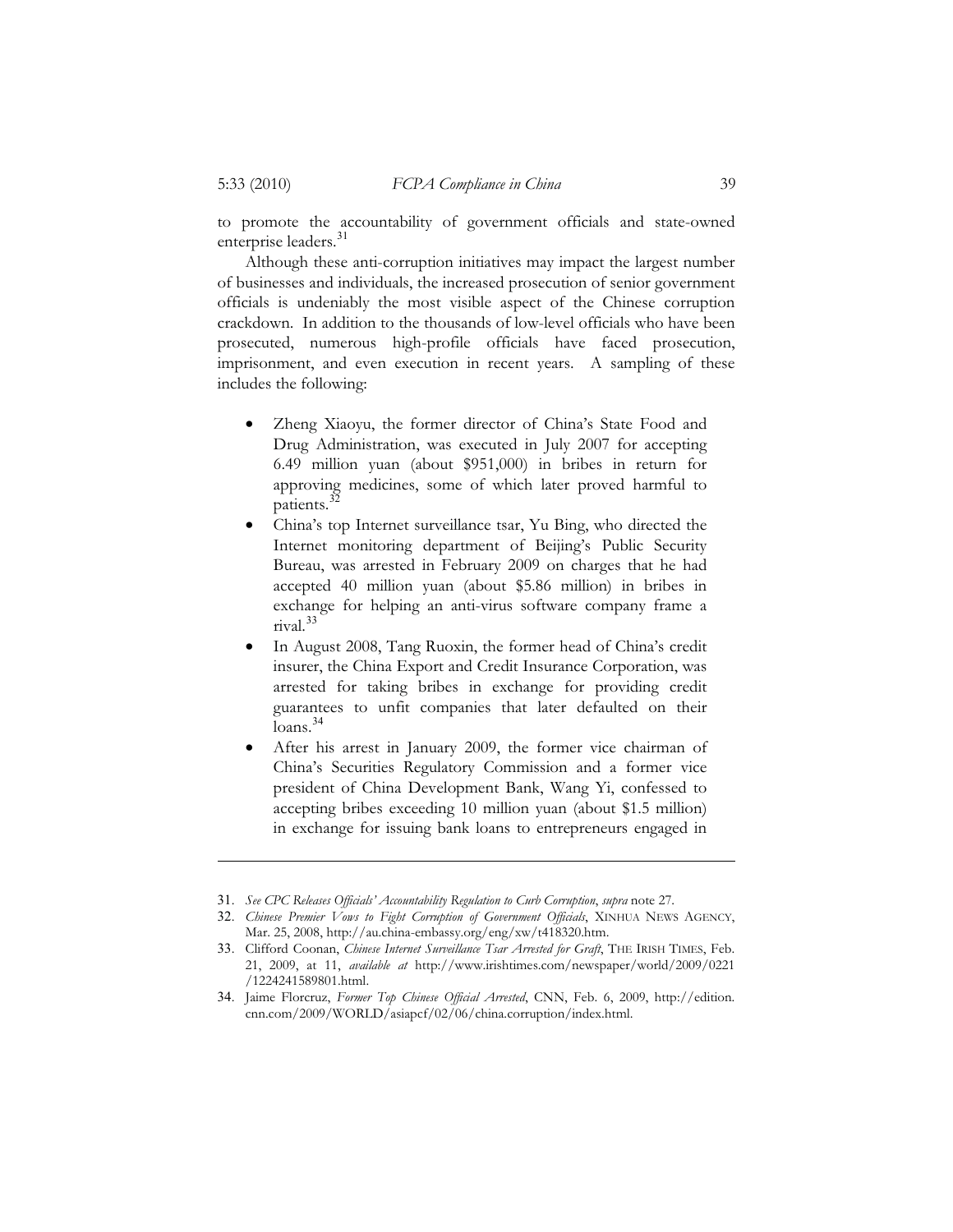illegal activities. He also admitted that while serving as a securities regulator he offered improper assistance to companies listing themselves on various Chinese mainland securities markets.<sup>35</sup>

- $\bullet$  The former chairman of the oil refining giant Sinopec, Chen Tonghai, pleaded guilty in July 2009 to accepting 28.7 million yuan (about \$4.2 million) in bribes in exchange for helping associates with land transfers and the awarding of contracts.<sup>36</sup>
- - A top nuclear power official, Kang Rixin, who served as general manager of state-owned China National Nuclear Corporation, was fired in August 2009 after accusations surfaced that he accepted bribes in exchange for granting an eight-billion-euro construction contract to a French nuclear power company.<sup>37</sup>
- - Li Peiying, the former chairman of a large state-owned airport holding company, who had been in charge of running thirty of the nation's larger airports—including Beijing's international airport—was executed in August 2009 after being convicted of embezzling \$12.1 million from the company and accepting \$3.9 million in personal bribes.<sup>38</sup>
- - The prominent mayor of Shenzhen, Xu Zhongzheng, was arrested in June 2009 for taking numerous bribes and kickbacks in connection with assorted land deals in Shenzhen.<sup>39</sup>

The most high-profile official to be convicted of corruption in recent years is Chen Liangyu, former Communist Party chief of Shanghai, who was also a member of China's powerful twenty-four-seat Politburo. Chen received an eighteen-year prison sentence in April 2008 on charges that he was at the center of a massive scheme that plundered \$400 million from the Shanghai city pension fund. Pilfered funds allegedly went toward real estate

 <sup>35.</sup> Li Xinran, *Ex-financier Faces Trial Over Bribery Charges*, SHANGHAI DAILY, Feb. 4, 2010, http://www.shanghaidaily.com/sp/article/2010/201002/20100204/article\_427868.htm.

 <sup>36.</sup> Mark McDonald, *Beijing Court Convicts Ex-Sinopec Chief of Bribery*, N.Y. TIMES, July 16, 2009, http://www.nytimes.com/2009/07/16/business/global/16sinopec.html.

 <sup>37.</sup> *China Sacks Nuclear Chief Over Graft Probe*, AGENCE FRANCE PRESSE, Aug. 14, 2009.

 <sup>38.</sup> Michael Wines & Mark McDonald, *China Executes Former Chairman of Airport; Was Convicted of Corruption Charges*, BOSTON GLOBE, Aug. 8, 2009, at 4.

<sup>39.</sup> *China Names Replacement for Sacked Shenzhen Mayor: Report*, ASIAONE, Jun. 12, 2009, http://www.asiaone.com/News/Latest%2BNews/Asia/Story/A1Story20090612- 148145.html.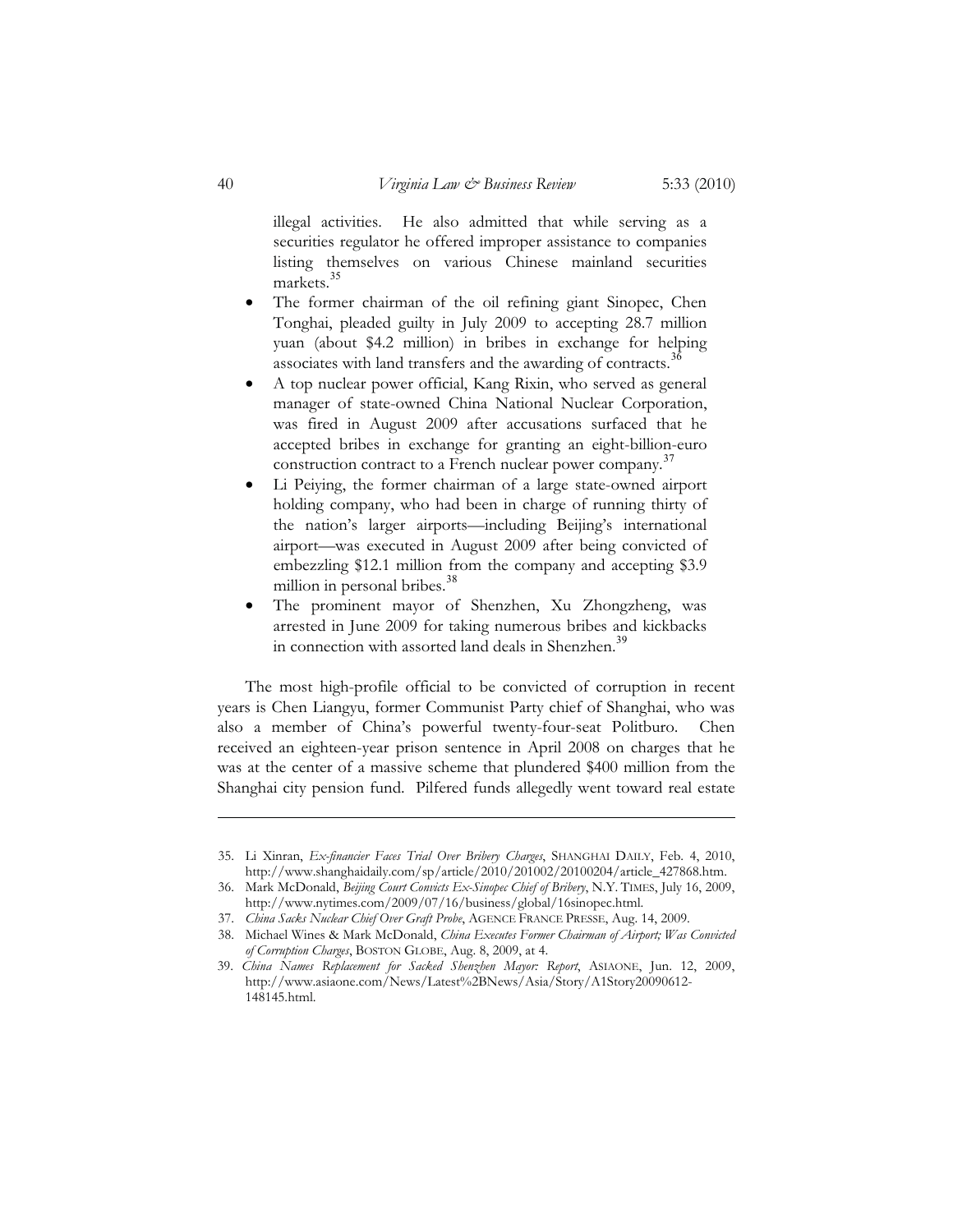investments, illicit loans, and helping businessmen buy stakes in state-owned companies. More than twenty-five local officials were dismissed or arrested in connection with the scandal.<sup>40</sup> Also ensnared in the pension scandal was Shanghai tycoon Zhang Rongkun, the sixteenth-wealthiest individual in China, who was sentenced to nineteen years in prison for his role in bribery, share price manipulation, financial fraud, and misuse of public funds.<sup>41</sup>

The Shanghai pension fund scandal is an example of how Chinese law enforcement's corruption crackdown is not itself necessarily immune from misuse or favoritism. For instance, several analysts have questioned whether political tensions between Chen and other top party leaders spurred the investigation that ultimately led to Chen's downfall.<sup>42</sup> Further, Chinese authorities unsurprisingly censor stories of corruption that they worry could embarrass the regime. A prominent example of this practice is the corruption scandal involving Nuctech Company Limited, a Chinese technology company until recently headed by Hu Haifeng, the son of President Hu. Namibian authorities accused the company of paying kickbacks to a Namibian front company as part of a deal to supply security checkpoint scanners.<sup>43</sup> Though Hu was not accused of any wrongdoing, Chinese authorities blocked the case from Internet searches in China, and two prominent Chinese news outlets temporarily shut down their news websites after publishing a story on the Nuctech matter.<sup>44</sup> Any discussion of Chinese domestic corruption prosecutions should bear the caveat that it is impossible for outside observers to determine the fairness of the legal proceedings, the existence of selective prosecution, or the possibility that the prosecution was motivated by a need to address a political problem.

Unsurprisingly, Chinese authorities have focused their prosecutorial efforts on China's own public officials, while U.S. prosecutors enforcing the FCPA—discussed at greater length below—concentrate on the supply side by targeting Western companies that offer bribes to government officials. In a handful of instances, however, China has prosecuted foreign nationals and corporations for paying bribes in its country. The most notable example of this is China's recent detention and prosecution of four employees of the

 <sup>40.</sup> Cara Anna, *Ex-Shanghai Communist Party Boss Gets 18 Years for Corruption Related to City Pension Fund*, ASSOCIATED PRESS FIN. WIRE, Apr. 11, 2008.

 <sup>41.</sup> *Id.*

 <sup>42.</sup> *See* McDonald*, supra* note 36.

 <sup>43.</sup> Sharon LaFraniere & John Grobler, *Namibians Say Inquiry on China Will Expand*, N.Y. TIMES, Aug. 1, 2009, at A4.

 <sup>44.</sup> Rowan Callick, *Namibia Suspends Credit for Hu Firm*, THE AUSTRALIAN, July 23, 2009, at 8.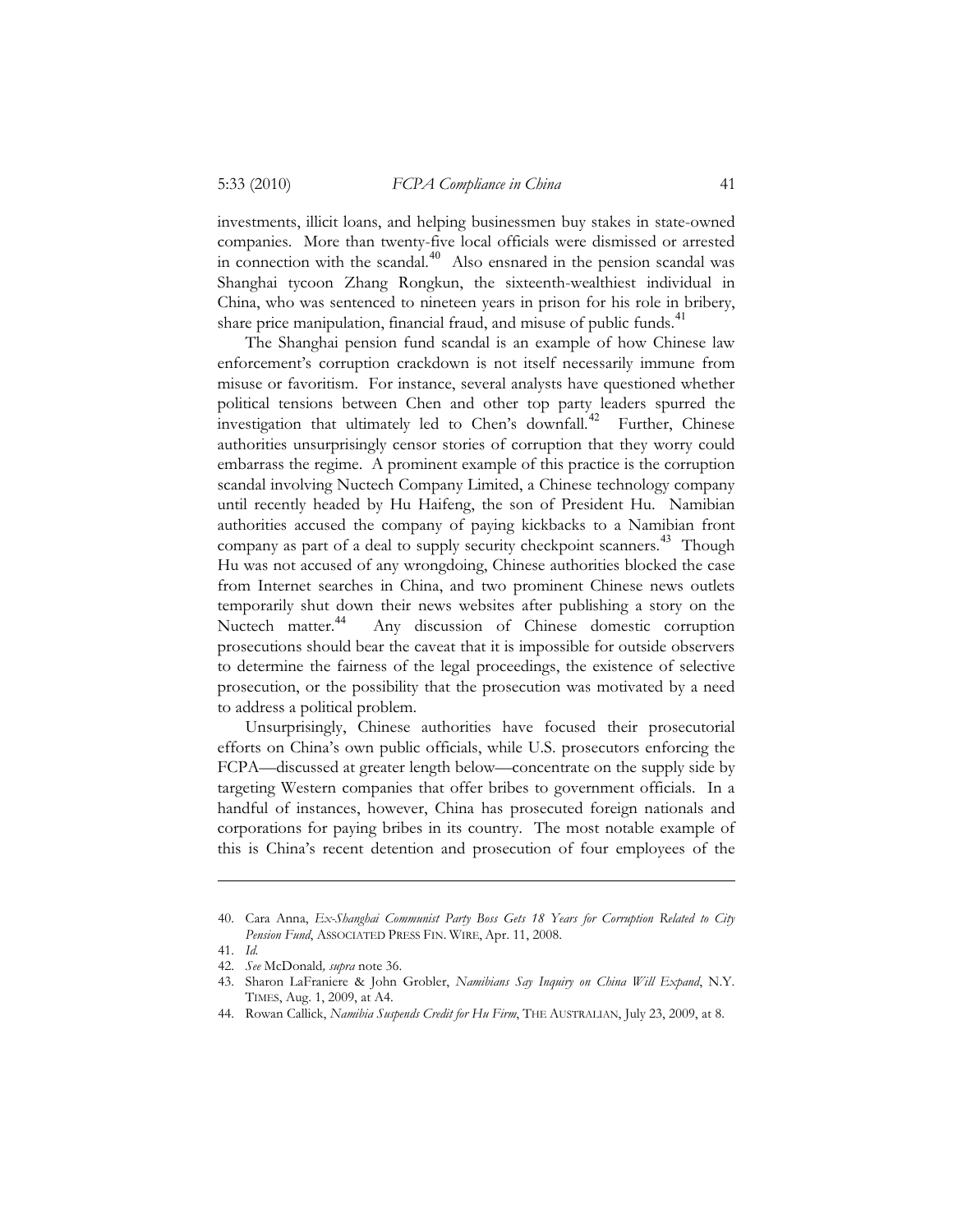Australian mining company Rio Tinto. China originally accused the four Rio Tinto employees of espionage, but those charges were reduced to allegations of commercial bribery and stealing trade secrets stemming from Rio Tinto's negotiations with Chinese officials over iron ore prices.<sup>45</sup> The Rio Tinto employees were tried in Shanghai, pleaded guilty to charges of accepting bribes, and were sentenced to between seven and fourteen years in prison.<sup>46</sup> Although the matter implies a subtext that extends well beyond the claims that Rio Tinto bribed officials at all five of China's large steel companies, the case has worried foreign companies operating in China.<sup>4</sup>

Despite a recent study finding that 64% of the corruption cases investigated by Chinese authorities in the past decade involved foreign companies,<sup>48</sup> actual prosecution of foreign nationals and corporations has been sporadic and politically motivated. In early 2007, a corruption probe in Shanghai implicated employees from several American companies, including McDonald's, McKinsey, and Whirlpool.<sup>49</sup> In April 2009, the chief manager of McDonald's in Hong Kong was convicted of accepting \$323,000 in bribes in exchange for granting a corn supplier preferential treatment.<sup>50</sup> Notably, Chinese authorities did not prosecute McDonald's. Chen Tao, a lawyer on the Criminal Law Committee of the Beijing Bar Association, observed at the time that foreign companies enjoy relaxed corruption oversight: "Authorities appear more cautious and will decline to give harsh punishments, for fear that their international image could be tarnished."<sup>51</sup> Indeed, when a former head of the China Construction Bank received a fifteen-year prison sentence in 2006 for accepting over \$500,000 in bribes, court documents suggested that Hitachi, IBM, and NCR had all paid bribes to the bank through an

- 46. David Barboza, *At Mining Trial in China, Door Closes Tighter*, N.Y. TIMES, Mar. 24, 2010, at A9; David Barboza, *China Court Hands Down Stiff Sentences to Four Mining Company Employees*, N.Y. TIMES, Mar. 30, 2010, at A4.
- 47. David Barboza, *Rio Tinto Gave Bribes to Many, China Says*, N.Y. TIMES, July 16, 2009, at A4.
- 48. *See* Yu Tianyu, *Multinationals Have Thrived in "Loose Policy Environments"*, CHINA DAILY, Aug. 20, 2009.
- 49. David Barboza, *Shanghai Bribery Inquiry Ensnares Big Firms*, N.Y. TIMES, Jan. 19, 2007, http://www.nytimes.com/2007/01/19/business/worldbusiness/20bribecnd.html.
- 50. Sophie Leung and James Peng, *McDonald's Fires Hong Kong Head After Conviction*, BLOOMBERG, Apr. 16, 2009.
- 51. Kang Juan, *Harsher Corporate Penalties Urged in Bribery Cases*, GLOBAL TIMES, Aug. 11, 2009, http://china.globaltimes.cn/diplomacy/2009-08/456252.html.

 <sup>45.</sup> David Barboza, *4 on Rio Tinto's China Staff Won't Face Spying Charge*, N.Y. TIMES, Aug. 13, 2009, at A6; David Barboza, *China Indicts Rio Tinto Staff on Bribery Charges*, N.Y. TIMES, Feb. 10, 2010.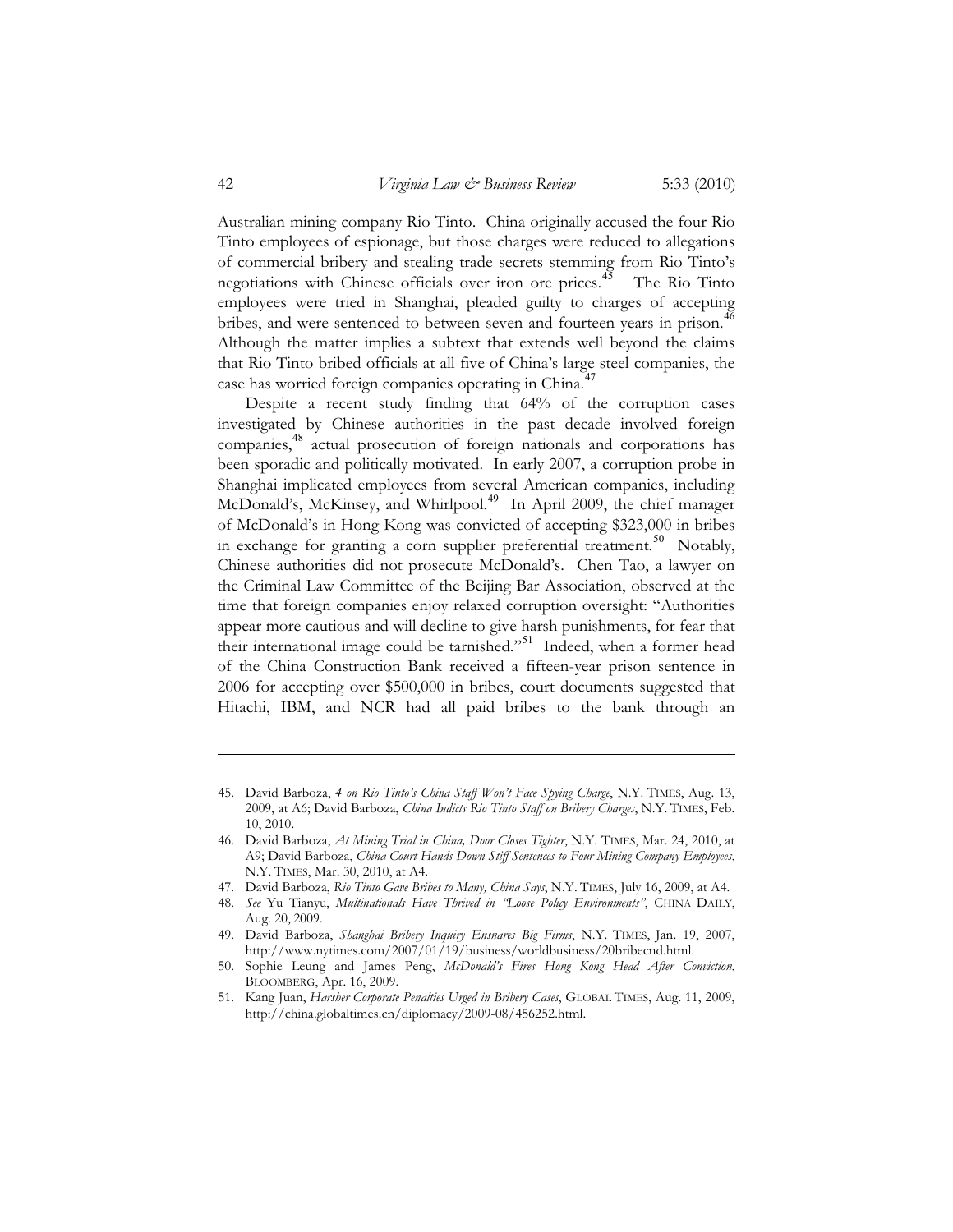#### 5:33 (2010) *FCPA Compliance in China* 43

intermediary. Chinese authorities did not prosecute these companies.<sup>52</sup> Recently, however, Sinopec, a prominent Chinese oil company, called upon the Chinese government to crack down on multinational corporations paying bribes in China—this came in the wake of the Rio Tinto prosecutions and FCPA actions brought by U.S. regulators against Daimler AG for bribes paid in China (and other countries).<sup>53</sup>

#### **B. The American Angle**

Multinational corporations conducting business in China should take little comfort from any evidence of Beijing's current reluctance to prosecute foreign companies for bribery. Although foreign corporations may not face rigorous scrutiny from Chinese authorities, bribery of non-U.S. government officials places them at great risk under U.S. law. The FCPA, enacted in  $1977,$ <sup>54</sup> prohibits, among other things, corruptly providing money, gifts, or anything else of value to foreign officials for the purpose of obtaining or retaining business.<sup>55</sup> This prohibition applies to all U.S. companies, as well as non-U.S. companies that have securities registered on U.S. exchanges. Considering the pervasiveness of corruption and the degree to which China's business culture accepts some level of gift giving and reciprocal exchange of favors as perfectly acceptable, ensuring that non-Chinese companies operating in China comply with the FCPA requires constant diligence. Exacerbating this anti-corruption compliance challenge is the daily arrival of Western companies, hastily accessing the booming Chinese economy, that are eager to please their new Chinese customers.<sup>56</sup>

The FCPA's anti-bribery provisions only apply to things of value offered or given to "foreign officials." But the definition of "foreign official" is significantly broader than what many would expect. It includes

> any officer or employee of a foreign government or any department, agency, or instrumentality thereof, or of a public

 <sup>52.</sup> *See* Barboza, *supra* note 49.

 <sup>53.</sup> Patti Waldmeir & Peter Smith, *Sinopec urges curb on "corrupt" foreigners*, FIN. TIMES, Mar. 26, 2010.

<sup>54.</sup> Foreign Corrupt Practices Act of 1977, Pub. L. No. 95-213, 91 Stat. 1494 (codified as amended at 15 U.S.C. §§ 78dd-1 et seq).

<sup>55. 15</sup> U.S.C. § 78dd-1(a) (2006).

 <sup>56.</sup> *See* David Barboza, *Telecom Company to Pay \$3 Million in China Bribe Case*, N.Y. TIMES, Jan. 2, 2010, at B2.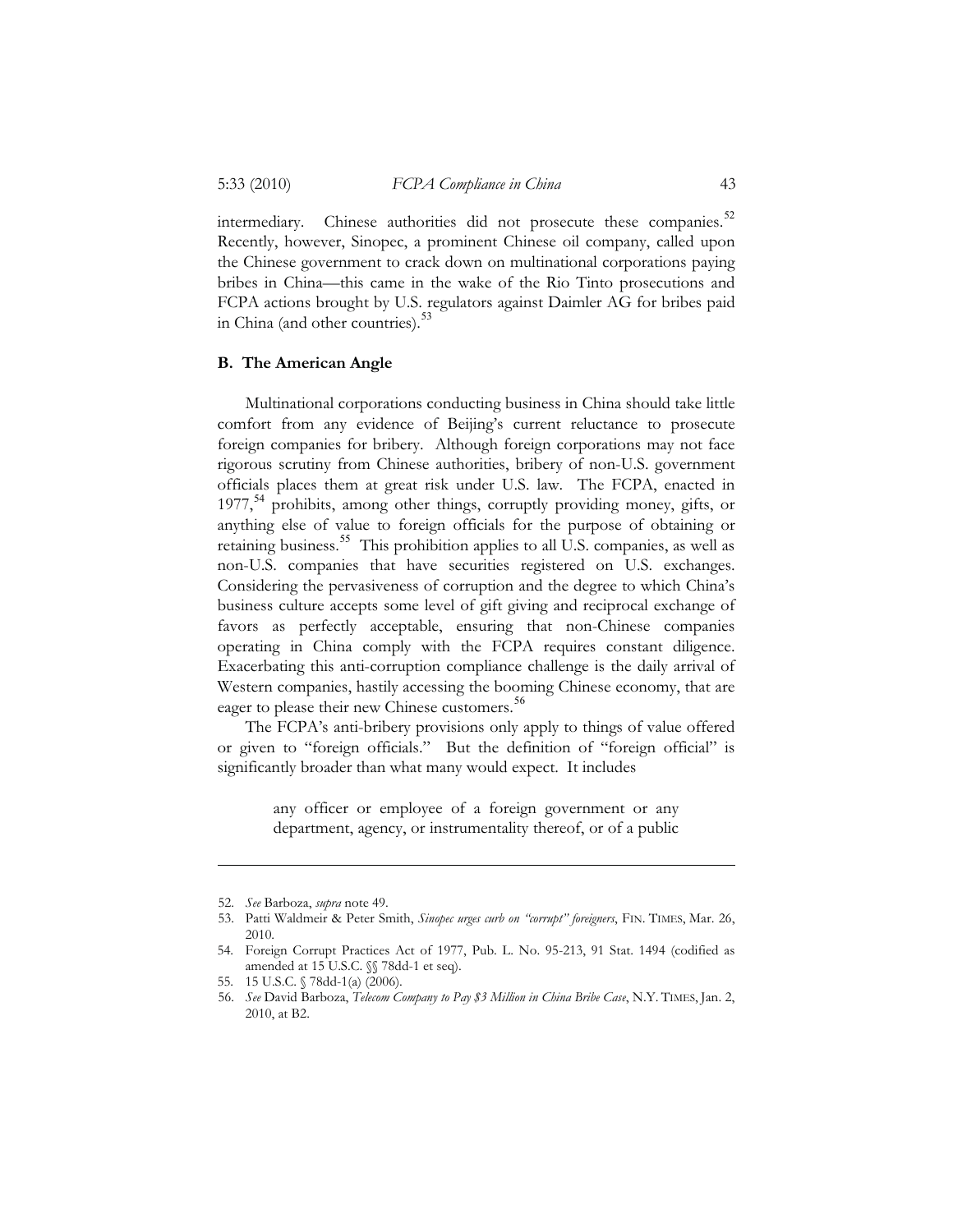international organization, or any person acting in an official capacity for or on behalf of any such government or department, agency, or instrumentality, or for or on behalf of any such public international organization.<sup>57</sup>

Recent FCPA enforcement actions in China, discussed in more detail below, show how U.S. authorities have liberally interpreted who qualifies as a foreign official. For example, physicians working at state-owned hospitals qualify as government officials under the FCPA.<sup>58</sup> Recently, AGA Medical was charged with making corrupt payments to physicians at state-owned hospitals in China so that the hospitals would purchase its medical devices.<sup>59</sup> Diagnostic Products Corp. faced FCPA charges for similar conduct.<sup>60</sup> Employees at state-owned oil companies and steel companies also qualify as "foreign officials." In 2009, Control Components, Inc. ("CCI") pleaded guilty to violating the FCPA's anti-bribery provisions by making corrupt payments to employees at the China National Offshore Oil Company.<sup>61</sup> Similarly, Schnitzer Steel Industries and its South Korean subsidiary ran afoul of the FCPA when they made corrupt payments to employees of government-owned steel mills in South Korea and China.<sup>62</sup> Journalists in China may also be considered "foreign officials." In a 2008 opinion procedure release, the U.S. Department of Justice ("DOJ") assumed that journalists working for state-run media outlets in China fall under the FCPA's definition of "foreign official."<sup>63</sup>

 <sup>57. 15</sup> U.S.C. §§ 78dd-1(f)(1)(A), 78dd-2(h)(2)(A), 78dd-3(f)(2)(A) (2006).

 <sup>58.</sup> *See AGA Medical Corporation Agrees to Pay \$2 Million Penalty and Enter Deferred Prosecution Agreement for FCPA Violations*, DOJ Press Release (June 3, 2008), *available at* http://www.justice.gov/archive/opa/pr/2008/June/08-crm-491.html.

 <sup>59.</sup> *Id.* 

 <sup>60.</sup> *In re* Diagnostic Products Corp*.*, Securities Exchange Act of 1934 Release No. 51724 (May 20, 2005), *available at* http://www.sec.gov/litigation/admin/34-51724.pdf; *DPC (Tianjin) Ltd. Charged with Violating the Foreign Corrupt Practices Act*, DOJ Press Release (May 20, 2005), *available at* http://www.justice.gov/archive/opa/pr/2005/May/05\_crm\_282.htm.

 <sup>61.</sup> *Control Components Inc. Pleads Guilty to Foreign Bribery Charges and Agrees to Pay \$18.2 Million Criminal Fine*, DOJ Press Release (July 31, 2009), *available at* http://www.justice.gov/ opa/pr/2009/July/09-crm-754.html.

 <sup>62.</sup> *In re* Schnitzer Steel Indus., Inc., Securities Exchange Act of 1934 Release No. 54606 (Oct. 16, 2006), *available at* http://www.sec.gov/litigation/admin/2006/34-54606.pdf; Jaymes Song, *Schnitzer Steel Industries Inc.'s Subsidiary Pleads Guilty to Foreign Bribes, Agrees to \$7.5 Million Criminal Fine; Parent Company Enters into Deferred Prosecution Agreement Following Exceptional Cooperation with Justice Dept.*, U.S. NEWSWIRE, Oct. 16, 2006.

 <sup>63.</sup> U.S. Department of Justice, FCPA Opinion Procedure Release 08-03 (July 11, 2008), *available at* http://www.justice.gov/criminal/fraud/fcpa/opinion/2008/0803.html.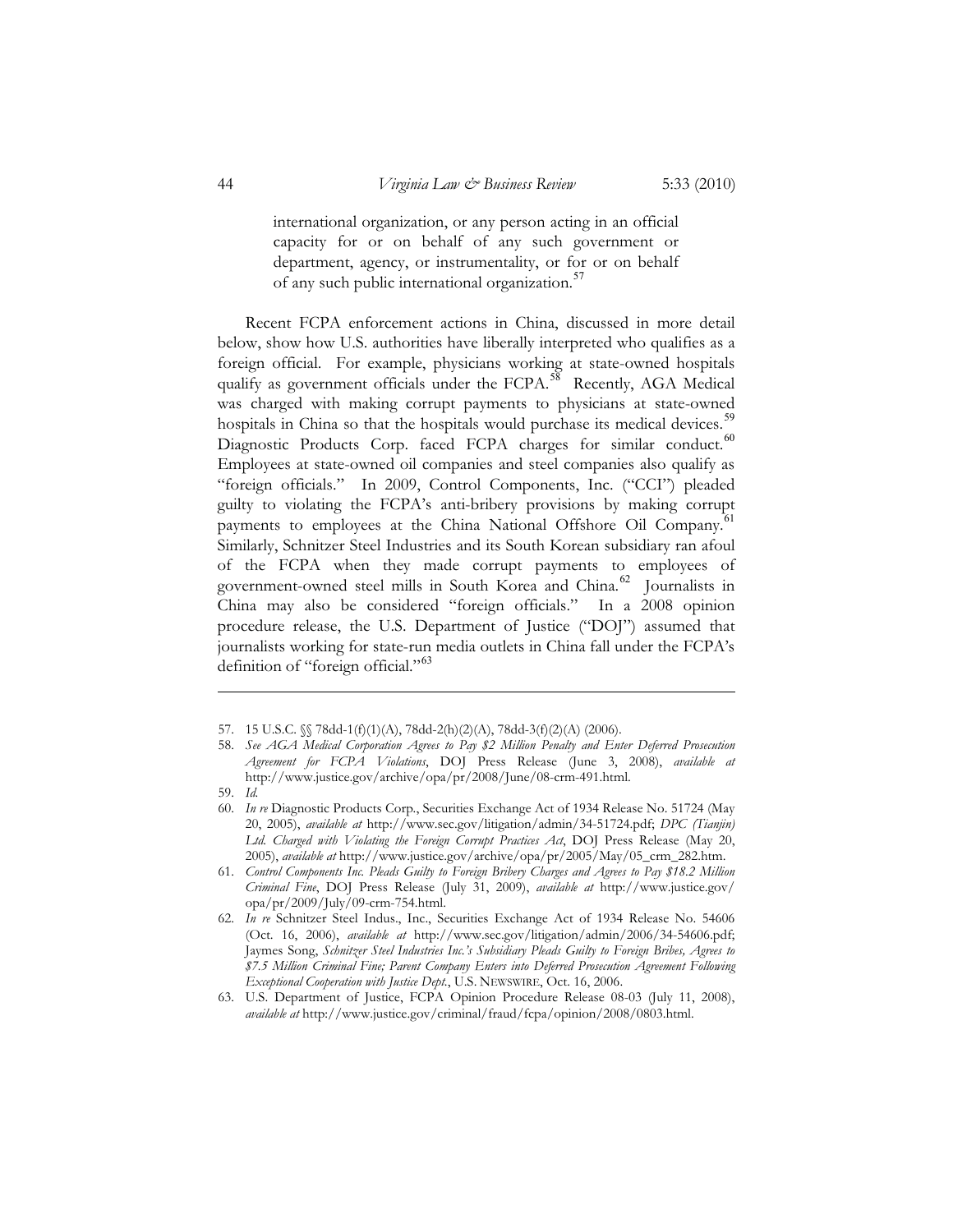The Chinese government's broad ownership and control of commercial enterprises qualifies a significant percentage of the country's workforce as "foreign officials" under the FCPA, which magnifies U.S. companies' compliance challenges. Indeed, the Chinese government is thought to own more than 70% of the country's productive wealth, and it is the majority shareholder of 31% of publicly listed companies.<sup>64</sup> According to one observer, the Chinese government "wields power through the allocation of massive state resources and effective control of large-scale SOEs (stateowned enterprises), which continue to dominate key sectors of the economy."<sup>65</sup> The state also controls major banks. In total, state-owned and state-held enterprises account for approximately one half of all urban investment in fixed assets.<sup>66</sup> The central government exercises control over these enterprises through the State-Owned Assets Supervision and Administration Commission ("SASAC").<sup>67</sup> SASAC has authority over nearly 150 enterprises, including China's five large electricity conglomerates.<sup>68</sup> In 2007, the SASAC enterprises earned approximately one trillion yuan, which is about  $4\%$  of the Chinese GDP. $^{69}$ 

Companies operating in China can face FCPA liability for more than bribery of those who qualify as "foreign officials." In addition to its antibribery provisions, the FCPA contains accounting provisions to ensure that companies keep accurate books and records, and maintain a system of internal controls designed to prevent improper payments.<sup>70</sup> Unlike the antibribery provisions, which also apply broadly to individuals and entities doing business in the United States, the accounting provisions apply only to issuers of securities that trade on U.S. exchanges. The books-and-records provision requires issuers to "make and keep books, records, and accounts, which, in reasonable detail, accurately and fairly reflect the transactions and dispositions

 <sup>64.</sup> Zwihu Chen, *Privatisation Would Enrich China,* FIN. TIMES, Aug. 7, 2008; Lihui Tian & Saul Estrin, *Retained State Shareholding in Chinese PLCs: Does Government Ownership Reduce Corporate Value?*, Institute for the Study of Labor Discussion Paper No. 1493, Feb. 2005, at 1.

 <sup>65.</sup> Lynn Walsh, *China's Hybrid Economy*, SOCIALISM TODAY, Oct. 2008, *available at* http://www.socialismtoday.org/122/hybrid.html.

 <sup>66.</sup> *Id.* 

 <sup>67.</sup> *Id.* 

 <sup>68.</sup> *See id.*; *see also* Barry Naughton, *SASAC and Rising Corporate Power In China*, China Leadership Monitor No. 24 (Spring 2008).

 <sup>69.</sup> Barry Naughton, *SASAC and Rising Corporate Power In China*, China Leadership Monitor No. 24 (Spring 2008).

 <sup>70. 15</sup> U.S.C. § 78m(b)(2)(A)–(B) (2006).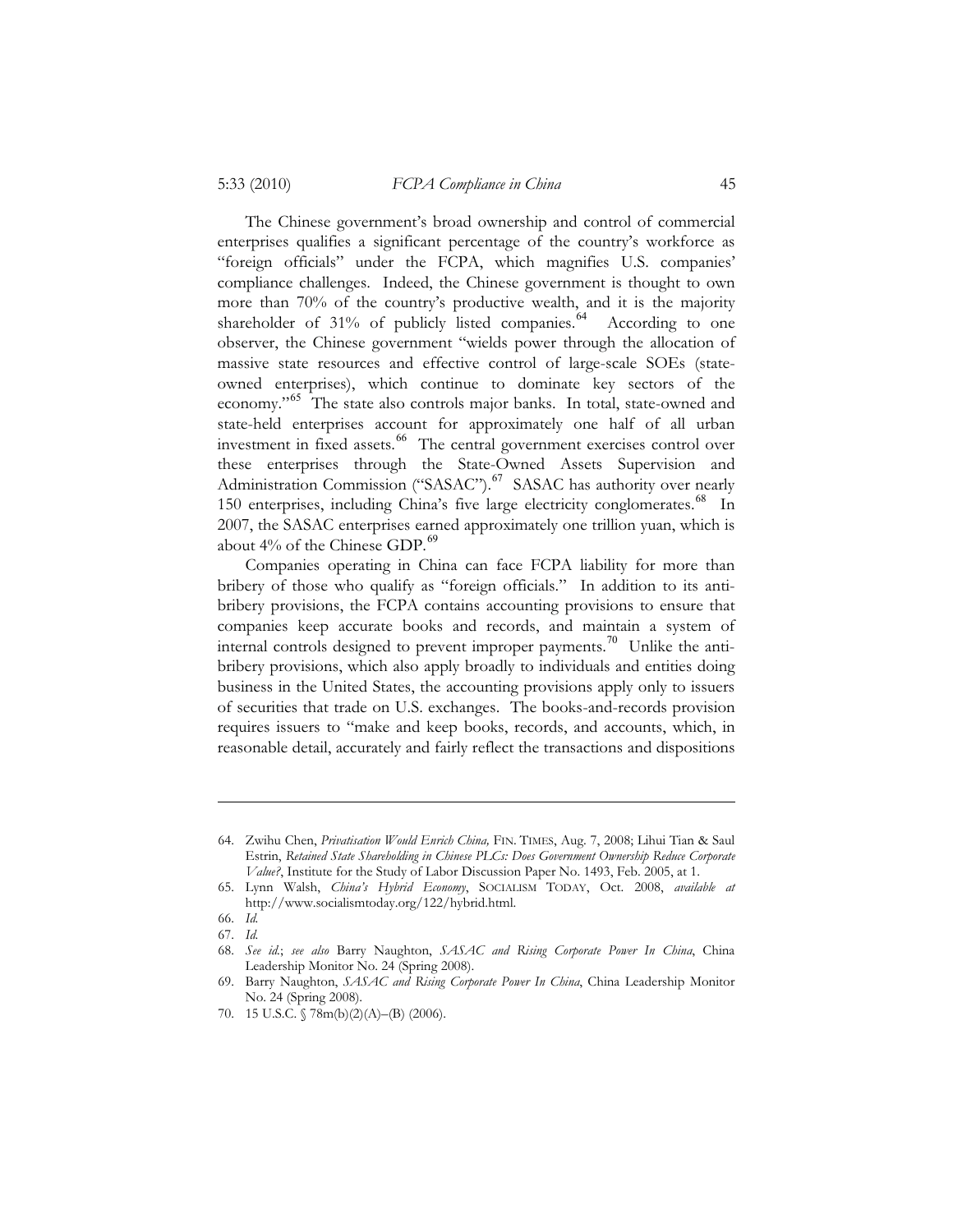of the assets of the issuer."<sup>71</sup> The internal controls provision requires issuers to "devise and maintain a system of internal accounting controls sufficient to provide reasonable assurances" that (1) transactions are authorized by management; (2) transactions are recorded in a way that facilitates the preparation of financial statements and that maintains accountability for assets; (3) access to assets is authorized by management; and (4) recorded assets are compared periodically to existing assets and appropriate action is taken with respect to differences.<sup>72</sup>

The accounting provisions allow the government to prosecute companies under the FCPA without having to show actual bribery. For example, as discussed further below, the U.S. Securities and Exchange Commission ("SEC") brought civil actions against Avery Dennison Corp., ITT Corp., and Lucent Technologies, alleging that these companies violated the books-andrecords and internal controls provisions in relation to their business in China. <sup>73</sup> Lucent Technologies was also charged with bribery by the DOJ, but ITT Corp. and Avery Dennison Corp. faced only SEC enforcement actions.<sup>74</sup> Each company paid significant civil penalties in its settlement with the SEC. In addition, the SEC can enforce the FCPA's accounting provisions against a company engaged in purely commercial bribery, where no "foreign official" is even involved. Schnitzer Steel Industries, Inc., was alleged to have paid bribes to *privately* owned steel mills in China and South Korea to induce the mills to purchase its scrap metal.<sup>75</sup> The SEC alleged that this conduct violated the accounting provisions of the FCPA.<sup>76</sup>

71. *Id.* § 78m(b)(2)(A).

 76. *Id*. Schnitzer also faced bribery charges stemming from corrupt payments made to government-owned steel mills in the same countries. *Id.* 

 <sup>72.</sup> *Id.* § 78m(b)(2)(B).

 <sup>73.</sup> *Lucent Technologies Inc. Agrees to Pay \$1 Million Fine to Resolve FCPA Allegations*, DOJ Press Release (Dec. 21, 2007), *available at* http://www.justice.gov/archive/opa/pr/2007 /December/07\_crm\_1028.html; *SEC Files Settled Charges Against Avery Dennison Corporation for Violating the Books and Records and Internal Controls Provisions of the Foreign Corrupt Practices Act*, SEC Litigation Release No. 21156 (July 28, 2009), *available at* http://www.sec.gov/ litigation/litreleases/2009/lr21156.htm; *SEC Files Settled Charges Against ITT Corporation for Violations of the Books and Records and Internal Controls Provisions of the Foreign Corrupt Practices Act*, SEC Litigation Release No. 20896 (Feb. 11, 2009), *available at* http://www.sec.gov/ litigation/litreleases/2009/lr20896.htm.

 <sup>74.</sup> *SEC Files Settled Charges Against Avery Dennison Corporation for Violating the Books and Records and Internal Controls Provisions of the Foreign Corrupt Practices Act*, SEC Litigation Release No. 21156 (July 28, 2009), *available at* http://www.sec.gov/litigation/litreleases/2009 /lr21156.htm.

 <sup>75.</sup> *In re* Schnitzer Steel Indus., Inc., Securities Exchange Act of 1934 Release No. 54606 (Oct. 16, 2006), *available at* http://www.sec.gov/litigation/admin/2006/34-54606.pdf.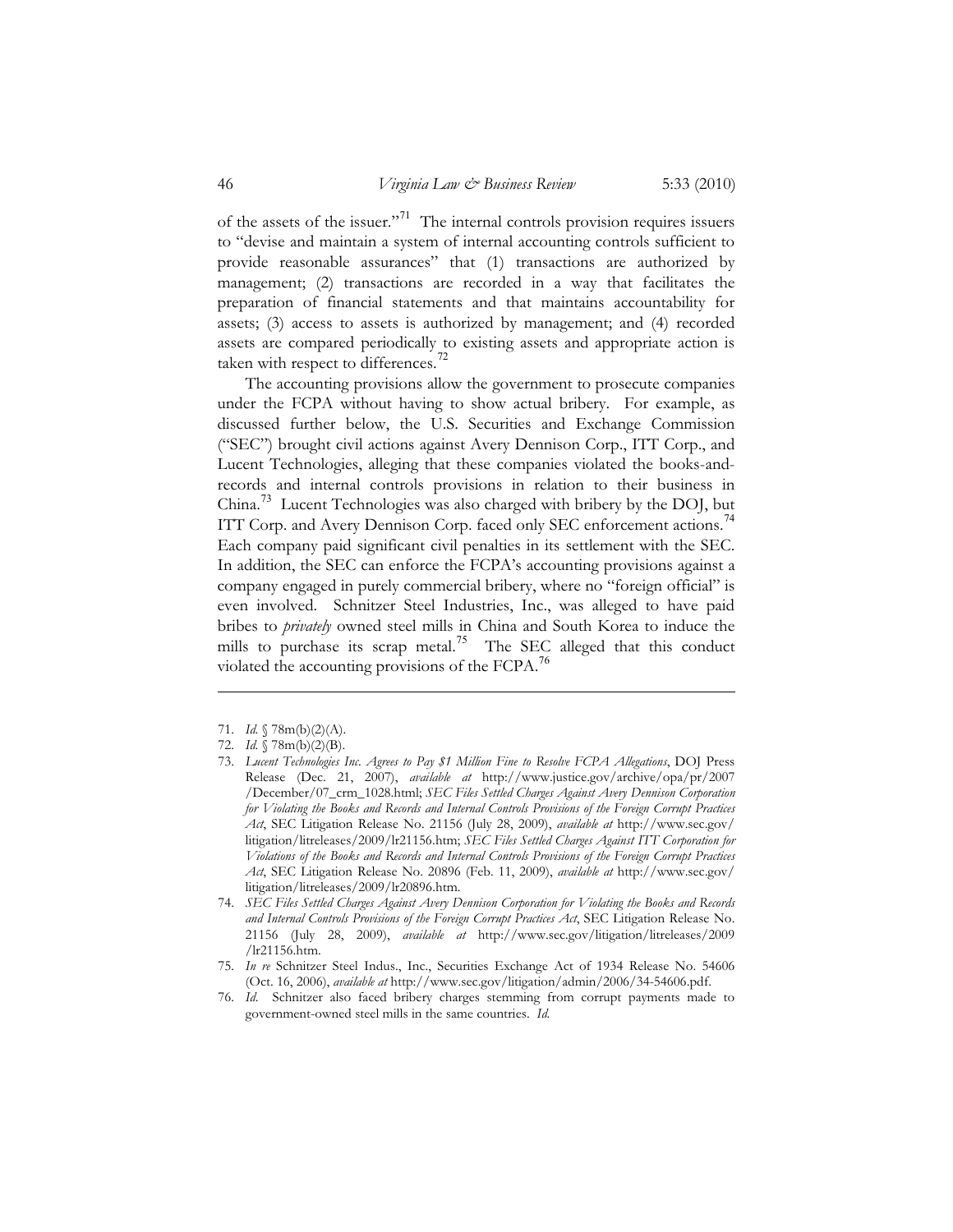Additionally, the SEC does not need to show any corrupt intent to bring enforcement actions against companies for violating the books-and-records provision. Although criminal liability can only be imposed on issuers or persons that "knowingly" violate the books-and-records provision, $^{77}$  there is no analogous intent requirement for civil enforcement. For example, the SEC asserted that Dow Chemical Co. had violated the books-and-records provision by failing to record accurately improper payments made to foreign officials by its subsidiary, even though the payments were made without knowledge or approval of any Dow employee.<sup>7</sup>

Companies operating in China that are engaged in corruption can also face U.S. criminal liability under other federal statutes, such as the Travel Act.<sup>79</sup> In July 2009, CCI pleaded guilty to violating *both* the FCPA and the Travel Act.<sup>80</sup> The DOJ charged CCI with violating the Travel Act by making corrupt payments totaling \$1.95 million to officers and employees of stateowned *and privately owned* companies in China and other countries.<sup>81</sup> Because the FCPA's anti-bribery provisions only reach payments made to government officials, the DOJ brought criminal charges for payments made to nongovernmental players by incorporating California's commercial bribery statute into the Travel Act. The Travel Act makes it unlawful to travel in interstate or foreign commerce or use the mails with the intent to promote or facilitate unlawful activity—here, the unlawful activity was commercial bribery in violation of California state law.<sup>82</sup> In addition, U.S. authorities have brought charges for wire fraud when the facts of a particular case do not involve bribes of actual "foreign officials," as in the case of several U.N. Oil for Food Program-related prosecutions. In May 2009, healthcare company Novo Nordisk A/S was charged with conspiracy (1) to violate the FCPA's

 <sup>77. 15</sup> U.S.C. § 78m(b)(4)–(5) (2006) (imposing criminal liability for an issuer that "knowingly falsif[ies] any book, record, or account").

 <sup>78.</sup> *In re* Dow Chemical Co., Securities Exchange Act of 1934 Release No. 55281 (Feb. 13, 2007), *available at* http://www.sec.gov/litigation/admin/2007/34-55281.pdf.

<sup>79. 18</sup> U.S.C. § 1952 (2006).

 <sup>80.</sup> *Control Components Inc. Pleads Guilty to Foreign Bribery Charges and Agrees to Pay \$18.2 Million Criminal Fine*, DOJ Press Release (July 31, 2009), *available at* http://www.justice.gov/ opa/pr/2009/July/09-crm-754.html.

 <sup>81.</sup> *Id.*

 <sup>82.</sup> United States v. Control Components, Inc., Criminal Information, No. 09-cr-00162, at 2 (C.D. Cal. July 22, 2009).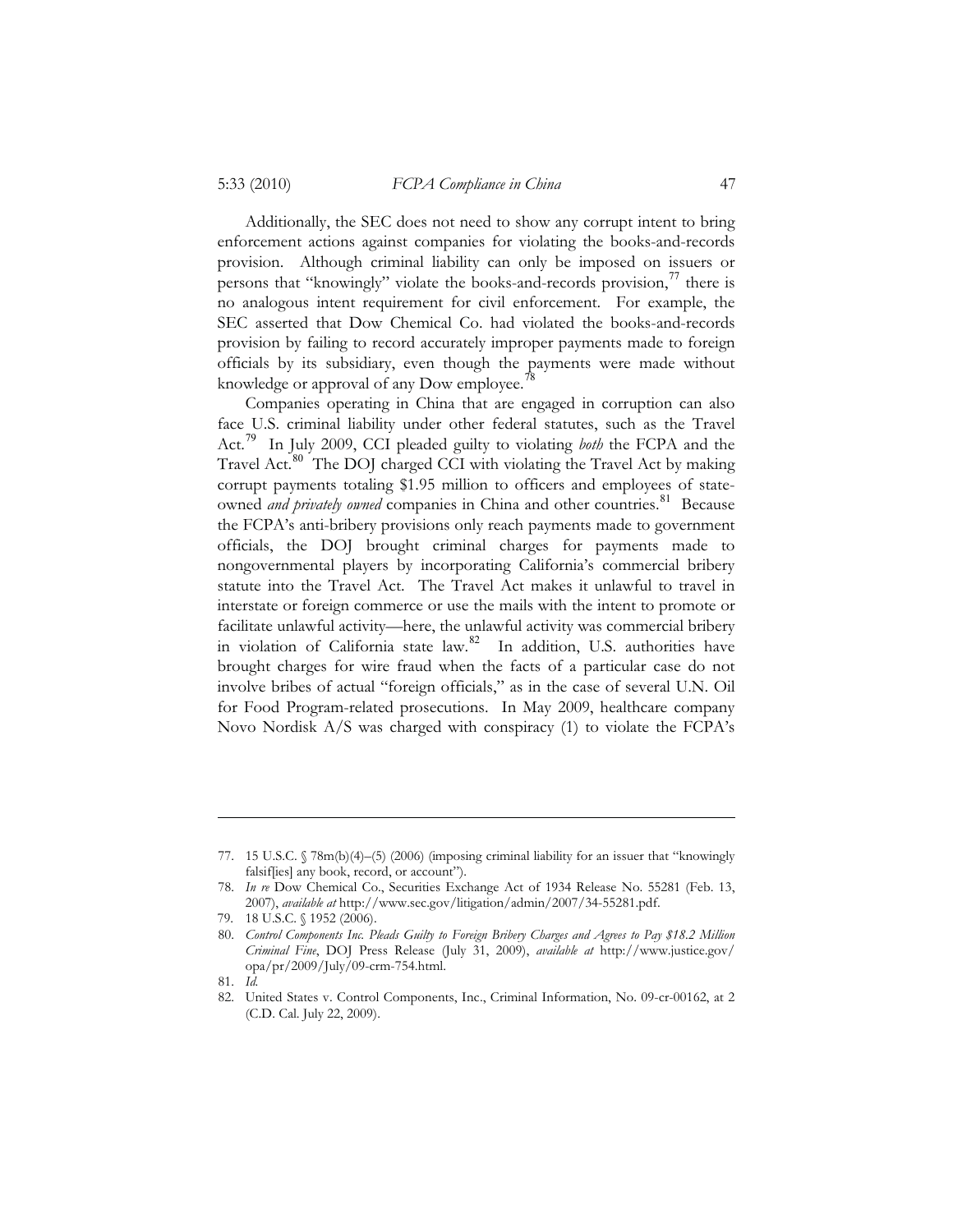books-and-records provision, and  $(2)$  to commit wire fraud.<sup>83</sup> Novo Nordisk was accused of making improper payments to the Iraqi government (as opposed to "foreign officials") to obtain contracts to sell insulin and other medicines to the Iraqi Ministry of Health.<sup>84</sup> Similarly, AGCO Corp. was charged with conspiracy to violate the books-and-records provision of the FCPA and to commit wire fraud based on payments made by its subsidiaries to the Iraqi government to obtain contracts for its agricultural products with the Iraqi Ministry of Agriculture.<sup>85</sup> These cases highlight how U.S. prosecutors have aggressively pursued alternative theories of liability to punish corporate malfeasance when the actual facts of the case do not permit an FCPA anti-bribery prosecution.

#### *1. Recent History of FCPA Prosecutions Involving China*

The DOJ and SEC have dramatically increased the number of FCPA cases brought in recent years. Whereas in 2004 the DOJ and SEC brought a combined total of only five FCPA actions, they brought thirty-three actions in 2008, and forty actions in 2009.86 According to Mark Mendelsohn, Deputy Chief of the DOJ's Criminal Fraud Division, at least 120 companies are under investigation for potential FCPA violations as of May  $2009$ .<sup>87</sup> Since 2002, twenty-seven FCPA actions have involved corporate activities in China; thirteen of these actions targeted individuals. A complete list of the companies and the total penalties incurred is as follows:

InVision Technologies (a subsidiary of General

Electric) (2004) ............................................................................ \$1,889,000 From 1996 to 2002, InVision's sales agents and distributors made payments to foreign officials to induce them to purchase InVision's baggage screening equipment for airports in China, Philippines, and

 <sup>83.</sup> *Novo Nordisk Agrees to Pay \$9 Million Fine in Connection with Payment of \$1.4 Million in Kickbacks Through the United Nations Oil-For-Food Program*, DOJ Press Release (May 11, 2009), *available at* http://www.justice.gov/criminal/pr/press\_releases/2009/05/05-11- 09novo-guilty.pdf.

 <sup>84.</sup> *Id.*

 <sup>85.</sup> *AGCO Corp. to Pay \$1.6 Million in Connection With Payments to the Former Iraqi Government Under the U.N. Oil-For-Food Program*, DOJ Press Release (Sept. 30, 2009), *available at* http://www.justice.gov/criminal/pr/press\_releases/2009/09/09-30-09agco-penalty.pdf.

<sup>86.</sup> Gibson, Dunn & Crutcher, 2009 Year-End FCPA Update (Jan. 4, 2009), http:// www.gibsondunn.com/publications/pages/2009Year-EndFCPAUpdate.aspx.

 <sup>87.</sup> Dionne Searcey, *U.S. Cracks Down on Corporate Bribes*, WALL ST. J., May 26, 2009, at A1.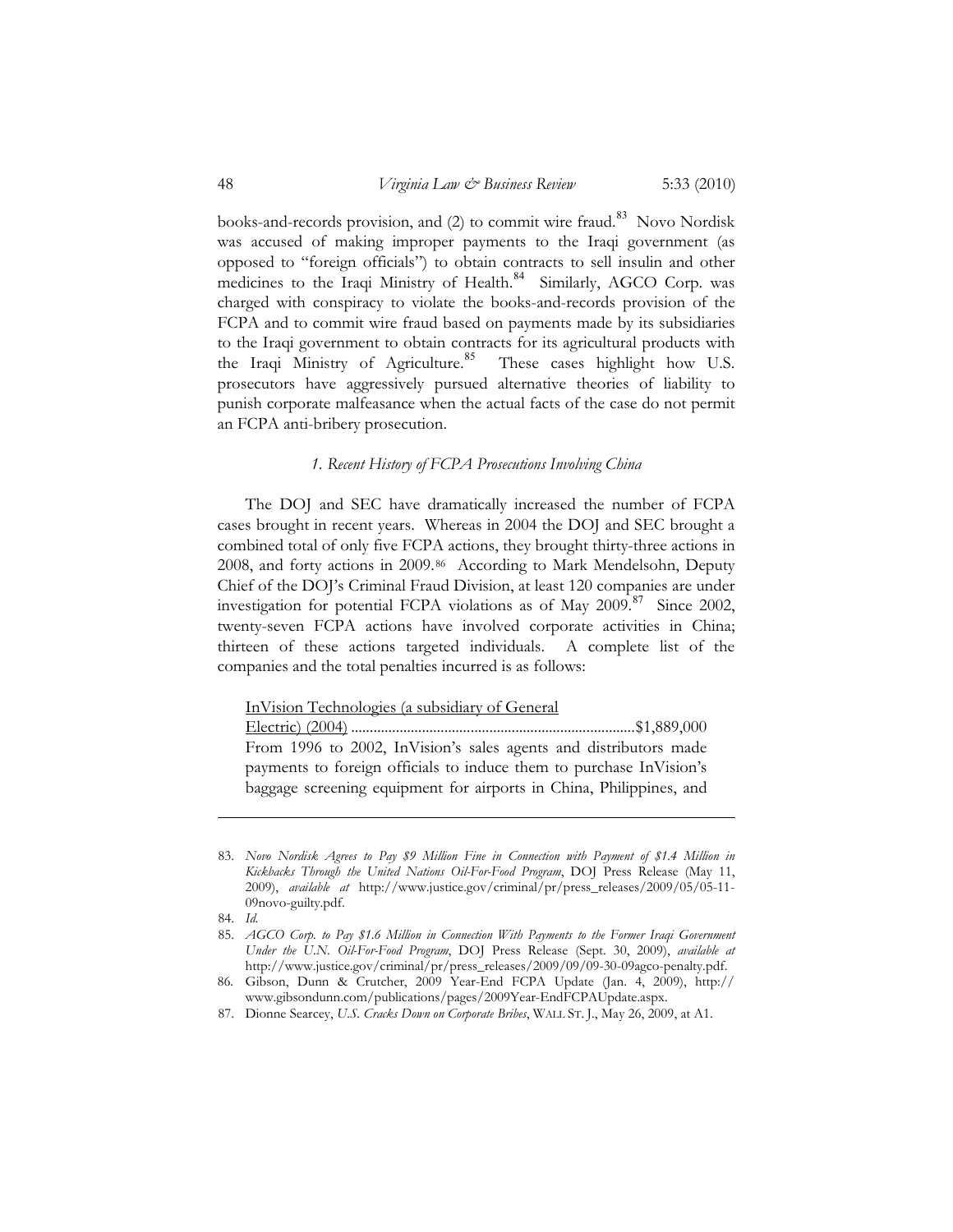Thailand. InVision was charged with violating the anti-bribery, books-and-records, and internal controls provisions of the FCPA. In a non-prosecution agreement, InVision agreed to pay a fine of \$800,000 to the DOJ, and in a settlement agreement with the SEC, it agreed to pay \$559,000 in disgorgement and a \$500,000 civil penalty.<sup>88</sup>

Diagnostic Products Corp. ("DPC") (2005) ........................... \$4,800,000 DPC's Chinese subsidiary made payments to hospital physicians and officials in order to obtain business from the hospitals. DPC pleaded guilty to violating the anti-bribery provisions of the FCPA and agreed to pay a \$2 million fine as part of its plea agreement with the DOJ. The SEC's cease-and-desist order found that DPC had violated the anti-bribery, books-and-records, and internal controls provisions of the FCPA. In that action, DPC agreed to pay approximately \$2 million in disgorgement and \$800,000 in prejudgment interest.<sup>89</sup>

Schnitzer Steel Industries, Inc. (2006) ................................... \$15,200,000 From 1995 to 2004, Schnitzer's South Korean subsidiary made payments to private companies in South Korea and private companies and government officials in China to induce them to purchase scrap metal. In May 2004, after Schnitzer's compliance department uncovered the payments, company executives authorized Schnitzer employees to increase the entertainment expenses they paid for the employees of government- and privately owned customers, in lieu of cash payments. According to the SEC order, the gifts that Schnitzer provided included \$10,000 gift certificates and a \$2,400 watch. The Korean subsidiary pleaded guilty to violations of the anti-bribery and books-and-records provisions and paid a \$7.5 million penalty, and Schnitzer entered into a deferred prosecution

 <sup>88.</sup> *SEC Settles Charges Against InVision Technologies for \$1.1 Million for Violations of the Foreign Corrupt Practices Act*, SEC Litigation Release No. 19078 (Feb. 14, 2005), *available at* http://www.sec.gov/litigation/litreleases/lr19078.htm; *InVision Technologies Inc. Enters into Agreement with the United States*, DOJ Press Release (Dec. 6, 2004), *available at* http://www.justice.gov/opa/pr/2004/December/04\_crm\_780.htm.

 <sup>89.</sup> *In re* Diagnostic Products Corp., Securities Exchange Act of 1934 Release No. 51724 (May 20, 2005), *available at* http://www.sec.gov/litigation/admin/34-51724.pdf; *DPC (Tianjin) Ltd. Charged with Violating the Foreign Corrupt Practices Act*, DOJ Press Release (May 20, 2005), *available at* http://www.justice.gov/opa/pr/2005/May/05\_crm\_282.htm.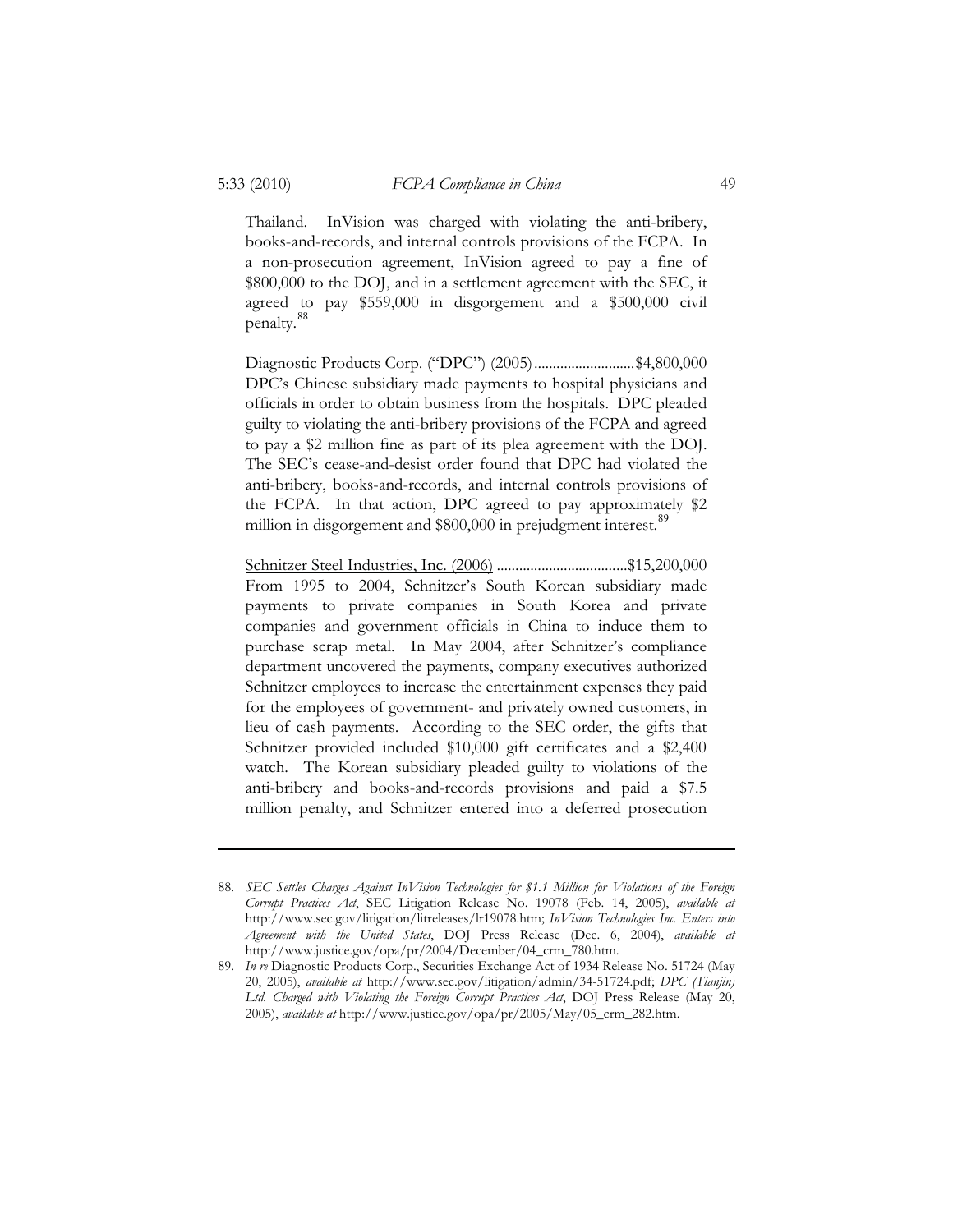agreement with the DOJ. In the SEC proceeding, Schnitzer consented to a cease-and-desist order and agreed to pay disgorgement and prejudgment interest totaling \$7.7 million.<sup>90</sup>

Paradigm BV (2007) .................................................................... \$1,000,000 Paradigm employees and agents made improper payments to government officials in China, Indonesia, Kazakhstan, Mexico, and Nigeria from 2002 to 2007 to sell geological software to oil and gas companies. In China, Paradigm's subsidiary used an agent to make payments to a subsidiary of the China National Offshore Oil Company in connection with the sale of software; it also retained oil and gas employees to test its software and paid them in cash for their services, hoping their companies would then purchase the software. Paradigm also paid for sightseeing trips for Chinese state oil and gas company officials. These customer "training" trips included paying for hotels, meals, airfare, sightseeing, and entertainment, as well as providing cash per diems and cash for the officials to shop. Further, Paradigm failed to document these expenses adequately. It was charged with violating the anti-bribery and books-and-records provisions of the FCPA, and it entered into a non-prosecution agreement with the DOJ, agreeing to pay a \$1 million fine.<sup>91</sup>

York International (2007) ........................................................ \$22,000,000 In the criminal action, York was charged with violating the booksand-records provision of the FCPA by paying kickbacks, through its subsidiaries, to the Iraqi government through the Oil for Food Program in connection with contracts for work in Bahrain, Egypt,

 <sup>90.</sup> *In re* Schnitzer Steel Indus., Inc., Securities Exchange Act of 1934 Release No. 54606 (Oct. 16, 2006), *available at* http://www.sec.gov/litigation/admin/2006/34-54606.pdf; Jaymes Song, *Schnitzer Steel Industries Inc.'s Subsidiary Pleads Guilty To Foreign Bribes, Agrees to \$7.5 Million Criminal Fine; Parent Company Enters Into Deferred Prosecution Agreement Following Exceptional Cooperation with Justice Dept.*, US NEWSWIRE, Oct. 16, 2006; *see also Schnitzer Steel Indus., Inc., Deferred Prosecution Agreement* (Oct. 16, 2006), *available at* http://judiciary.house.gov/hearings/pdf/deferredprosecution/Schnitzer061016.pdf.

 <sup>91.</sup> Press Release, U.S. Department of Justice, *Paradigm B.V. Agrees to Pay \$1 Million Penalty to Resolve Foreign Bribery Issues in Multiple Countries* (Sept. 24, 2007), *available at* http://www.justice.gov/opa/pr/2007/September/07\_crm\_751.html; Press Release, U.S. Department of Justice, *Paradigm B.V. Non-Prosecution Agreement* (Sept. 21, 2007), *available at* http://www.usdoj.gov/criminal/pr/press\_releases/2007/09/09-21-07paradigm-agreeme nt\_0.pdf.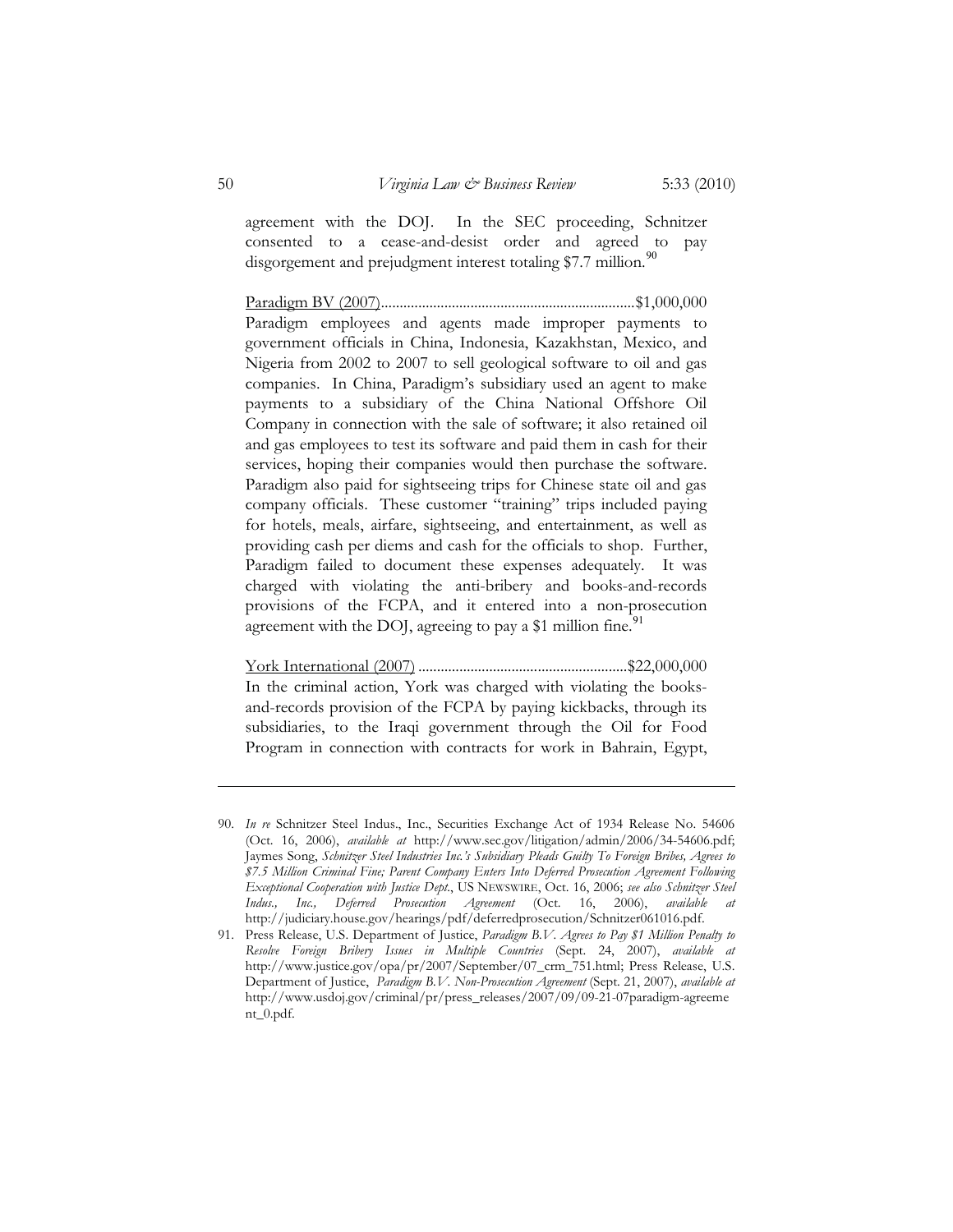India, Turkey, and the United Arab Emirates. York entered into a deferred prosecution agreement with the DOJ and agreed to cooperate with the DOJ's Oil for Food investigations and pay a \$10 million penalty. $92$  In the SEC action, York consented to the filing of a civil complaint and agreed to pay \$2 million in civil penalties and \$10 million in disgorgement in connection with contracts for which its subsidiaries paid kickbacks to the Iraqi government and made improper payments to government officials in other countries, including China. The SEC alleged that York violated the anti-bribery and books-and-records provisions of the FCPA.<sup>93</sup>

Lucent Technologies (2007) ...................................................... \$2,500,000 From 2000 to 2003, Lucent paid for expenses (including per diems) for 315 trips to the United States and other benefits for Chinese government officials who were the employees of Chinese stateowned or state-controlled telecommunications enterprises. Some trips were characterized as "factory inspections" or "training" in the contracts with the government customers, although they usually involved little of either, focusing instead on sightseeing in major U.S. cities or at the Grand Canyon, Disneyland, or Universal Studios. Lucent improperly booked these expenses as business trips. It was charged with violating the anti-bribery, books-and-records, and internal controls provisions of the FCPA—it entered into a nonprosecution agreement with the DOJ, agreeing to pay a \$1 million fine. Lucent also consented to a cease-and-desist order in the SEC proceeding and agreed to pay a \$1.5 million civil penalty.<sup>94</sup>

 <sup>92.</sup> Press Release, U.S. Department of Justice, *Justice Department Agrees to Defer Prosecution of York International Corporation In Connection With Payment of Kickbacks Under the U.N. Oil For Food Program* (Oct. 1, 2007), *available at* http://www.usdoj.gov/criminal/pr/press\_ releases/2007/10/10-01-07york-defer.pdf.

 <sup>93.</sup> Litigation Release, U.S. Securities and Exchange Commission, *SEC Files Settled Foreign Corrupt Practices Act Charges Against York International Corporation For Improper Payments to UAE Officials, to Iraq Under the U.N. Oil for Food Program, and to Others—Company Agrees to Pay Over \$12 Million and to Retain an Independent Compliance Monitor*, No. 20319 (Oct. 1, 2007), *available at* http://www.sec.gov/litigation/litreleases/2007/lr20319.htm.

 <sup>94.</sup> Press Release, U.S. Department of Justice, *Lucent Technologies Inc. Agrees to Pay \$1 Million Fine to Resolve FCPA Allegations* (Dec. 21, 2007), *available at* http://www.justice.gov /opa/pr/2007/December/07\_crm\_1028.html; Complaint, *SEC v. Lucent Techs. Inc.* (D.D.C. 2007), *available at* http://www.sec.gov/litigation/complaints/2007 /comp20414.pdf.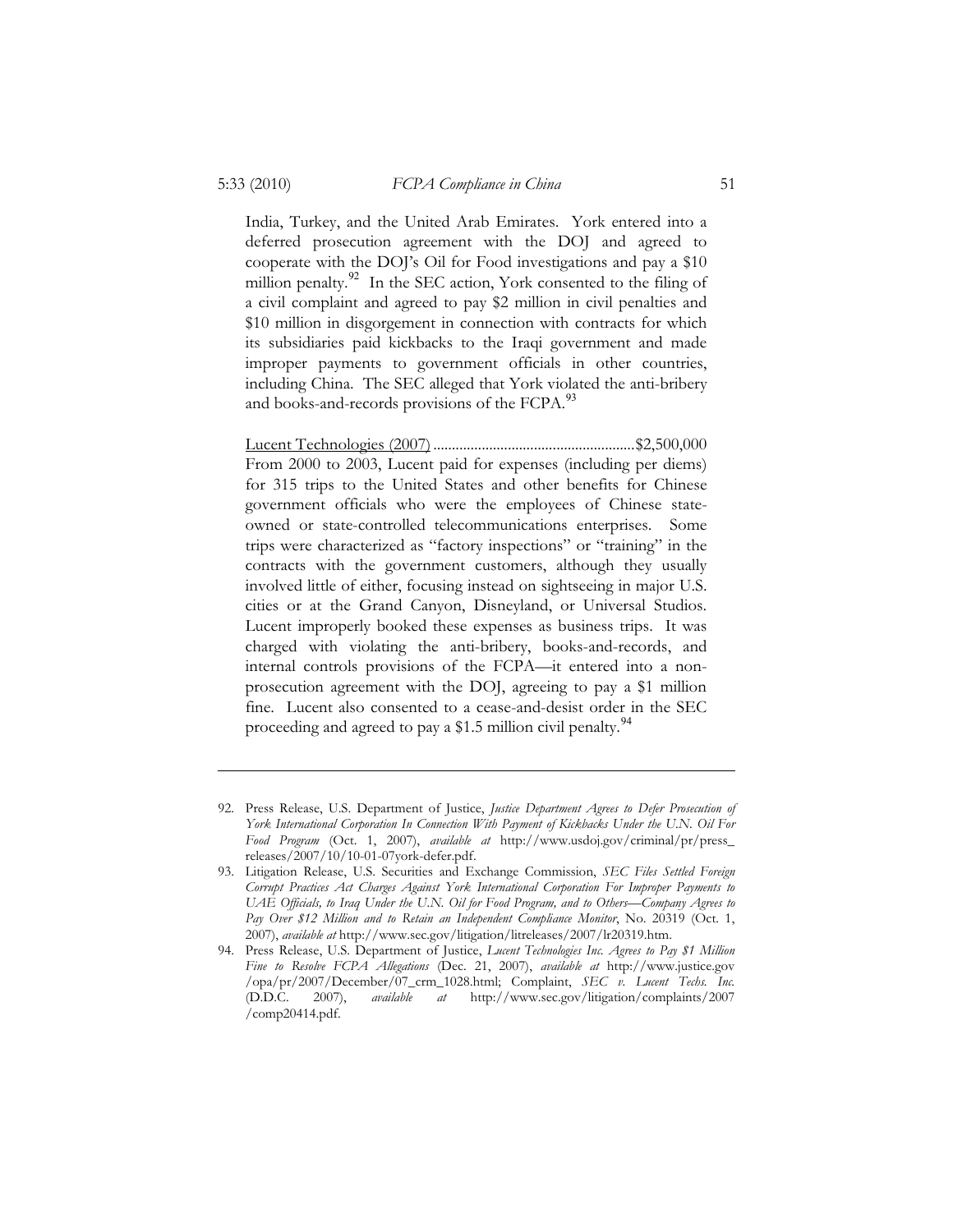AGA Medical (2008) ................................................................... \$2,000,000 Between 1997 and 2005, AGA made corrupt payments to physicians at state-owned hospitals in China to induce the purchase of its medical devices. Also, between 2000 and 2002, AGA made payments through a distributor to officials at China's State Intellectual Property Office to obtain patent approvals. The DOJ charged AGA with violating the FCPA's anti-bribery provisions, and AGA entered into a deferred prosecution agreement with the DOJ, agreeing to pay a  $$2$  million penalty.<sup>95</sup>

Faro Technologies (2008) .......................................................... \$2,950,000 In 2004 and 2005, Faro's Chinese subsidiary made corrupt payments to Chinese government officials to obtain sales contracts for its portable computerized measurement devices and manufacturing software. The DOJ charged Faro with violating the anti-bribery, books-and-records, and internal controls provisions of the FCPA. Faro entered into a deferred prosecution agreement with the DOJ and agreed to pay a \$1.1 million fine. The SEC entered a cease-anddesist order under which Faro was required to pay disgorgement and prejudgment interest totaling approximately \$1.85 million.<sup>96</sup>

Siemens Aktiengesellschaft (2008) ..................................... \$800,000,000 In the criminal action, Siemens AG and several of its subsidiaries were charged with violating the FCPA's internal controls and booksand-records provisions by allowing corrupt payments to be made to win business in multiple countries. Siemens AG pleaded guilty to violating the FCPA's books-and-records and internal controls provisions—it and its subsidiaries agreed to pay a \$450 million fine. In the civil action, Siemens AG agreed to disgorge \$350 million in profits. The SEC alleged that Siemens made corrupt payments across many of its business units in many different countries, including China. The China projects included the design and construction of metro trains and signaling devices, the design and

 <sup>95.</sup> Press Release, U.S. Department of Justice, *AGA Medical Corporation Agrees to Pay \$2 Million Penalty and Enter Deferred Prosecution Agreement for FCPA Violations* (June 3, 2008), *available at* http://www.justice.gov/opa/pr/2008/June/08-crm-491.html.

 <sup>96.</sup> Press Release, U.S. Department of Justice, *Faro Technologies Inc. Agrees to Pay \$1.1 Million Penalty and Enter Non-Prosecution Agreement for FCPA Violations* (June 5, 2008), *available at* http://www.justice.gov/opa/pr/2008/June/08-crm-505.html.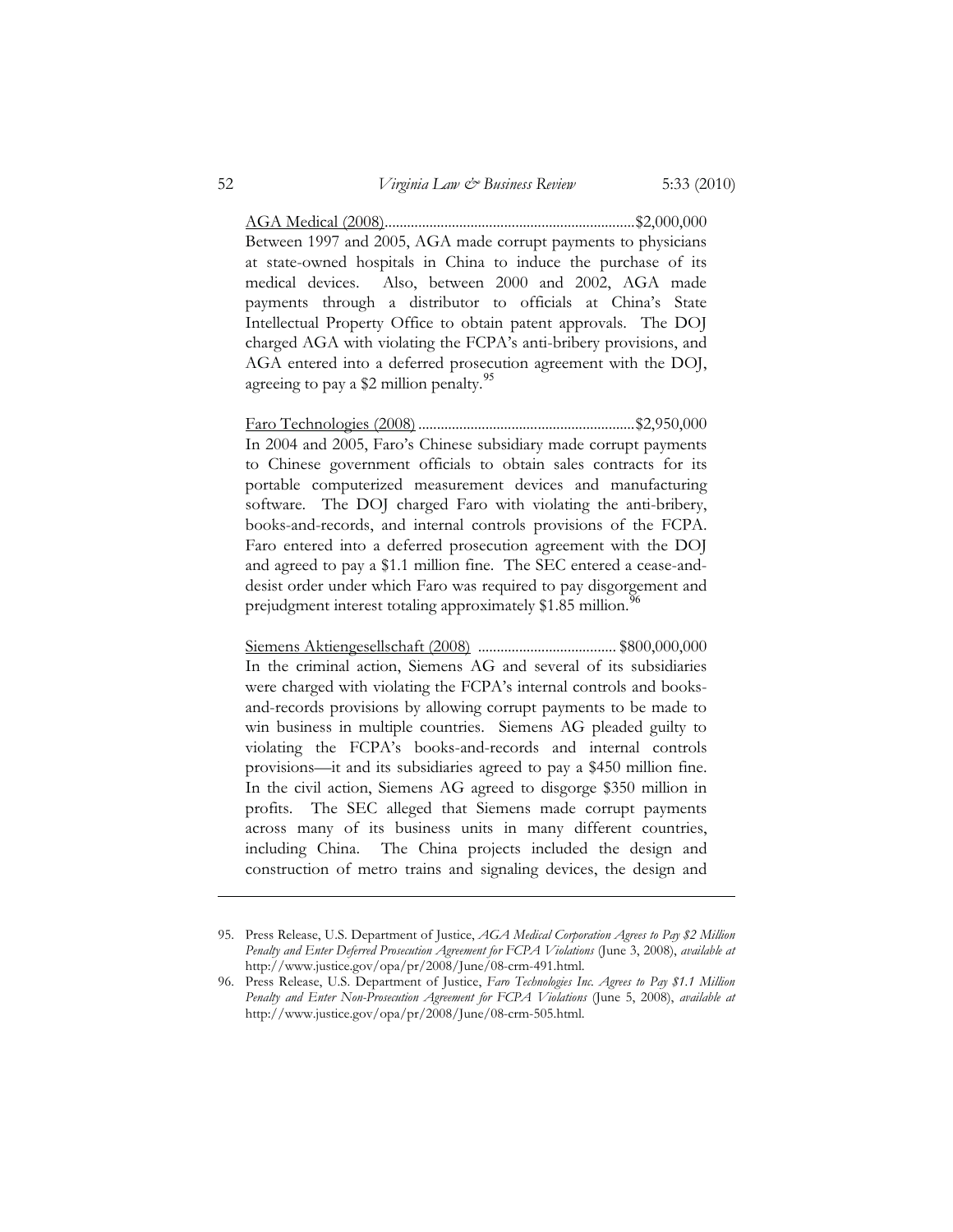construction of high-voltage transmission lines, and the sale of medical equipment (the marketing of which involved lavish "study trips" to Las Vegas, Miami, and other U.S. vacation spots for Chinese physicians employed by state-owned hospitals).  $97$ 

ITT Corporation (2009) ............................................................. \$1,678,650 Between 2001 and 2005, ITT's Chinese subsidiary directly and indirectly (through intermediaries) made payments to Chinese government officials to obtain contracts for the supply of its water pumps for large infrastructure projects. The SEC alleged that ITT violated the FCPA's books-and-records and internal controls provisions. ITT consented to the entry of a final judgment and agreed to disgorge approximately \$1,428,000 and pay a \$250,000 civil penalty.<sup>98</sup>

Avery Dennison Corp. (2009) ...................................................... \$518,000 Avery's subsidiaries in China and Indonesia made payments to local government officials. In China, Avery's Chinese subsidiary attempted to pay government officials to obtain contracts for the sale of its reflective materials for printing and road signs. In addition to kickbacks, it also paid for expensive sightseeing trips and gifts for Chinese officials. One sightseeing trip, in late 2005, involved domestic travel for approximately forty attendees and cost about \$15,500. The Avery manager disguised his part in planning the trip by having his secretary reallocate the costs to other expense categories and obtain altered invoices from the travel agency. The SEC filed a civil action against Avery alleging violation of the FCPA's books-and-records and internal controls provisions; it also issued an administrative order finding Avery in violation of those provisions

 <sup>97.</sup> Press Release, U.S. Department of Justice, *Siemens AG and Three Subsidiaries Plead Guilty to Foreign Corrupt Practices Act Violations and Agree to Pay \$450 Million in Combined Criminal Fines*  (Dec. 15, 2008), *available at* http://www.justice.gov/opa/pr/2008/December/08-crm-1105.html; Complaint, *SEC v. Siemens Aktiengesellschaft*, Case No. 1 :08-cv-02167 (D.D.C. 2008), *available at* http://www.sec.gov/litigation/complaints/2008/comp20829.pdf.

 <sup>98.</sup> Litigation Release, U.S. Securities and Exchange Commission, *SEC Files Settled Charges Against ITT Corporation for Violations of the Books and Records and Internal Controls Provisions of the Foreign Corrupt Practices Act*, No. 20896 (Feb. 11, 2009), *available at* http://www.sec.gov/litigation/litreleases/2009/lr20896.htm.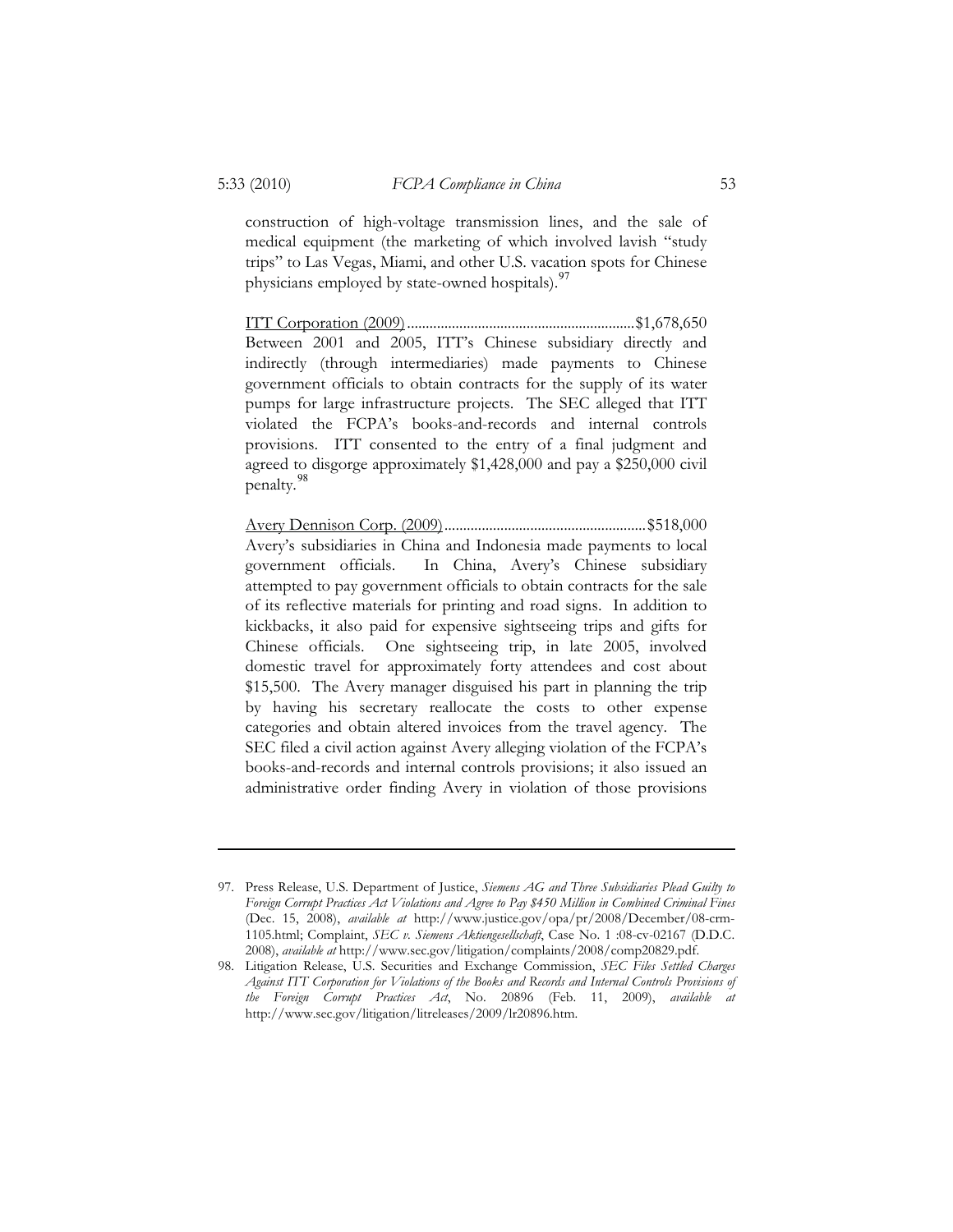and ordering it to pay approximately \$318,000 in disgorgement. In the civil action, Avery agreed to pay a  $$200,000$  penalty.<sup>9</sup>

Control Components Inc. (2009) ........................................... \$18,200,000 From 2003 to 2007, CCI made payments totaling \$4.9 million to customers of state-owned enterprises in China, Malaysia, South Korea, and the United Arab Emirates to obtain contracts for the sale of its control valves (used in the nuclear, oil and gas, and power generation industries). CCI also gave its customers expensive gifts and extravagant overseas sightseeing trips. CCI pleaded guilty to violating the anti-bribery provisions of the FCPA, and agreed to pay an \$18.2 million fine.<sup>100</sup>

UTStarcom Inc. (2009) ............................................................... \$3,000,000 Between 2002 and 2007, UTStarcom's Chinese subsidiary spent nearly \$7,000,000 on 225 trips for employees of governmentcontrolled telecommunications companies to attend overseas "trainings." The so-called trainings were held in popular tourist destinations such as Hawaii, Las Vegas, and New York City, where UTStarcom had no operations. UTStarcom entered into a nonprosecution agreement with the DOJ, agreeing to pay a \$1.5 million fine. It also settled with the SEC, consenting to pay a \$1.5 million penalty. 101

Daimler AG (2010) ................................................................ \$185,000,000 Between 1998 and 2008, Daimler AG and three of its subsidiaries

 <sup>99.</sup> Litigation Release, U.S. Securities and Exchange Commission, *SEC Files Settled Charges Against Avery Dennison Corporation For Violating the Books and Records and Internal Controls Provisions of the Foreign Corrupt Practices Act*, Release No. 21156 (July 28, 2009), *available at* http://www.sec.gov/litigation/litreleases/2009/lr21156.htm; Complaint, *SEC v. Avery Dennison Corp.*, Case No. CV-09-5493 (C.D. Cal. 2009), *available at* http://www.sec.gov/litigation/complaints/2009/comp21156.pdf.

<sup>100.</sup> Press Release, U.S. Department of Justice, *Control Components Inc. Pleads Guilty to Foreign Bribery Charges and Agrees to Pay \$18.2 Million Criminal Fine* (July 31, 2009), *available at* http://www.justice.gov/opa/pr/2009/July/09-crm-754.html.

<sup>101.</sup> Press Release, U.S. Department of Justice, *UTStarcom Inc. Agrees to Pay \$1.5 Million Penalty for Acts of Foreign Bribery in China* (Dec. 31, 2009), *available at* http://www.justice.gov/opa/pr/2009/December/09-crm-1390.html; Litigation Release, U.S. Securities and Exchange Commission, *SEC Charges California Telecom Company With Bribery and Other FCPA Violations*, Release No. 21357 (Dec. 31, 2009), *available at* http://www.sec.gov/litigation/litreleases/2009/lr21357.htm.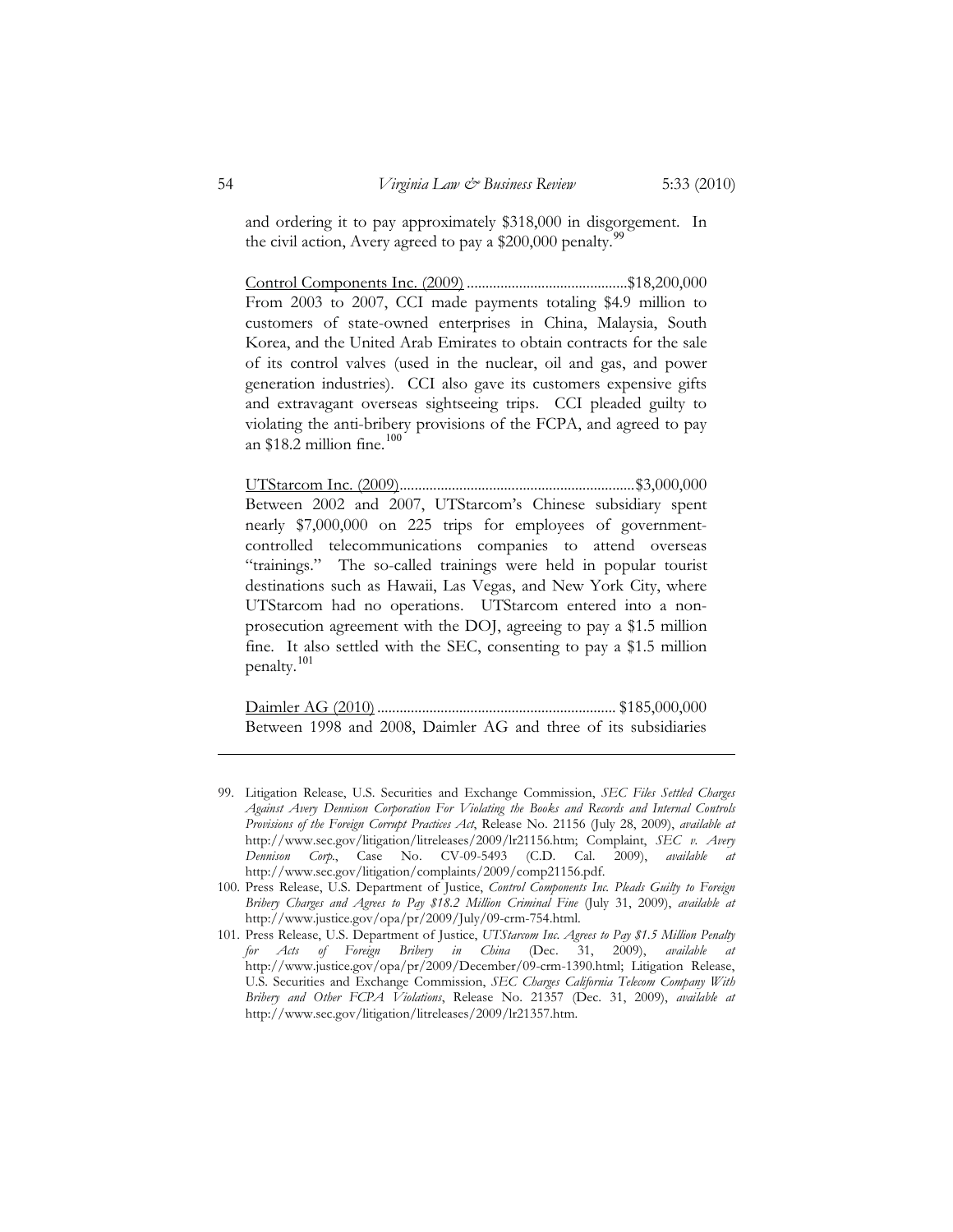made hundreds of improper payments worth tens of millions of dollars to foreign officials in at least twenty-two countries, including China, to secure government contracts for the purchase of Daimler vehicles. The payments were made through a variety of means, including corporate ledger accounts called "third-party accounts," corporate cash desks, offshore bank accounts, deceptive pricing arrangements, and third-party intermediaries.<sup>102</sup> Daimler AG's Chinese subsidiary was charged with making over \$5.6 million in improper payments to Chinese government officials (including employees of a division of Sinopec) in the form of "commissions," gifts, and travel.<sup>103</sup> Daimler AG and its subsidiaries were charged with violating the anti-bribery, internal controls, and books-andrecords provisions of the FCPA. Daimler AG's Russian and German subsidiaries pleaded guilty to the anti-bribery charges, and Daimler AG and its Chinese subsidiary entered into a deferred prosecution agreement with the DOJ. In total, Daimler AG and its subsidiaries agreed to pay \$93.6 million in criminal penalties. Daimler AG also settled with the SEC, consenting to pay \$91.4 million in disgorgement.<sup>104</sup>

The majority of these companies faced bribery charges, although ITT and Avery Dennison were prosecuted solely under the books-and-records provision of the statute. Siemens is by far the most staggering case in the history of FCPA enforcement in terms of the scope of the corruption and the size of the penalty imposed. For more than a decade, Siemens paid bribes to influential government officials in China, Venezuela, Argentina, Bangladesh, and other nations to obtain contracts for infrastructure projects worth billions

<sup>102.</sup> Press Release, U.S. Department of Justice, *Daimler AG and Three Subsidiaries Resolve Foreign Corrupt Practices Act Investigation and Agree to Pay \$93.6 Million in Criminal Penalties* (Apr. 1, 2010), *available at* http://www.justice.gov/opa/pr/2010/April/10-crm-360.html.

<sup>103.</sup> Information ¶¶ 45–46, 56, United States v. Daimler AG, No. 10-cr-00063 (D.D.C. Mar. 22, 2010).

<sup>104.</sup> Press Release, U.S. Department of Justice, *Daimler AG and Three Subsidiaries Resolve Foreign Corrupt Practices Act Investigation and Agree to Pay \$93.6 Million in Criminal Penalties* (Apr. 1, 2010), *available at* http://www.justice.gov/opa/pr/2010/April/10-crm-360.html; Litigation Release, U.S. Securities and Exchange Commission, *SEC Charges Daimler AG With Global Bribery* (Apr. 1, 2010), *available at* http://www.sec.gov/news/press/2010 /2010-51.htm.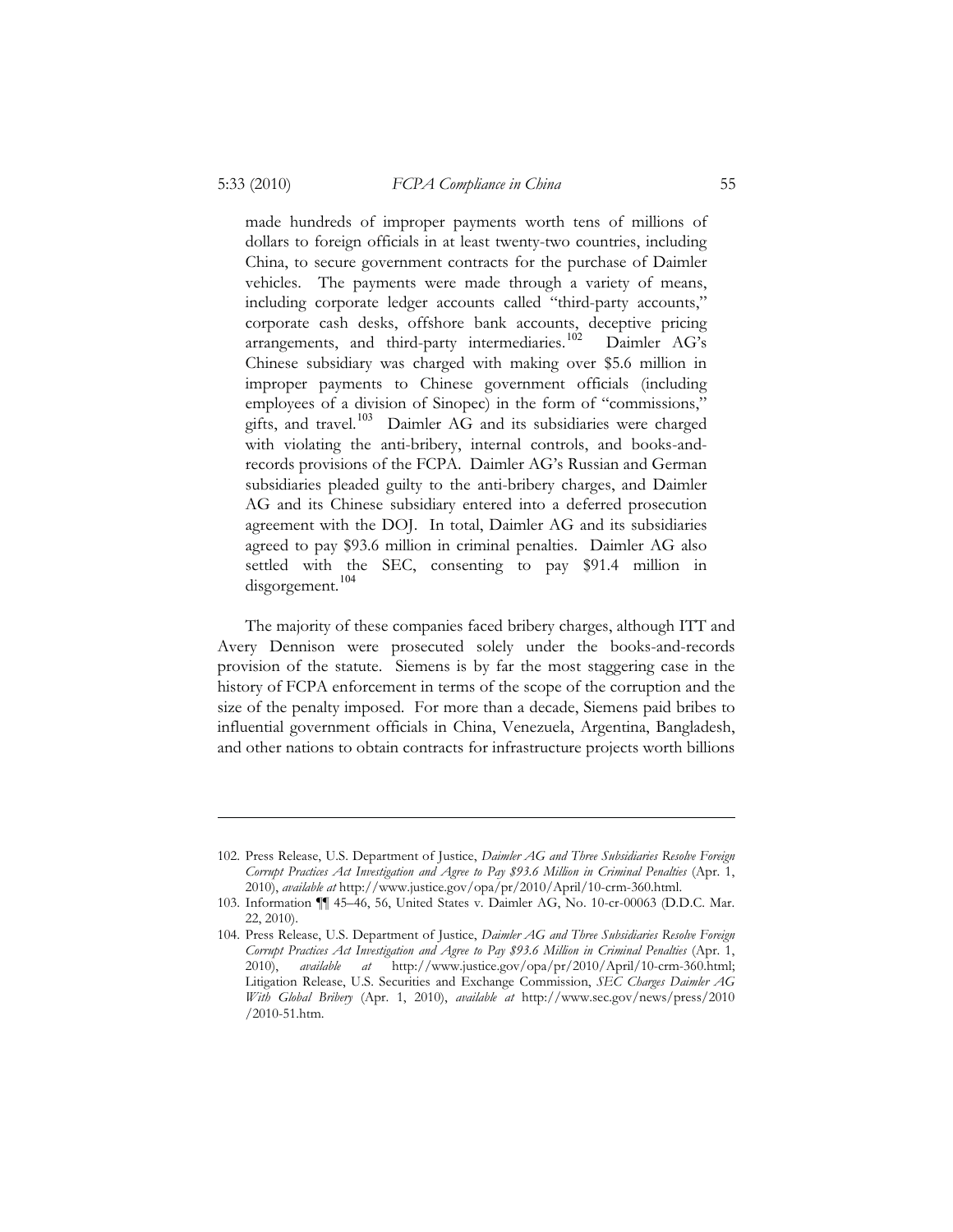of dollars.<sup>105</sup> One SEC official commented that "[t]he scope of the bribery scheme is astonishing, and the tone set at the top of Siemens was a corporate culture in which bribery was tolerated and even rewarded at the highest levels of the company."<sup>106</sup> Siemens's plight has served as warning to other companies, and as a result, many international enterprises have increased their focus on FCPA compliance and now promptly disclose potential violations voluntarily. The following are examples of companies that have come forward with possible FCPA violations in China:

- $\bullet$  In February 2009, Morgan Stanley reported potential FCPA problems to the SEC and fired a high-ranking executive in its Shanghai real estate group.<sup>107</sup>
- $\bullet$  RAE Systems disclosed in November 2008 that payments made and gifts given in China may have violated the FCPA. It is currently in discussion and cooperation with the DOJ and  $SEC.$ <sup>108</sup>
- - Avon Products voluntarily disclosed in October 2008 that it had opened an internal investigation into possible FCPA violations in its China operations relating to travel, entertainment, and other benefits for government officials.<sup>109</sup>
- - Watts Water Technologies, Inc. voluntarily disclosed in August 2009 that it had received information regarding potentially improper payments made by its Chinese subsidiary.<sup>110</sup>
- - In January 2006, BearingPoint Inc. identified internal controls issues relating to its operations in China; specifically, a subcontractor may have made improper payments. Additionally, the company may have incurred impermissible gift, travel, and entertainment expenses.<sup>111</sup>

<sup>105.</sup> Josh Meyer, *Siemens to Pay Fines in Criminal Probe; the Company Settles Corruption Charges in the U.S. and Germany for \$1.34 Billion*, L.A. TIMES, Dec. 16, 2008, at C1.

<sup>106.</sup> *Id*.

<sup>107.</sup> David Barboza, *Morgan Stanley Fires Executive in China on Suspicions of Bribery*, N.Y. TIMES, Feb. 13, 2008, at B6.

<sup>108.</sup> *RAE Systems Reports Third Quarter 2008 Results*, REUTERS, Nov. 5, 2008.

<sup>109.</sup> *Avon Statement on Voluntary Disclosure*, INT'L BUS. TIMES, Oct. 20, 2008, *available at* http://www.ibtimes.com/prnews/20081020/ny-avon-disclosure.htm.

<sup>110.</sup> Watts Water Technologies, Inc., Quarterly Report (Form 10-Q), at 22 (Aug. 7, 2009), *available at* http://www.wattswater.com/\_investors/secFilings.asp.

<sup>111.</sup> Ellen McCarthy, *BearingPoint Posts Results for 2004, Details Troubles*, WASH. POST, Feb. 1, 2006, at D01.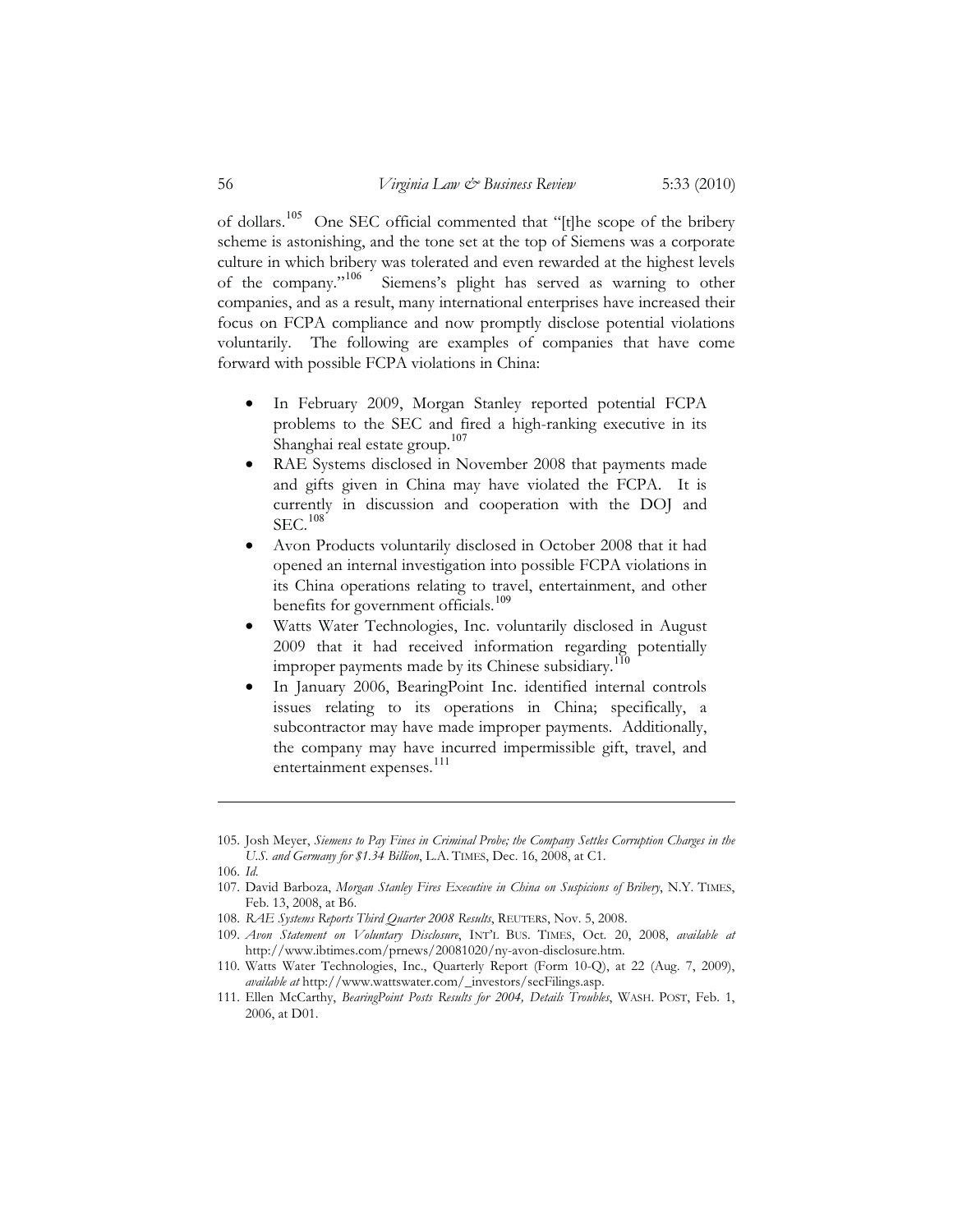$\bullet$  Alltel Corp. launched an internal investigation into travel and lump sum expenses, characterized as consulting fees, paid to China Construction Bank in 2005. Because of Alltel's disclosure, the DOJ and SEC began to investigate the matter. The DOJ closed its investigation in May 2008, but the SEC investigation is ongoing.<sup>112</sup>

#### *2. Prosecutions Against Individuals*

U.S. authorities also actively prosecute *individuals* for FCPA violations in connection with bribes paid in China. In 2009, Richard Morlok, the former finance director of CCI, and Mario Covino, former director of the company's worldwide sales, pleaded guilty to conspiring to bribe officials at state-owned gas, oil, and power companies in China, South Korea, and other markets around the globe.<sup>113</sup> Morlok and Covino are merely two of the CCI Morlok and Covino are merely two of the CCI executives targeted by the government, as six other CCI executives, including Hong Carson, former director of sales for China and Taiwan, were charged with bribery in April 2009.<sup>114</sup>

The employees of other corporations with FCPA problems in China have faced punishment as well. Si Chan Wooh, a former executive vice president and head of a Schnitzer subsidiary, pleaded guilty to criminal FCPA charges and settled the SEC complaint filed against him for \$40,000 in disgorgement and penalties for paying bribes to Chinese steel companies.<sup>115</sup> The SEC also brought an enforcement action against the former President and CEO of Schnitzer Steel, Robert Philip, for authorizing payments of cash and gifts to officials in Chinese and South Korean steel mills. Philip settled the SEC complaint for approximately \$261,000 in penalties and disgorgement.<sup>116</sup>

<sup>112.</sup> Peter S. Goodman, *China Market Is Fertile Field For Bribes*, SEATTLE TIMES, Aug. 28, 2005, *available at* http://community.seattletimes.nwsource.com/archive/?date=20050828&slug =chinakickbacks28.

<sup>113.</sup> Stuart Pfeifer, *2nd O.C. Exec Admits Bribing Foreign Officials*, L.A. TIMES, Feb. 4, 2009, at C3.

<sup>114.</sup> Nathan Olivarez-Giles, *6 More Are Charged with Paying Bribes; Former Leaders at an Orange County Firm Are Accused of Paying Foreign Officials*, L.A. TIMES, Apr. 10, 2009, at B3.

<sup>115.</sup> Litigation Release, U.S. Securities and Exchange Commission, *SEC Settles Charges Against Former Portland Steel Executive for Anti-Bribery Statute Violations*, Release No. 20174 (June 29, 2007), *available at* http://www.sec.gov/litigation/litreleases/2007/lr20174.htm.

<sup>116.</sup> Litigation Release, U.S. Securities and Exchange Commission, *SEC Charges Former Chairman/CEO of Schnitzer Steel for Authorizing Cash Bribes to Foreign Officials*, No. 20397 (Dec. 13, 2007), *available at* http://www.sec.gov/litigation/litreleases/2007/lr20397.htm.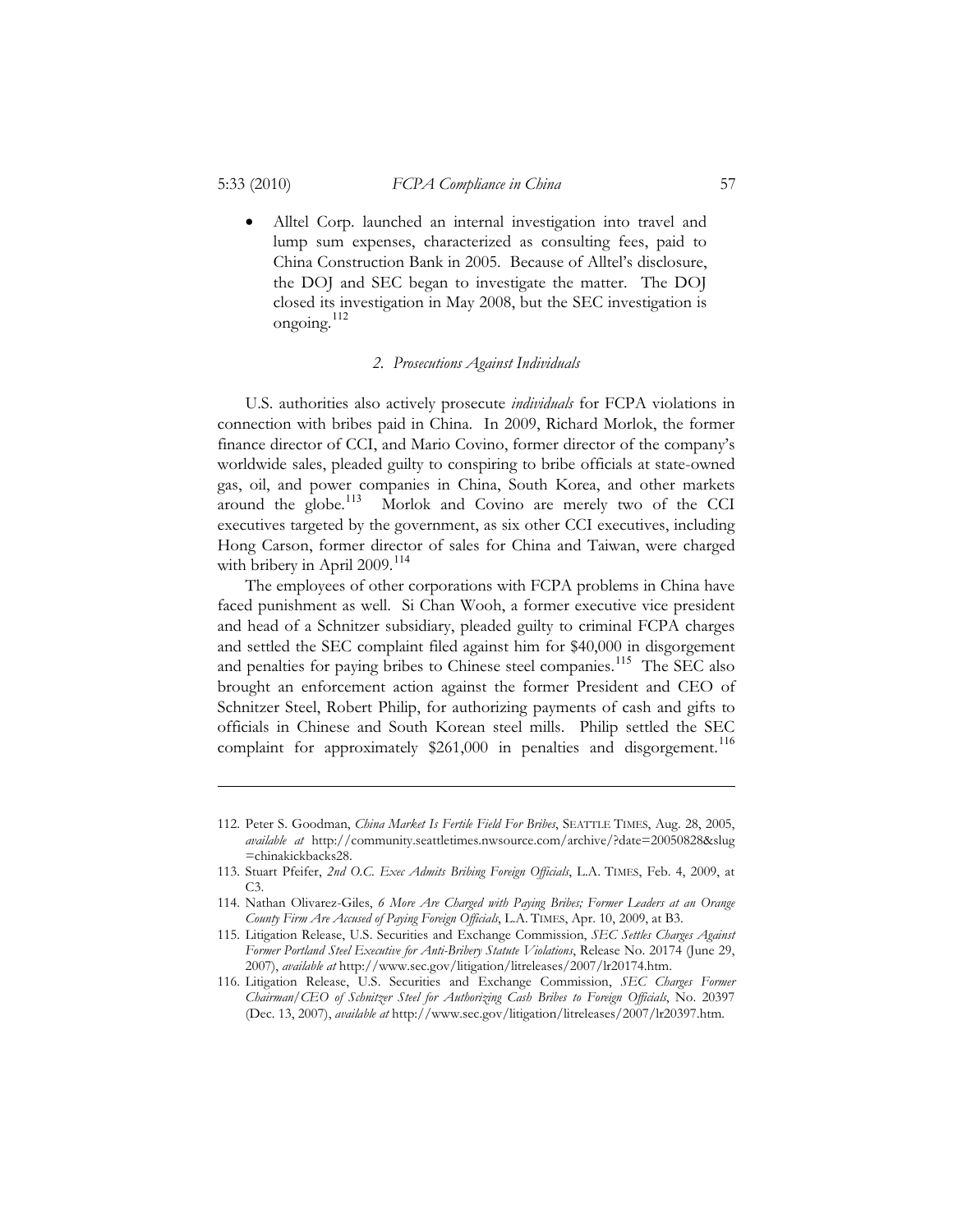Similarly, the SEC brought an action against Oscar Meza, the director of Asia-Pacific sales for Faro Technologies, for permitting the payment of bribes. The SEC's complaint alleged that Meza authorized a Faro sales manager to "do business [on behalf of Faro] the Chinese Way."<sup>117</sup> Meza settled with the SEC and agreed to pay approximately \$57,000 in disgorgement.<sup>118</sup> Finally, the SEC also brought an action against David Pillor, the former senior vice president for sales and marketing and a member of the board of directors of InVision. The SEC alleged that Pillor failed to maintain an adequate system of internal controls and that he indirectly caused falsification of the company's books and records. Pillor settled with the SEC and agreed to pay a \$65,000 penalty.<sup>119</sup>

In another high-profile prosecution, Shu Quan-Sheng, a Virginia scientist, pleaded guilty to selling rocket technology to China and to offering Chinese officials bribes on behalf of a French corporation. Shu was sentenced in April to fifty-one months in prison and has already paid \$387,000 in restitution. $120^7$ 

As these cases evidence, the U.S. government is showing no intention of relaxing its FCPA enforcement efforts. U.S. authorities will continue to prosecute corporations and their employees in connection with Chinese business. It is therefore incumbent upon corporations and their leaders to take all reasonable steps to avoid potential problems. With this in mind, this Article now turns to the tricky issue of gifts and hospitality in China.

# **II. GIFTS AND HOSPITALITY IN CHINA AND THE FCPA**

Naturally, the pervasive climate of corruption in China is cause for any U.S. company with Chinese business to make the proper investment in its internal controls, including installing experienced compliance officers, maintaining an anonymous reporting system, conducting frequent training, and instituting effective controls over high-risk counterparties, to name a few

<sup>117.</sup> Complaint at ¶¶ 9, 12–14, SEC v. Meza, Case No. 09-cv-01648 (D.D.C. Aug. 28, 2009), *available at* http://www.sec.gov/litigation/complaints/2009/comp21190.pdf.

<sup>118.</sup> Litigation Release, U.S. Securities and Exchange Commission, *SEC Sues Former Sales Executive For Foreign Bribery*, Release No. 21190 (Aug. 28, 2009), *available at*  http://www.sec.gov/litigation/litreleases/2009/lr21190.htm.

<sup>119.</sup> Litigation Release, U.S. Securities and Exchange Commission, *SEC Settles Charges Against Former InVision Technologies Senior Vice President for Sales and Marketing*, Release No. 19803 (Aug. 15, 2006), *available at* http://www.sec.gov/litigation/litreleases/2006/lr19803.htm.

<sup>120.</sup> Dena Potter, *Scientist Sentenced in Rocket Technology Case*, THE GUARDIAN, Apr. 7, 2009.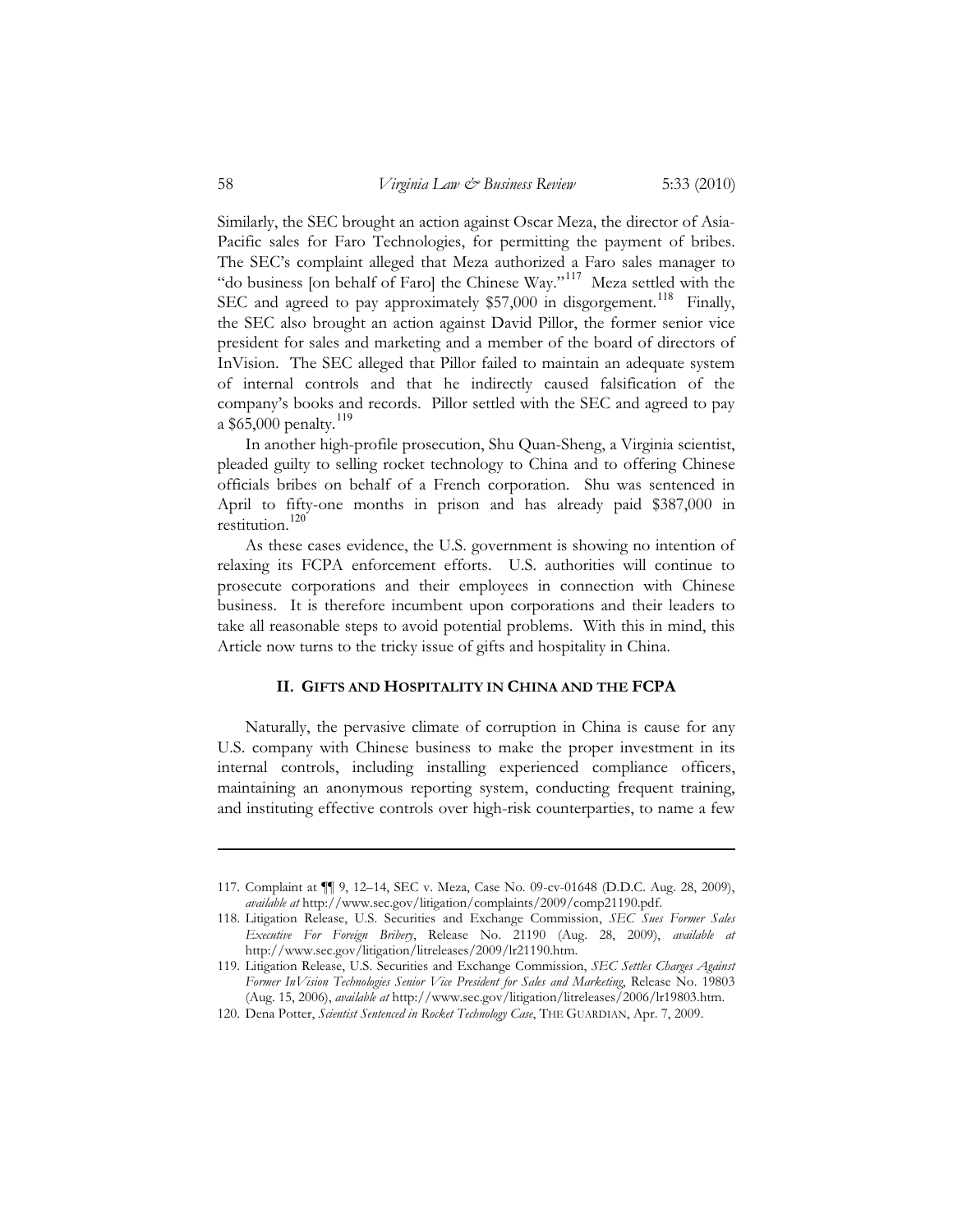needed steps. Indeed, these are the types of measures that any company subject to the FCPA should take in *any* high-risk country. But, as is apparent from the above discussion of FCPA prosecutions, companies doing business in China must pay particularly close attention to business courtesy expenditures. Indeed, nearly one-half of all China-related corporate prosecutions under the FCPA since 2002 involved the provision of gifts, meals, travel, or entertainment. The prosecutions of Schnitzer, Paradigm, Lucent, Siemens, Avery, and UTStarcom show that no company subject to the FCPA can afford to ignore this risk in China. In that country's business climate, gifts are given far more frequently than is customary in the West.<sup>121</sup> For example, when starting a business, "you should expect to give out symbolic gifts to any officials who may be helping you as well as company executives that you meet."<sup>122</sup> Although always a trouble spot for anticorruption compliance, the ubiquity of gifts, meals, entertainment, travel, and other business courtesies in China elevates the risk of misstep—especially for companies that lack adequate expenditure control, approval, and documentation regimes.

#### **A. Chinese Cultural Context**

The Chinese tradition of gift giving stems from the culture of relationship building. Business travelers are advised that the best time to give a gift is upon initially meeting someone "because it shows a relationship of friendship is being established, commemorated by the gift."<sup>123</sup> Business transactions in China are born from these relationships and connections, which in Chinese are called *guanxi*. <sup>124</sup> *Guanxi* has been characterized in this way: "Such connections are the single most important factor for success in China today. Without *guanxi*, it doesn't matter how intelligent or talented you are or how wealthy, you won't get ahead. People with better connections can block you at every move . . . .<sup>"125</sup> Because of the importance of *guanxi*, Chinese "dedicate a vast amount of time to assembling a solid network of family,

<sup>121.</sup> CHAI & CHAI, *supra* note 1, at 113.

<sup>122.</sup> *Id.*

<sup>123.</sup> *Id.* at 114

<sup>124.</sup> *Id.* at 126–27.

<sup>125.</sup> *Id.* at 126.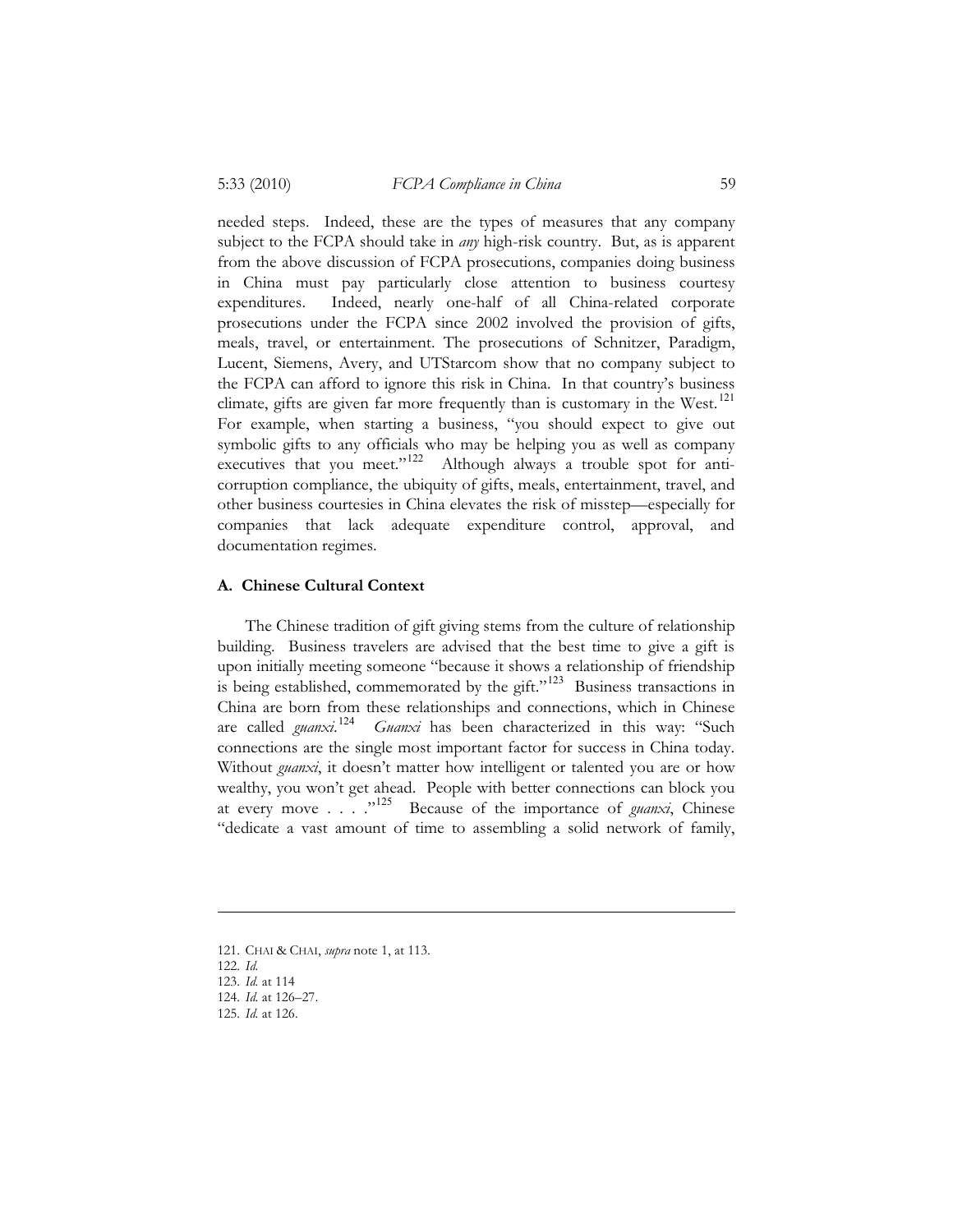friends, and acquaintances."<sup>126</sup> Friends and acquaintances are often "strategically chosen."<sup>127</sup>

To build *guanxi*, Chinese exchange gifts and favors. Once a gift is given or a favor done, the recipient has the obligation to reciprocate in the future the mutual obligation created is the basis for the *guanxi*. When a gift is given or favor done to reciprocate, the reciprocation is often greater than the original gift or favor. This allows the mutual obligation to continue on, as the original gift giver or favor doer is now obliged to reciprocate.<sup>128</sup>

These informal relationships and connections are deeply rooted in Chinese tradition. Historically, Chinese commerce was "largely unregulated by formal law and was intensely relational."<sup>129</sup> Chinese "generally conducted business with counterparts they knew personally or with whom they came into contact through mutual acquaintances or relatives."<sup>130</sup> These informal relationships and connections substituted for a more formal legal system of rules and enforcement mechanisms.<sup>131</sup>

In the context of modern business relationships, *guanxi* can present a tangible corruption risk. As mentioned above, recently a former employee of Morgan Stanley in China "was undone by his pursuit of *guanxi*."<sup>132</sup> Garth Peterson, a "rising star" at Morgan Stanley, joined its real estate investment operation in China about eight years ago.<sup>133</sup> Peterson spoke fluent Mandarin and was described by his colleagues as a "serial networker," who became friends with the sons and daughters of powerful Chinese leaders.<sup>134</sup> He also "charm[ed] the Chinese executives of multinational corporations."<sup>135</sup> Peterson's job was to identify and execute real estate deals in China. In his quest for success, he taught himself the Shanghai dialect and sent his daughter to an exclusive school "known for attracting the sons and daughters of the influential."<sup>136</sup> An internal review of some of Peterson's projects in mid-2008 identified instances where investment assets were used for "improper

<sup>126.</sup> Hines, *supra*, note 10, at 61.

<sup>127.</sup> *Id.*

<sup>128.</sup> *Id.*

<sup>129.</sup> Stanley Lubman, *Looking For Law In China*, 20 COLUM. J. ASIAN L. 1, 70 (2006).

<sup>130.</sup> *Id.*

<sup>131.</sup> *Id.*

<sup>132.</sup> George Chen & Steve Eder, *A Morgan Stanley Star Falls In China*, REUTERS, Nov. 10, 2009.

<sup>133.</sup> *Id.* 

<sup>134.</sup> *Id.* 135. *Id.*

<sup>136.</sup> *Id.*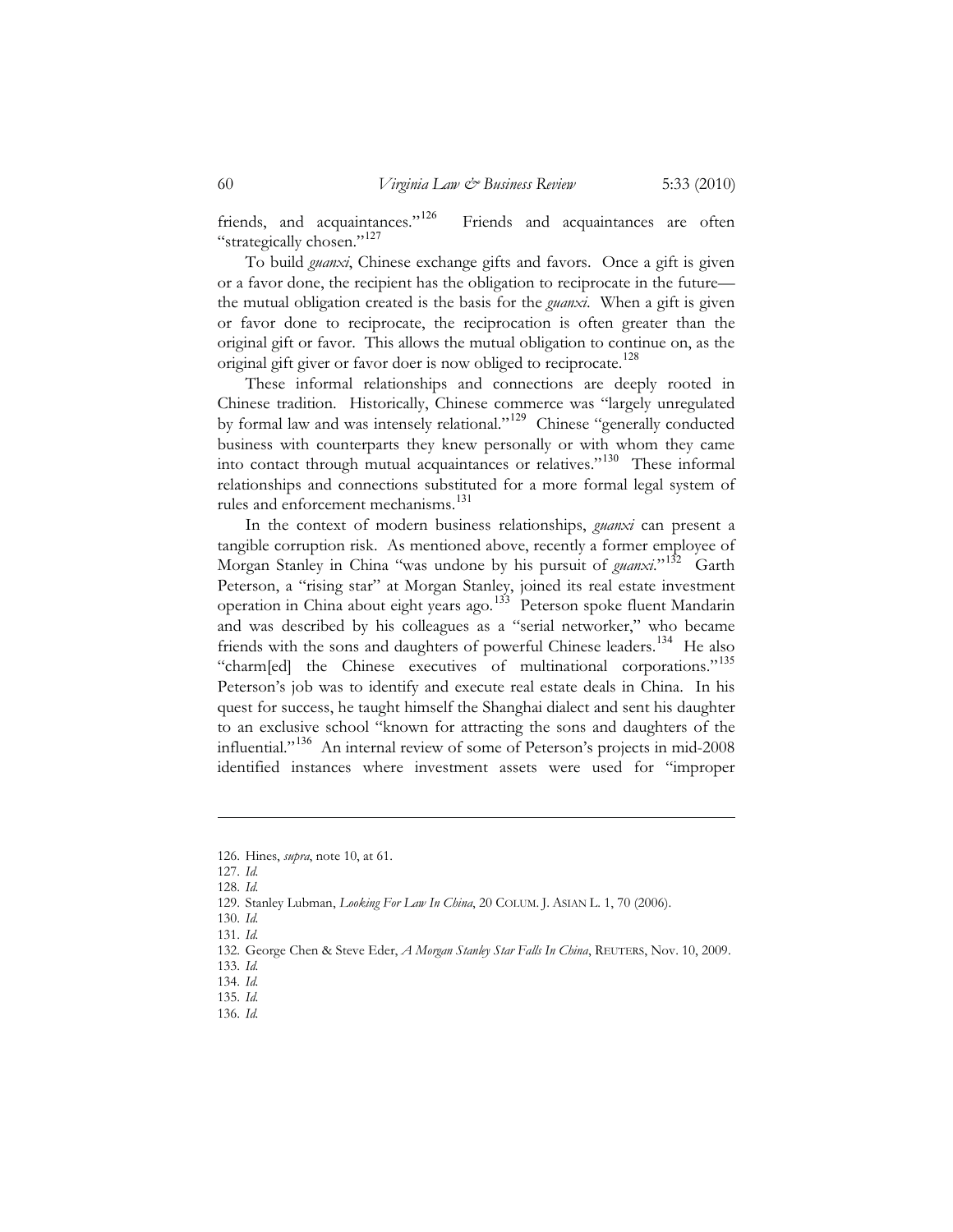purposes," and Morgan Stanley fired Peterson in December 2008 amid suspicions that he may have violated the FCPA.<sup>137</sup>

# **B. The FCPA's Anti-Bribery Provisions and Business Courtesies in China**

As discussed above in Part I, the FCPA contains both anti-bribery and accounting provisions. The anti-bribery provisions prohibit the payment of anything of value to a foreign official with corrupt intent to influence the official in the exercise of his or her official duties to assist the payor in obtaining or retaining business.<sup>138</sup> Understanding the Chinese gift and hospitality risk through the prism of the anti-bribery provisions and their enforcement is essential to devising an effective system of internal controls to protect a corporation and its employees from U.S. prosecution.

# *1. Anti-Bribery Provisions*

The anti-bribery provisions apply to  $(1)$  issuers,<sup>139</sup> (2) domestic concerns, <sup>140</sup> (3) individual officers, directors, employees, agents, or shareholders of issuers or domestic concerns who are acting on behalf of the issuer or domestic concern,<sup>141</sup> and (4) any other persons or entities (or officers, directors, employees, agents, or shareholders thereof), while in U.S. territory, that use the mails or interstate commerce to commit acts in furtherance of the bribery.<sup>142</sup> The statute defines "issuers" as companies that have securities registered with the SEC or that must file periodic reports with the SEC pursuant to the Securities Exchange Act of 1934.<sup>143</sup> "Domestic concerns" include U.S. citizens, nationals, and residents, and business entities that have their principal place of business in the United States.<sup>144</sup> In sum, any company that has securities that are registered with the SEC or that has a principal place of business in the United States is subject to the FCPA's anti-

<sup>137.</sup> *Id.*

<sup>138.</sup> *See* 15 U.S.C. §§ 78dd-1(a), (g); 78dd-2(a), (i); 78dd-3(a) (2006).

<sup>139. 15</sup> U.S.C. § 78dd-1.

<sup>140. 15</sup> U.S.C. § 78dd-2.

<sup>141. 15</sup> U.S.C. § 78dd-3.

<sup>142.</sup> *Id*.

<sup>143. 15</sup> U.S.C. § 78m(b)(2).

<sup>144. 15</sup> U.S.C. § 78dd-2(h)(1).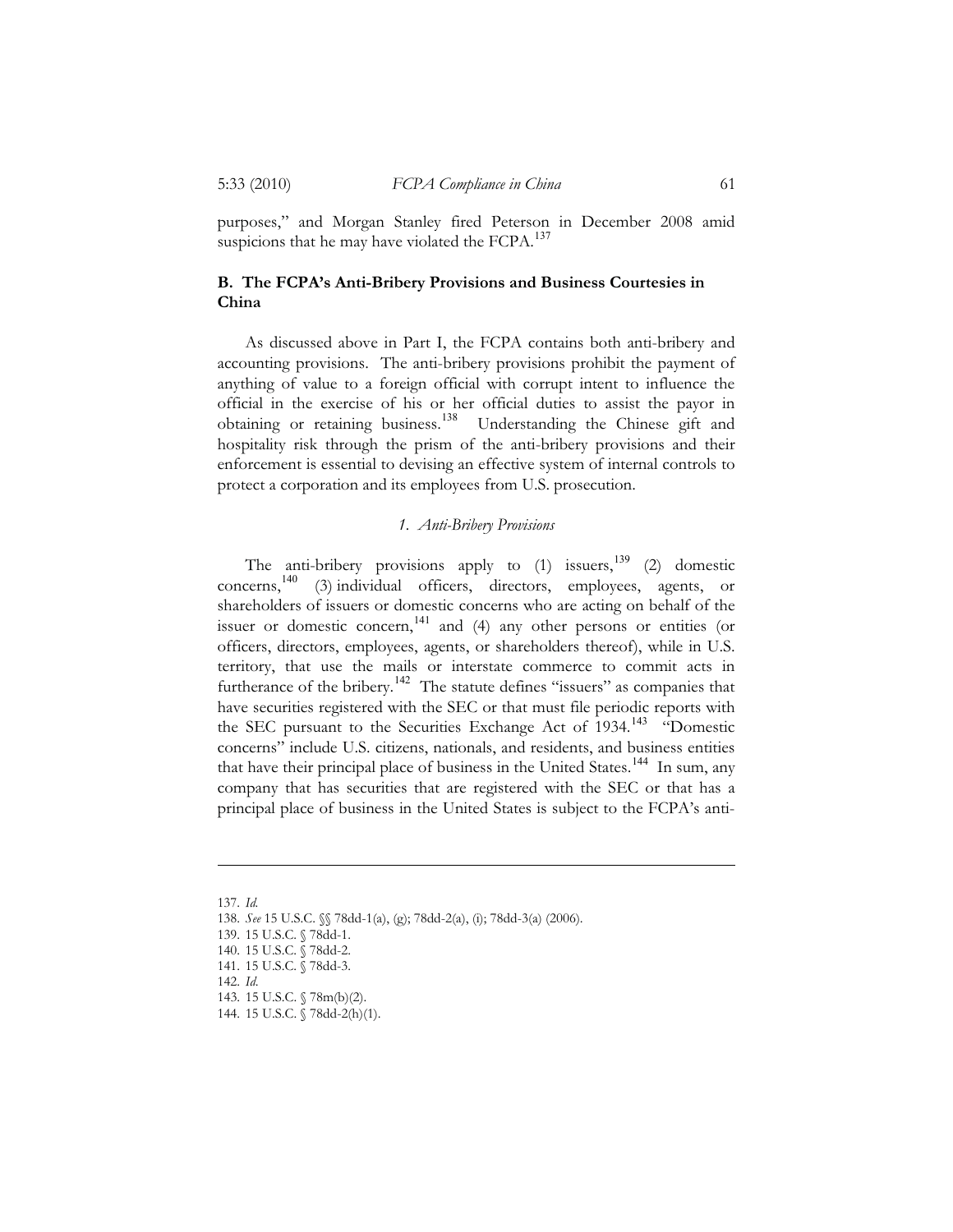bribery provisions. The statute reaches broadly to cover both individuals and corporate entities.

The bribes prohibited by the FCPA are not limited solely to monetary payments. Rather, the statute encompasses "anything of value," and there is no exception for items of de minimis value.<sup>145</sup>  $\overrightarrow{A}$  box of mooncakes given to a police officer, therefore, would fall under the statute's broad reach. In fact, any gift given to a foreign official in China exposes a company to potential liability under the anti-bribery provisions of the FCPA.

The statute does, however, require corrupt intent.<sup>146</sup> The DOJ advises that "[t]he person making or authorizing the payment must have a corrupt intent, and the payment must be intended to induce the recipient to misuse his [or her] official position to direct business wrongfully to the payer or to any other person."<sup>147</sup> Absent a confession, corrupt intent must be inferred from the facts and circumstances of a given case. If the items given are of a low value, such as inexpensively packaged mooncakes, it is difficult to infer corrupt intent. Indeed, the lower the value of the gift to the recipient, the more difficult it is to infer that the "payment" was intended to induce the official to misuse his or her official position to direct business wrongfully to the payor.<sup>148</sup> But U.S. prosecutors do not examine payments in a vacuum and will look at the total number of "things of value" provided to the government official over a period of time.<sup>149</sup>

# *2. Facilitating Payments Exception*

The FCPA contains one exception for "facilitating or expediting payment[s]."<sup>150</sup> To qualify for this exception, the purpose of the payment must be "to expedite or to secure the performance of a routine governmental

<sup>145. 15</sup> U.S.C. §§ 78dd-1(a), (g); 78dd-2(a), (i); 78dd-3(a).

<sup>146.</sup> *See id*. (all requiring that the offer, promise to pay, or payment be made "corruptly").

<sup>147.</sup> U.S. Department of Justice, *Lay-Person's Guide to FCPA*, *available at* http://www.justice.gov/criminal/fraud/docs/dojdocb.html (last visited Nov. 24, 2009).

<sup>148.</sup> As discussed below, however, there are situations where low-value gifts can present significant corruption risk. Again, the FCPA does not have an exception for items of de minimis value.

<sup>149.</sup> *See* Press Release, U.S. Department of Justice, *Westinghouse Air Brake Technologies Corporation Agrees To Pay \$300,000 Penalty To Resolve Foreign Bribery Violations in India*, (Feb. 14, 2008), *available at* http://www.justice.gov/criminal/pr/press\_releases/2008/02/02-14-08wabtecagree.pdf (explaining how Westinghouse Air Brake Technologies Corporation's Indian subsidiary made repeated payments, some as low as \$67.00, to ensure that product inspections would be scheduled and performed).

<sup>150. 15</sup> U.S.C. §§ 78dd-1(b); 78dd-2(b); 78dd-3(b) (2006).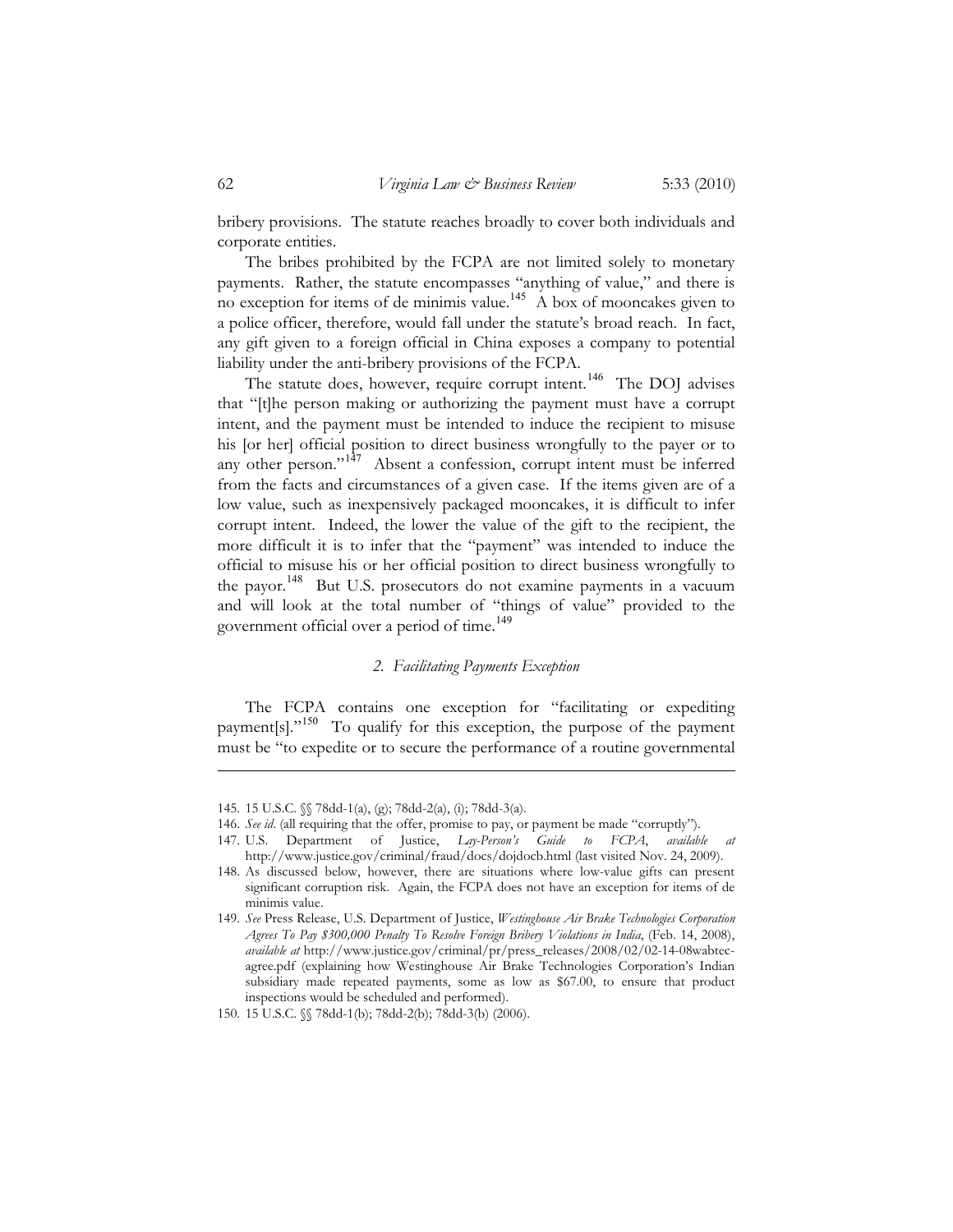action."<sup>151</sup> Examples of "routine governmental action" provided in the statute are obtaining permits, licenses, or other official documents to qualify a person to do business in a foreign country; processing governmental papers such as visas and work orders; providing police protection, mail pickup, and delivery; scheduling inspections; providing phone service, power, and water supply; loading and unloading cargo; and protecting perishable products from deterioration.<sup>152</sup> The statute further provides that routine governmental action does *not* include any decision by a foreign official involving whether to award new business or continue business, or any action taken by a foreign official to encourage a decision to award new business or continue business.<sup>153</sup>

Despite this statutory guidance, the facilitating payments exception has been narrowly construed and, for a number of reasons, may not be a viable safe harbor for multinational businesses in China to engage in the practices necessary to build *guanxi*. First, the exception applies only to payments made for actions that are nondiscretionary.<sup>154</sup> It is often difficult to separate discretionary from nondiscretionary behavior. To date, there is no guidance from U.S. authorities on what constitutes nondiscretionary actions by foreign officials such that the facilitating payments exception would apply.

Second, the DOJ and SEC in recent enforcement actions appear to be reading the exception out of the statute. In 2008, the DOJ charged Westinghouse Air Brake Technologies Corp. ("Wabtec") with violating the FCPA because its Indian subsidiary had made corrupt payments to officials from the Indian Railway Board.<sup>155</sup> The payments were made in four different circumstances: (1) to assist the subsidiary in obtaining contracts, (2) to schedule pre-shipping product inspections, (3) to have certificates of product delivery issued, and (4) to curb excise tax audits.<sup>156</sup> The non-prosecution agreement entered into with the DOJ states that Wabtec's Indian subsidiary had made payments, some as low as \$67.00, to ensure that the product

<sup>151.</sup> *Id.* 

<sup>152. 15</sup> U.S.C. § 78dd-1(f)(3)(A).

<sup>153. 15</sup> U.S.C. § 78dd-1(f)(3)(B).

<sup>154.</sup> H.R. REP. NO. 95-630, at 8 (1977) (explaining that the FCPA is not meant to reach payments "which do not involve any discretionary action" and are of "an essentially clerical or ministerial nature").

<sup>155.</sup> *See* Press Release, *supra* note 149.

<sup>156.</sup> Letter from Steven A. Tyrrell to Eric A. Dubelier, (Feb. 8, 2008) (Westinghouse Air Brake Technologies Corporation non-prosecution agreement), *available at* http://www.law. virginia.edu/pdf/faculty/garrett/wabtec.pdf.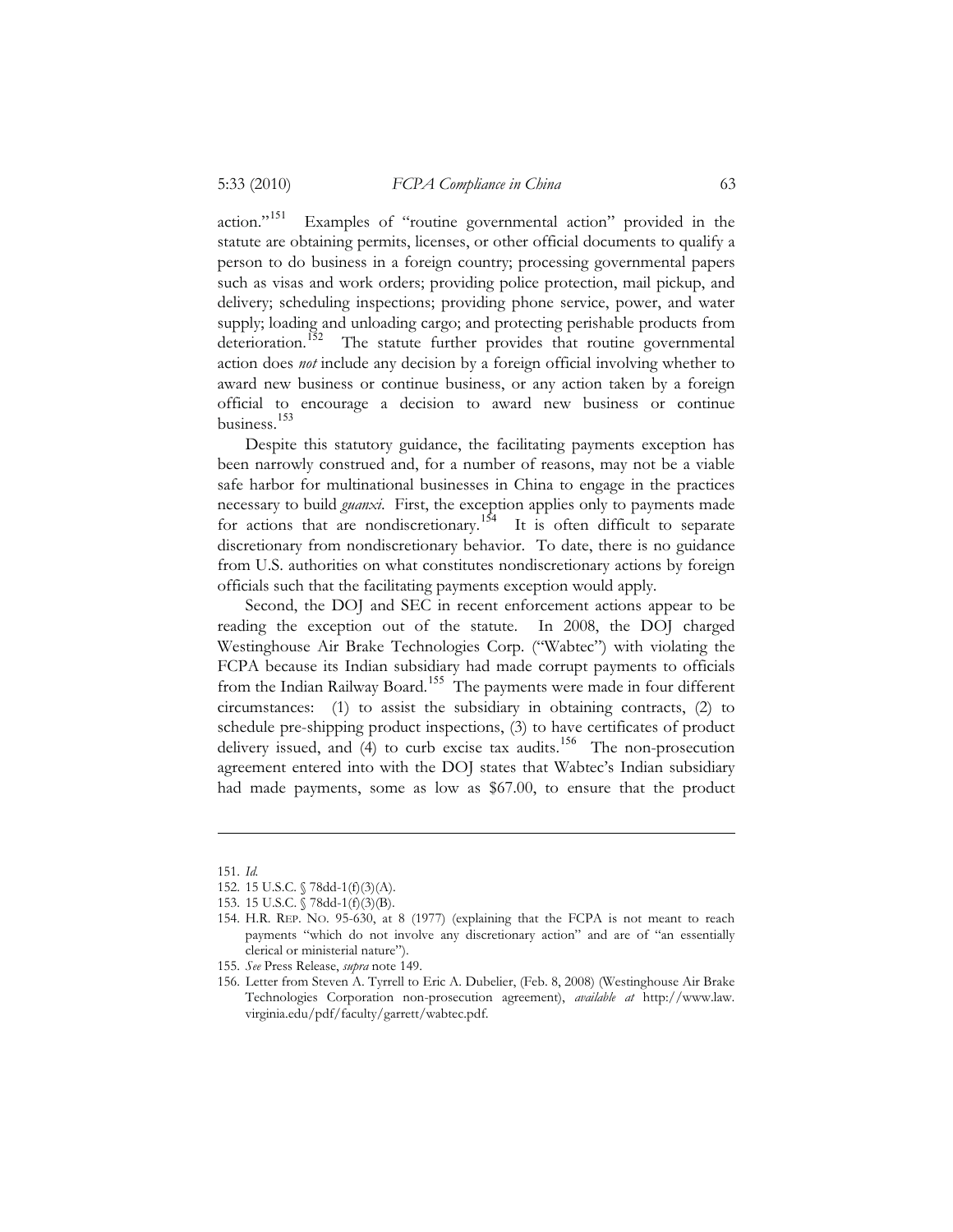inspections would be scheduled and performed.<sup>157</sup> Nothing in the nonprosecution agreement indicates that the payments were made to ensure a positive outcome for Wabtec; rather, it appears that the payments were made so that the inspections would be scheduled and performed. It is unclear why these payments would not qualify as facilitating or expediting payments to secure the performance of routine governmental action. Similarly, Wabtec's Indian subsidiary made payments in order to obtain certificates usually issued upon delivery of conforming products.<sup>158</sup> Again, on its face, these circumstances appear to be ones that would fall under the facilitating payments exception, but the DOJ did not apply it in the Wabtec case.

A third reason why the facilitating payments exception may not be a viable outlet for businesses in China is that Chinese anti-bribery law does not carve out an exception for facilitating payments. Article 389 of the Criminal Law of the People's Republic of China prohibits giving money or property to a government official to seek improper benefit.<sup>159</sup> There are monetary thresholds for prosecution—10,000 yuan (approximately \$1,465) for an individual and 200,000 yuan (approximately \$29,300) for a corporate entity.<sup>160</sup> In certain circumstances, however, authorities have the discretion to prosecute bribe payments that fall below the thresholds, such as if the bribes were given to a China Communist Party or government leader, or the bribes were paid to three or more officials.<sup>161</sup> The only exception in the statute is for payments that were made (1) because of blackmail by the government official *and* (2) for which no improper benefit was gained.<sup>162</sup> Because the law does not differentiate between facilitating payments and other types of bribes, facilitating payments are just as risky as any other bribe under Chinese law.

Finally, multinational companies may not want to rely on the facilitating payments exception because doing so will hinder internal efforts to build a values-based corporate culture of compliance. Accordingly, many multinational corporations now prohibit facilitating payments as a matter of compliance policy. An October 2009 TRACE International survey about facilitating payments revealed that approximately 35% of the companies

<sup>157.</sup> *Id.* 

<sup>158.</sup> *Id.* 

<sup>159.</sup> Laeticia Tjoa, Ouyang Jianyu, & Like Pykstra, *Complying With PRC Antibribery Laws*, CHINA BUS. REV., Mar.–Apr. 2005, at 34, 35.

<sup>160.</sup> Alice Peng, *Give and Take*, CHINA L. & PRAC., Feb. 2009, at 11, 12.

<sup>161.</sup> Tjoa, Jianyu, & Pykstra, *supra* note 159, at 35–36.

<sup>162.</sup> *Id.* at 36; *see also* P.R.C. Criminal Law Article 389.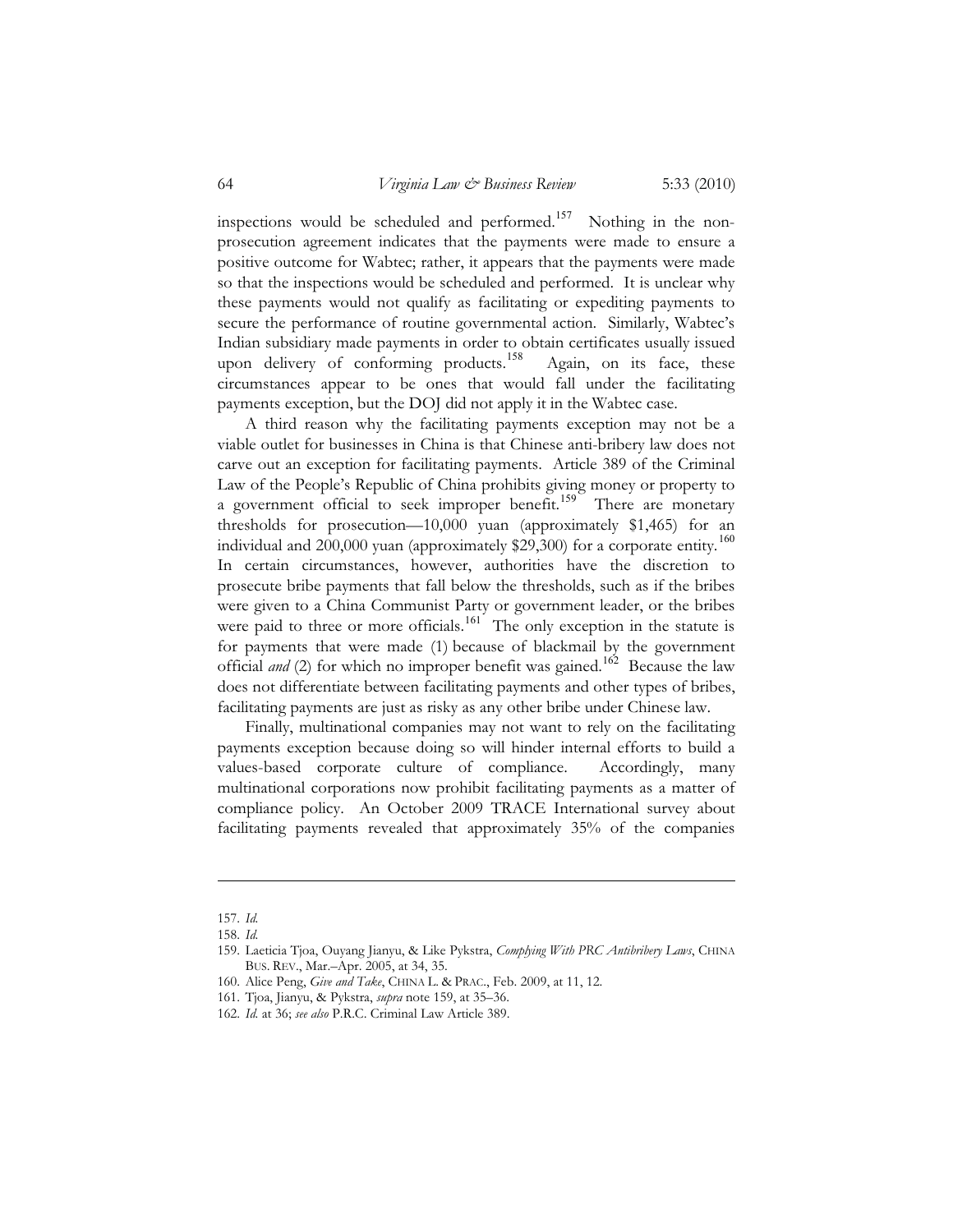surveyed had policies prohibiting facilitating payments.<sup>163</sup> International organizations also pressure major multinationals to do away with corporate policies that permit facilitating payments. Recently, the Organisation for Economic Co-operation and Development ("OECD") called for a ban on facilitating payments.<sup>164</sup> The OECD characterized these payments as The OECD characterized these payments as "corrosive" on "sustainable economic development and the rule of law," and the OECD's Secretary General stated that "[t]here should be no kind of payments allowed whether they are big or small."<sup>165</sup> And the World Economic Forum's Partnering Against Corruption Initiative ("PACI") similarly recommends the elimination of facilitating payments in its PACI Principles for Countering Bribery.<sup>166</sup>

# *3. Affirmative Defenses*

The FCPA's anti-bribery provisions contain two affirmative defenses. The first affirmative defense is that the payment was lawful under the written laws of the foreign official's country, and the second is that the payment was for reasonable expenditures directly related to the promotion of a payor's products or services, or the execution of a contract between the parties.<sup>167</sup>

The first affirmative defense can be asserted when the written laws of the foreign official's country expressly permit the payment. The legislative history of the FCPA's 1988 amendments that added this affirmative defense indicates that the defense is to be construed narrowly.<sup>168</sup> The mere absence of a law in the host country prohibiting bribes would not qualify for the defense. Instead, the local law must expressly permit the payment in question.<sup>169</sup> There is little available guidance on this defense. In 2008, Judge Shira A. Scheindlin in the Southern District of New York wrote the first judicial

<sup>163.</sup> *Facilitation Payments Seen As Problematic By Many Companies*, PR NEWSWIRE, Oct. 5, 2009; *see also* TRACE INT'L, TRACE FACILITATION PAYMENTS BENCHMARK SURVEY (Oct. 2009), https://secure.traceinternational.org/documents/FacilitationPaymentsSurveyResults.pdf.

<sup>164.</sup> Dionne Searcey, *Small-Scale Bribes Targeted by OECD*, WALL ST. J., Dec. 11, 2009, *available at* http://online.wsj.com/article/SB126041281940684861.html.

<sup>165.</sup> *Id.* 

<sup>166.</sup> WORLD ECONOMIC FORUM, PARTNERING AGAINST CORRUPTION INITIATIVE (PACI), PARTNERING AGAINST CORRUPTION – PRINCIPLES FOR COUNTERING BRIBERY, 4.4.1 (2005), http://www.weforum.org/pdf/paci/PACI\_Principles.pdf.

<sup>167. 15</sup> U.S.C. §§ 78dd-1(c), 78dd-2(c), 78dd-3(c) (2006).

<sup>168.</sup> H.R. Rep. No. 100-576, at 922 (1988) (Conf. Rep.), *reprinted in* 1988 U.S.C.C.A.N. 1547, 1955.

<sup>169.</sup> *Id.*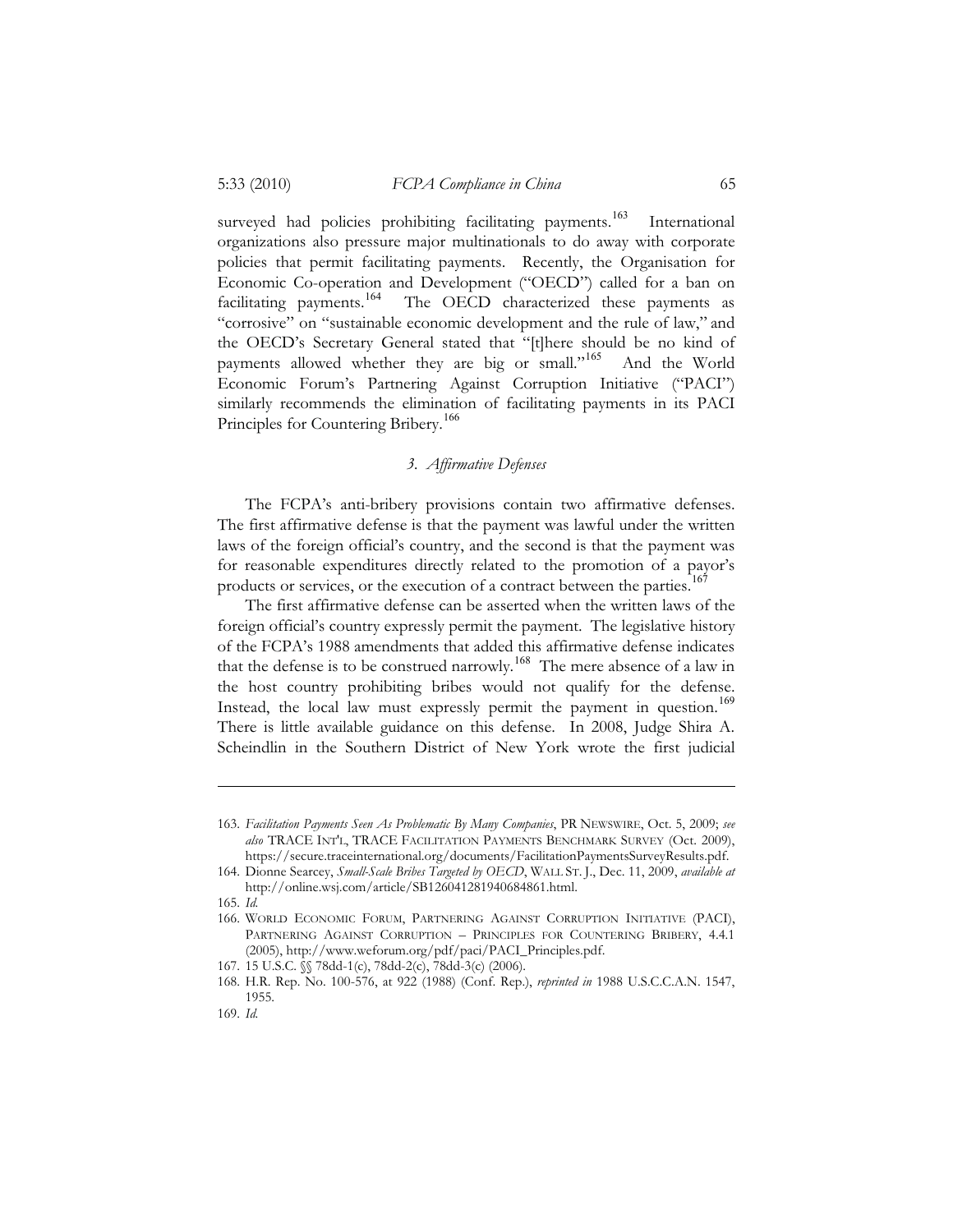opinion construing this affirmative defense in *United States v. Kozeny*. <sup>170</sup> In *Kozeny*, defendant Frederick Bourke and others were charged with making improper payments to Azeri officials to encourage the privatization of the State Oil Company of the Azerbaijan Republic and to participate in that privatization.<sup>171</sup> Bourke argued that the payments were lawful under Azeri law and asked Judge Scheindlin to instruct the jury on the FCPA's affirmative<br>defense.<sup>172</sup> Under Azeri criminal law, although bribery is generally Under Azeri criminal law, although bribery is generally prohibited, the bribe payor is relieved of liability if the bribe was extorted or if the payor voluntarily reported the bribe after it was made.<sup>173</sup>

Bourke argued both that the payments were a product of extortion and that they should be excused because he reported them to the President of Azerbaijan.<sup>174</sup> Judge Scheindlin held that Bourke could not avail himself of the affirmative defense.<sup>175</sup> She explained:

> For purposes of the FCPA's affirmative defense, the focus is on the payment, not the payer. A person cannot be guilty of violating the FCPA if the payment was lawful under foreign law. But there is no immunity from prosecution under the FCPA if a person could not have been prosecuted in the foreign country due to a technicality (e.g., time-barred) or because a provision in the foreign law "relieves" a person of criminal responsibility. An individual may be prosecuted under the FCPA for a payment that violates foreign law even if the individual is relieved of criminal responsibility for his actions by a provision of the foreign law.<sup>176</sup>

Because Azeri law prohibited the payment, the fact that an individual could be freed from criminal liability if there was extortion or voluntary reporting did not undermine the payment's original illegality.<sup>177</sup> By Judge

<sup>170.</sup> United States v. Kozeny, 582 F. Supp. 2d 535 (S.D.N.Y. 2008).

<sup>171.</sup> *Id.* at 536–37.

<sup>172.</sup> *Id.*

<sup>173.</sup> *Id.* at 538.

<sup>174.</sup> *Id.* at 537.

<sup>175.</sup> *Id.* at 541.

<sup>176.</sup> *Id.* at 539 (footnote omitted).

<sup>177.</sup> *Id.* at 539–40. Judge Scheindlin did comment, however, that if there was truly extortion involved, Bourke may be entitled to an instruction relating to intent—if a bribe is paid as a result of extortion, a defendant may lack the corrupt intent necessary for FCPA liability. *Id.* at 540–41.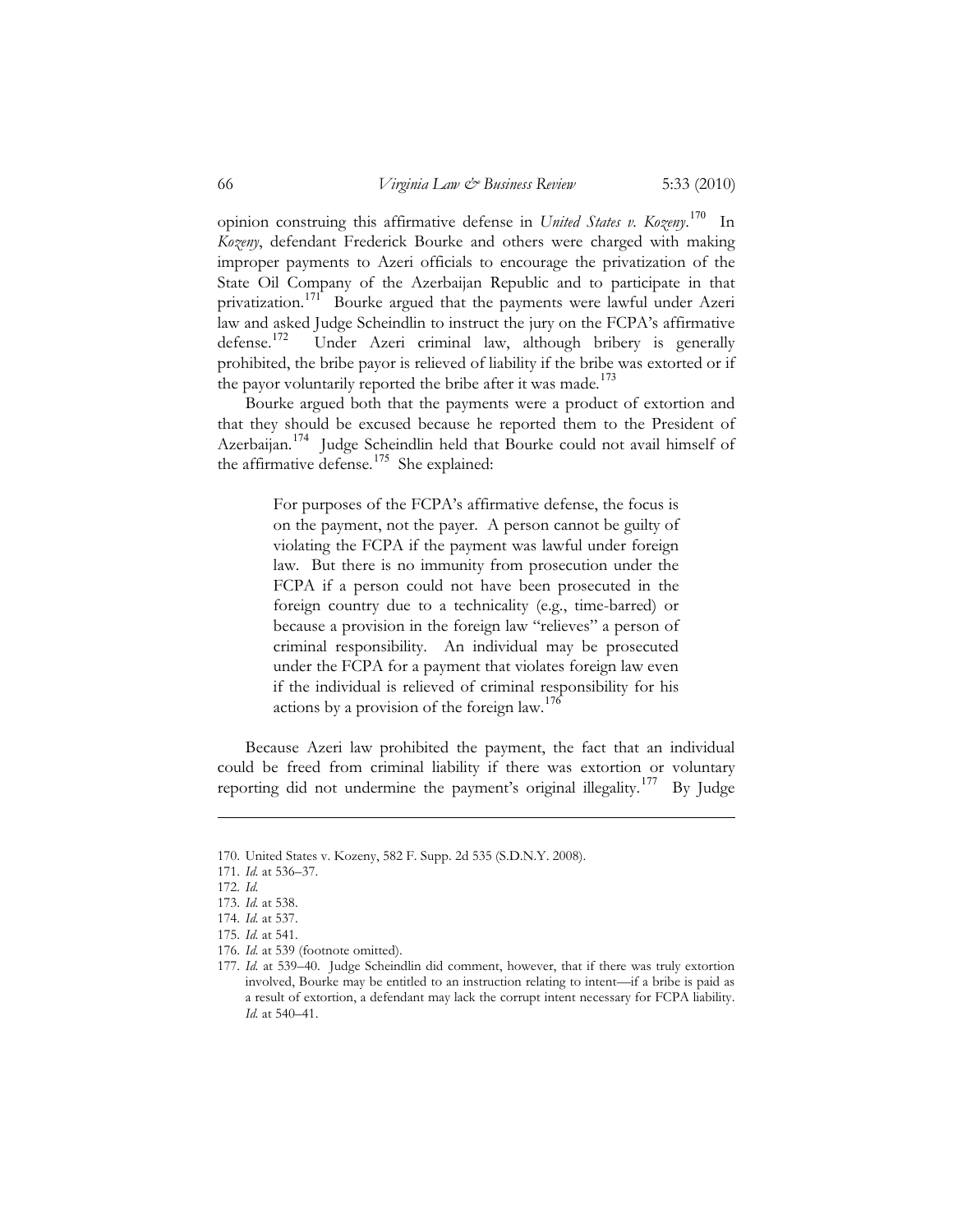Scheindlin's interpretation, the affirmative defense would apply only in situations where the foreign law expressly allows the payment, not where it merely carves out exceptions to a general prohibition on such payments.

Because of this nuanced application of the first affirmative defense, multinational corporations operating in China should carefully analyze the Chinese statutes that could supply such a defense. Some will undoubtedly permit the provision of gifts, entertainment, and other things of value to Chinese officials. For example, the various U.S. and multinational insurance companies operating in China may be able to rely on this affirmative defense when providing training for the employees of state-owned banks that sell their insurance products.<sup>178</sup> Chinese insurance regulations require insurance companies selling their policies through banks to train the bank employees on the products that the bank will sell.<sup>179</sup> Further, the regulations permit the insurance companies to pay for the training.<sup>180</sup> Because most banks in China are state-owned or state-controlled, bank employees would qualify as foreign officials under U.S. authorities' interpretation of the FCPA. Considering that local law—here, insurance regulation—requires insurance companies to provide the training, the associated benefits obtained by the bank employees should fall under the affirmative defense. As is evident from this example and from Judge Scheindlin's opinion in *Kozeny*, however, the application of this affirmative defense is extremely limited and corporations with FCPA exposure must therefore proceed with caution.

The second affirmative defense has even greater relevance to the provision of gifts and other business courtesies under the FCPA. The statute states that it shall be an affirmative defense that the payment "was a reasonable and bona fide expenditure, such as travel and lodging expenses, incurred by or on behalf of a foreign official . . . and was directly related to (A) the promotion, demonstration, or explanation of products or services; or (B) the execution of a contract with a foreign government or agency thereof."<sup>181</sup> Thus, the statute provides for covering travel and lodging

<sup>178.</sup> *See generally* BRIAN METCALFE, FOREIGN INSURANCE COMPANIES IN CHINA (2008), *available at* http://www.pwchk.com/home/webmedia/633555167808468096/foreign\_insurance\_ cn\_sep2008.pdf (describing the foreign insurance companies in China, their products, and distribution channels).

<sup>179.</sup> Circular of China Insurance Regulatory Commission and China Banking Regulatory Commission on Regulating the Bancassurance Business, Bao Jian Fa No. 70 (2006), *available at* http://www.fdi.gov.cn/pub/FDI\_EN/Laws/Banking/P02007111548964578 8521.pdf.

<sup>180.</sup> *Id.*

<sup>181. 15</sup> U.S.C. §§ 78dd-1(c), 78dd-2(c), 78dd-3(c) (2006).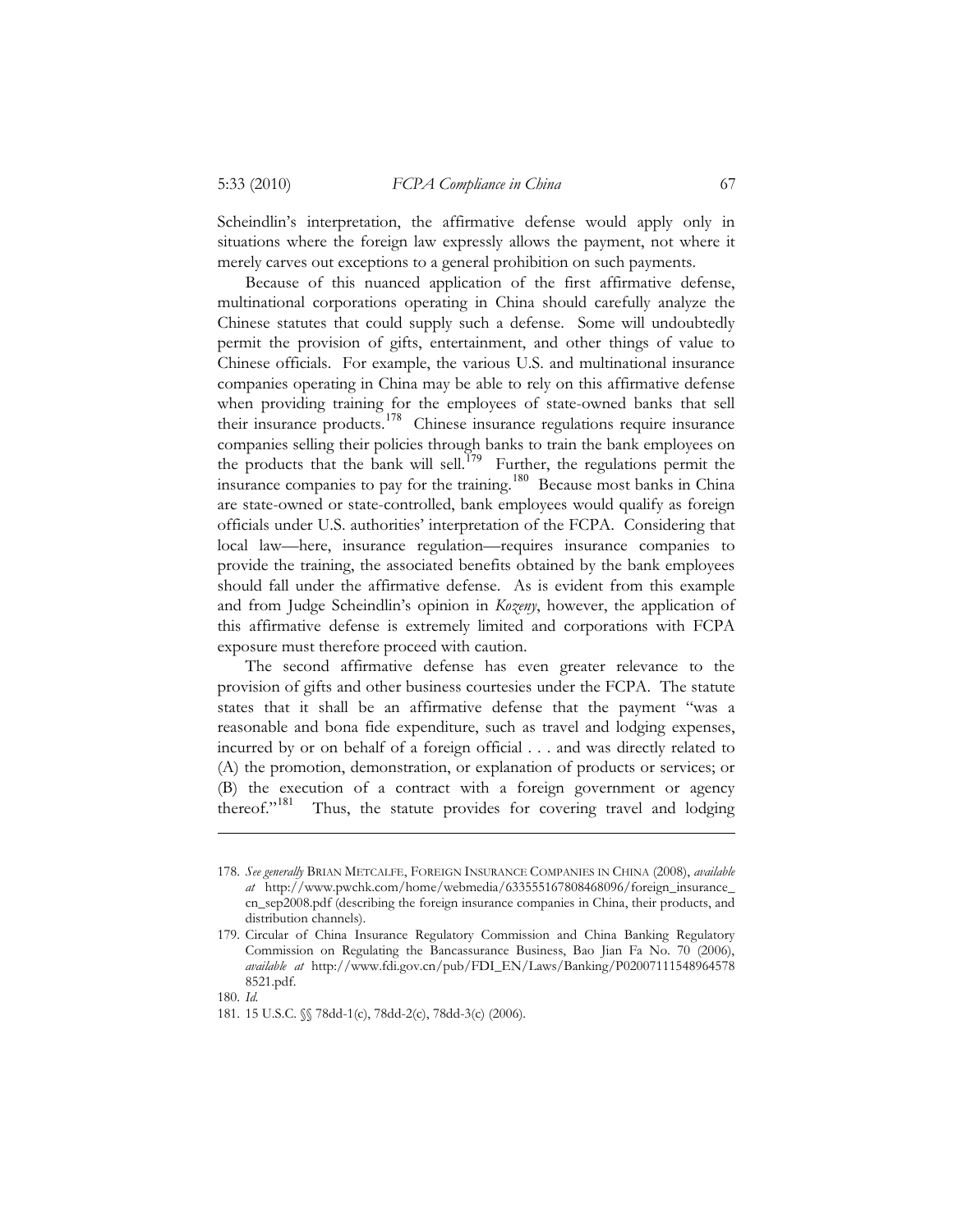expenses under specified circumstances. Various DOJ opinion procedure releases discuss situations in which such travel and lodging expenses have received the DOJ's stamp of approval.<sup>182</sup> The travel and lodging expenses described in the opinion procedure releases have certain common themes. The expenses are usually modest, such as economy class flights and hotel reimbursement within a specific dollar limit.<sup>183</sup> Payment often will be made directly to the providers (not to the officials), and the requestor will not cover expenses for officials' spouses, family, or other guests.<sup>184</sup> In at least one opinion procedure release, the requesting company made clear that it did not intend to pay for entertainment or leisure activity,<sup>185</sup> while in others the requesting company did specify that certain entertainment expenses, such as a four-hour sightseeing tour, would be covered.<sup>186</sup>

If nominal gifts given to foreign officials are branded with a company's name or logo, they likely will come within the second affirmative defense as the "promotion" of products or services.<sup>187</sup> Importantly, the DOJ does not

- 184. *See, e.g.*, U.S. Department of Justice, FCPA Opinion Procedure Release 07-01 (July 24, 2007), *available at* http://www.justice.gov/criminal/fraud/fcpa/opinion/2007/0701.html.
- 185. *Id.* (explaining that the requestor represented that "apart from meals and receptions connected to meetings, speakers, or events the requestor is planning for the officials, it will not fund, organize, or host any entertainment or leisure activities for the officials").
- 186. U.S. Department of Justice, FCPA Opinion Procedure Release 07-02 (Sept. 11, 2007), *available at* http://www.justice.gov/criminal/fraud/fcpa/opinion/2007/0702.html (explaining that the requestor intended to provide "a modest four-hour city sightseeing tour for the six officials").
- 187. *See* U.S. Department of Justice, FCPA Opinion Procedure Release 07-01 (July 24, 2007), *available at* http://www.justice.gov/criminal/fraud/fcpa/opinion/2007/0701.html

<sup>182.</sup> *See, e.g.*, U.S. Department of Justice, FCPA Opinion Procedure Release 08-03 (July 11, 2008), *available at* http://www.justice.gov/criminal/fraud/fcpa/opinion/2008/0803.html (approving payment of expenses for 20 journalists to attend a press conference in China); U.S. Department of Justice, FCPA Opinion Procedure Release 07-02 (Sept. 11, 2007), *available at* http://www.justice.gov/criminal/fraud/fcpa/opinion/2007/0702.html (approving payment of expenses for six officials to attend internship program for foreign insurance regulators); U.S. Department of Justice, FCPA Opinion Procedure Release 07- 01 (July 24, 2007), *available at* http://www.justice.gov/criminal/fraud/fcpa/opinion/ 2007/0701.html (approving payment of expenses for six Asian officials to tour the requesting company's operations sites); U.S. Department of Justice, FCPA Opinion Procedure Release 04-04 (Sept. 3, 2004), *available at* http://www.justice.gov/criminal/ fraud/fcpa/opinion/2004/0404.html (approving payment of expenses for five foreign officials to attend a "Study Tour" to help the officials understand mutual insurance companies).

<sup>183.</sup> *See, e.g.*, U.S. Department of Justice, FCPA Opinion Procedure Release 08-03 (July 11, 2008), *available at* http://www.justice.gov/criminal/fraud/fcpa/opinion/2008/0803.html (explaining that the payment would cover reimbursement for economy class travel and one night's lodging, which was not to exceed \$229 per journalist).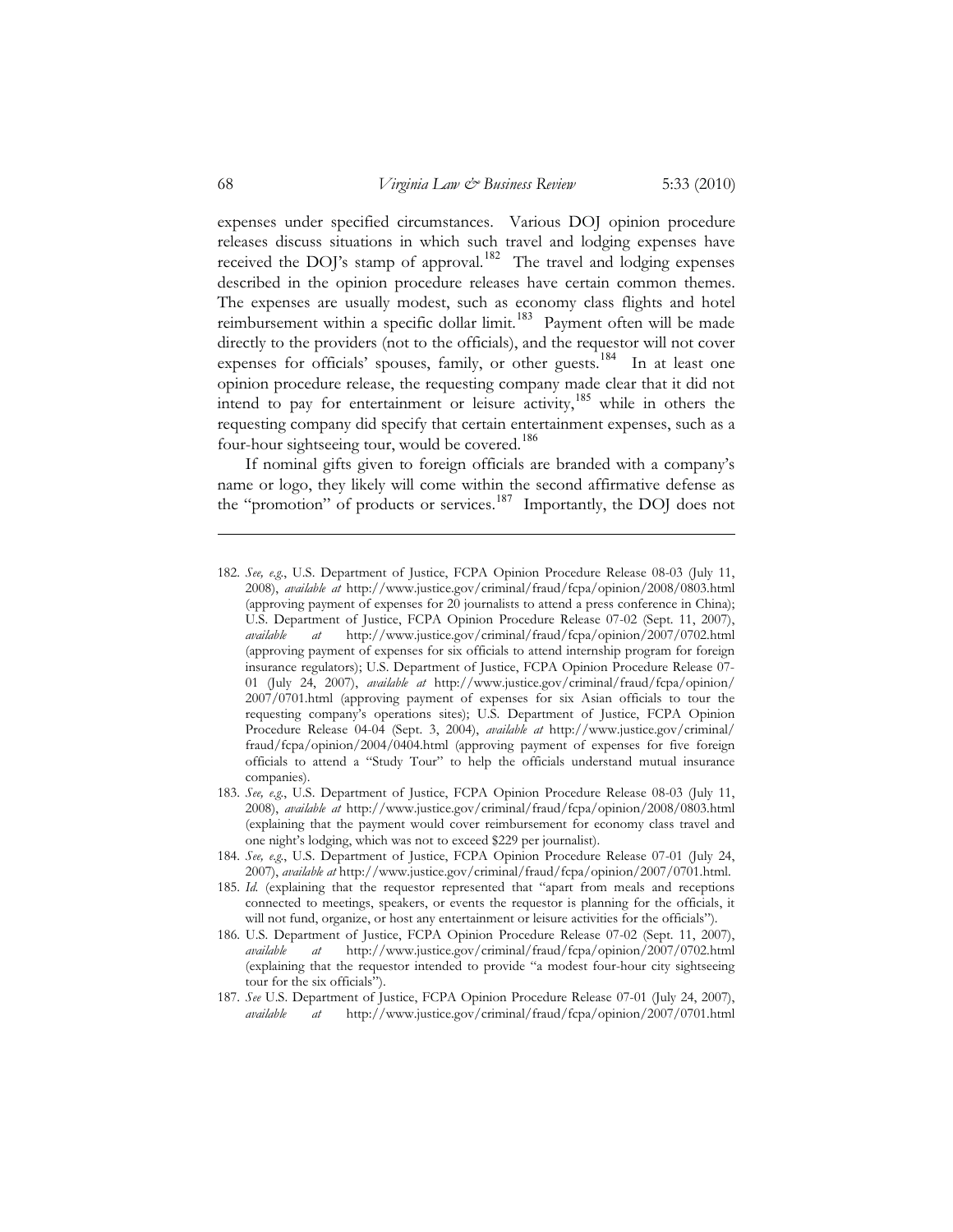require the promotion to be aimed at potential purchasers. In Opinion Procedure Release 07-02, a U.S. insurance company asked the DOJ whether it could pay certain expenses for foreign insurance regulators to attend an insurance conference in the United States.<sup>188</sup> The insurance company indicated that it would not pay for travel for the regulators to attend the conference, but it would pay for other reasonable expenses to educate the regulators. The insurance company further stated that any souvenirs it provided to the regulators (e.g., shirts or tote bags) would be of nominal value and would reflect the company's business or logo.<sup>189</sup> Even though these expenditures were made in a non-commercial context, the DOJ approved them as directly related to promotion of the insurance company's services. This approval shows that the promotion defense is not restricted to prospective governmental purchasers.

Reasonable and bona fide expenditures also constitute an affirmative defense if the payments are directly related to "the execution or performance of a contract with a foreign government or agency thereof."<sup>190</sup> Although there is little guidance on this provision, at least one DOJ release discusses payments related to the execution of a contract. Review Procedure Release 92-1 addressed FCPA concerns relating to Union Texas Pakistan, Inc.'s ("Union Texas") joint venture with Pakistan's Ministry of Petroleum and Natural Resources.<sup>191</sup> Union Texas intended to pay for training, travel, and meal expenses for Pakistani governmental officials in connection with the execution and performance of the joint venture agreement.<sup>192</sup> The agreement required Union Texas to provide training to government personnel to enable them to efficiently execute their duties relating to supervision of the

189. *Id.* 

<sup>(</sup>explaining that the requestor's expenditures, including for nominal value souvenirs reflecting the requestor's name and/or logo, were consistent with the FCPA's promotional expenses affirmative defense); U.S. Department of Justice, FCPA Opinion Procedure Release 07-02 (Sept. 11, 2007), *available at* http://www.justice.gov/ criminal/fraud/fcpa/opinion/2007/0702.html (explaining that the requestor's expenditures, including for nominal value souvenirs such as shirts or tote bags reflecting the requestor's name and/or logo, were consistent with the FCPA's promotional expenses affirmative defense).

<sup>188.</sup> U.S. Department of Justice, FCPA Opinion Procedure Release 07-02 (Sept. 11, 2007), *available at* http://www.justice.gov/criminal/fraud/fcpa/opinion/2007/0702.html.

<sup>190. 15</sup> U.S.C. §§ 78dd-1(c), 78dd-2(c), 78dd-3(c) (2006).

<sup>191.</sup> U.S. Department of Justice, FCPA Review Procedure Release 92-1 (Feb. 1992), *available at*  http://www.justice.gov/criminal/fraud/fcpa/review/1992/r9201.html.

<sup>192.</sup> *Id.*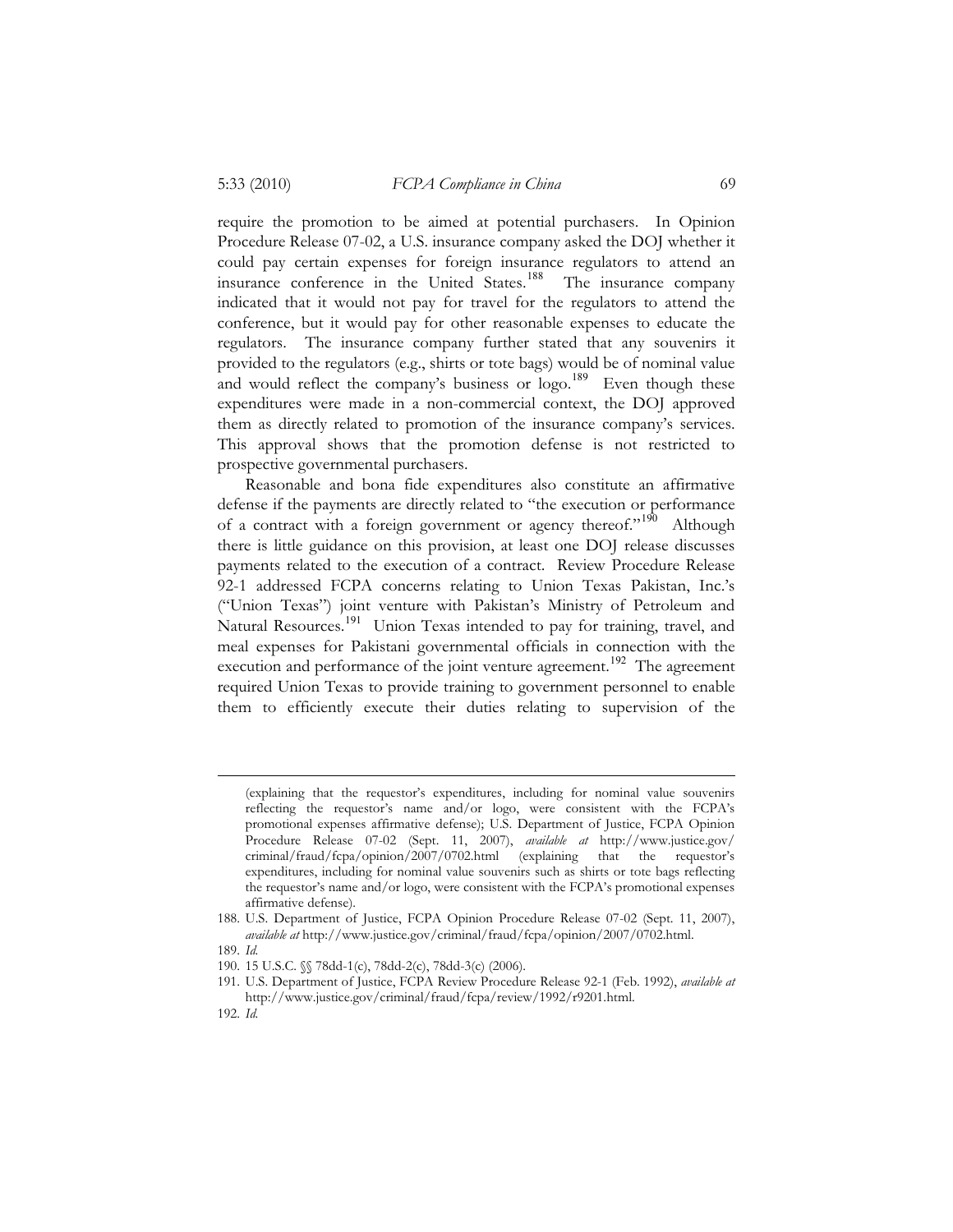petroleum industry.<sup>193</sup> The training was to take place in Pakistan, the United States, and Europe, and Union Texas represented that the expenditures for training outside Pakistan would not exceed \$250,000.<sup>194</sup> The DOJ approved the arrangement.<sup>195</sup>

Although the statute provides these affirmative defenses and the facilitating payments exception, these provisions are nuanced and have been narrowly construed. Further, those entities subject to the FCPA's accounting provisions must still ensure that they accurately record such expenses in their books and records.<sup>196</sup> In light of the statute's requirements and complexity, China's business culture, and the prevalence of public corruption in China, prudent multinational corporations should develop strong compliance programs to mitigate these risks.

#### **III. A COMPLIANCE PROGRAM FOR CHINESE OPERATIONS**

Any multinational corporation's internal compliance framework must flow from a nuanced analysis of the company's business and the risks that attend its activities, particularly in high-risk countries like China. Understanding the Chinese cultural climate and its associated legal risks, as discussed above, is the first step in safeguarding a multinational company against anti-corruption compliance problems in China. To assist in the process of assessing corporate risks and devising internal controls to address them, the remainder of this Article provides some advice on one aspect of Chinese business that distinguishes it from other high-risk business environments—the role of gifts, entertainment, and other courtesies as an integral component of business culture.

# **A. Assessing the Company's Business Courtesy Risk in China**

Before constructing compliance programs, organizations must assess their risks and determine their tolerance for these risks. This corporate risk assessment determines how a company should tailor its global compliance

<sup>193.</sup> *Id.* Interestingly, and related to the first affirmative defense, Union Texas represented that Pakistani law permits the government to require petroleum exploration and production companies to provide such training. *Id.*

<sup>194.</sup> *Id.*

<sup>195.</sup> *Id.*

<sup>196. 15</sup> U.S.C. § 78m(b)(2)(A)–(B) (2006).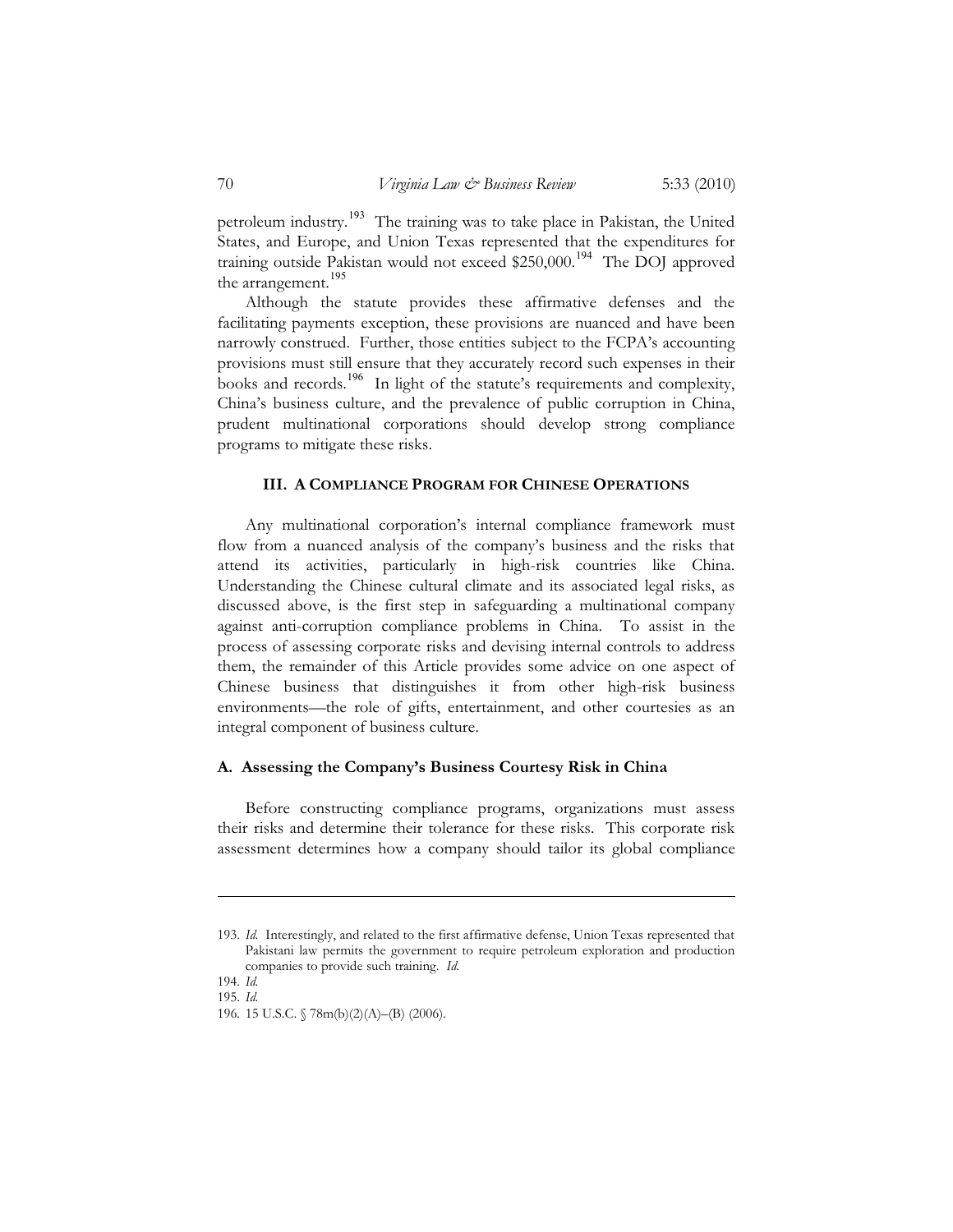program to operations in a specific country.<sup>197</sup> Understanding the risks that the organization faces will also provide a roadmap for mitigating those risks. International companies within the FCPA's ambit should look carefully at the ways in which their Chinese operations may present corruption risks different from those in countries such as Brazil, India, Mexico, and Russia. In China, the confluence of pervasive public corruption, a keen enforcement focus, the ubiquity of "foreign officials," and the prevalent role of business courtesies require companies to tailor their global compliance regime to address the risks posed by gift and entertainment expenditures.

In developing an FCPA risk picture, a multinational company should focus on the most frequent risky interactions with government officials. 198 The risk assessment should identify whom within the government the company interacts with and what the interactions look like. It can rely on both qualitative and quantitative data to do so.<sup>199</sup>

Qualitative information—human intelligence—usually provides the starting point. To gain an accurate understanding of the types of governmental interactions and the dangers they may pose, corporations should involve a cross-section of employees in the process, including those in internal audit, legal, compliance, and finance, as well as members of the business line and company leaders.<sup>200</sup> These employees' input about the qualitative nature of the company's interaction with government officials in the region will provide necessary insight and aid with organizational buy-in regarding any mitigating measures that evolve from the review. Candid evaluations from employees on the ground in all relevant areas of the company are invaluable. These employees can, for instance, explain the

<sup>197.</sup> *See* U.S. SENTENCING GUIDELINES MANUAL § 8B2.1(c) (2009) (recommending that an organization "periodically assess the risk of criminal conduct" and "take appropriate steps to design, implement, or modify" the various elements of its compliance program "to reduce the risk of criminal conduct identified through this process").

<sup>198.</sup> Memorandum from Mark Filip, Deputy Attorney Gen., U.S. Dep't of Justice, *Principles of Federal Prosecution of Business Organizations*, at § 9-28.800 (Aug. 28, 2008) (emphasizing that compliance programs "should be designed to detect" the types of misconduct that are "most likely to occur in a particular corporation's line of business").

<sup>199.</sup> *See* ASSOCIATION OF CORPORATE COUNSEL, FRAMEWORK FOR CONDUCTING EFFECTIVE COMPLIANCE AND ETHICS RISK ASSESSMENTS 9 (2008) (noting the need for both qualitative and quantitative analysis in a risk assessment).

<sup>200.</sup> *See* ETHICS AND COMPLIANCE OFFICER ASSOCIATION, THE ETHICS AND COMPLIANCE HANDBOOK: A PRACTICAL GUIDE FROM LEADING ORGANIZATIONS 16 (2008) (observing that "divergent business experiences, both inside and out of the organization, add richness to the data collection and analysis, and ensure that the risk assessment is not the exclusive product of a single department or mind-set").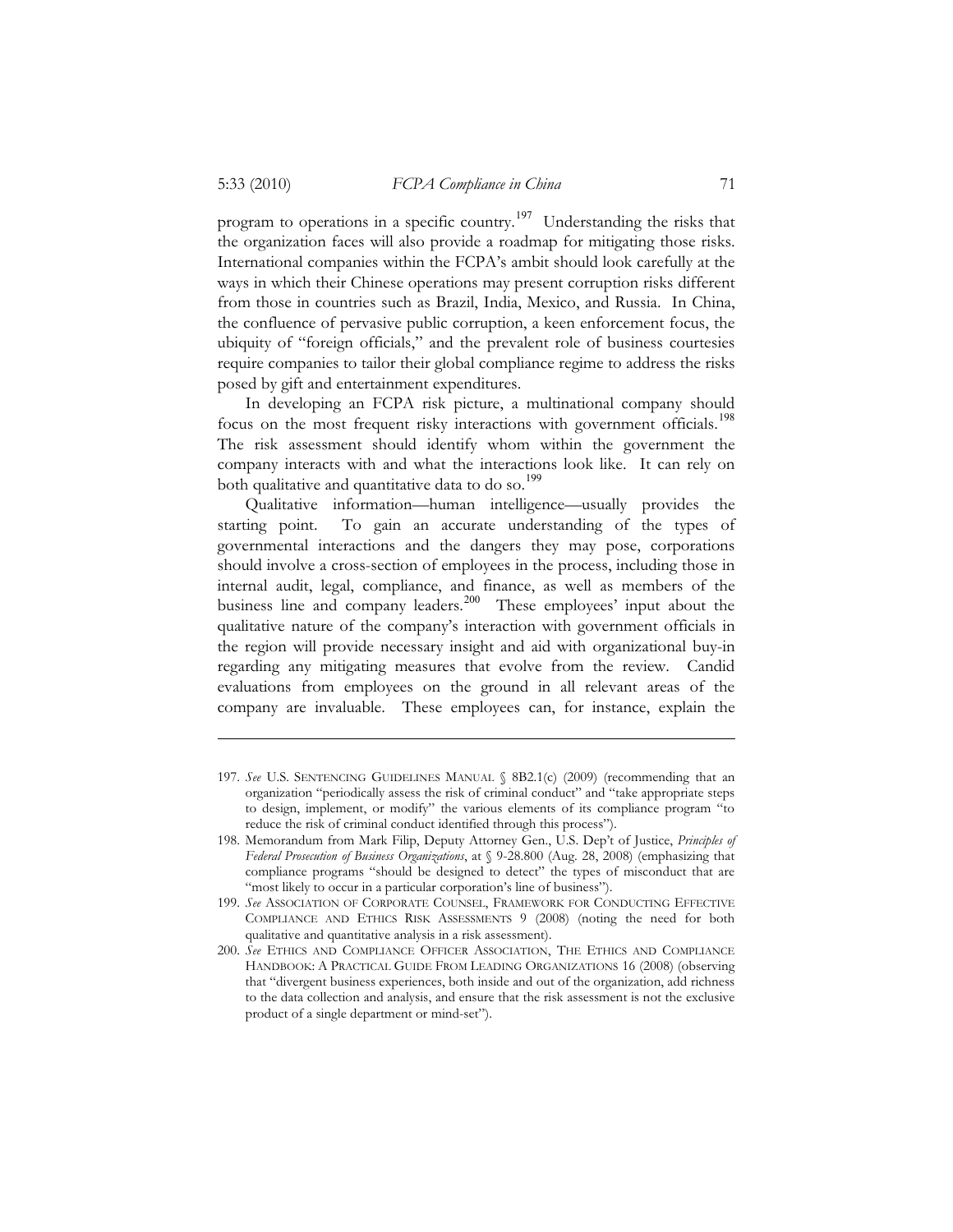attitudes of governmental actors and whether they expect gifts and entertainment from their private-sector counterparties. They can also provide a good picture of the attitudes of company employees and whether they will resist controls on business courtesy expenditures. Organizations may augment such direct input with employee focus groups and opinion surveys. 201 Ultimately, the nuanced understanding that qualitative data provides is vital not only for assessing and mitigating the risk, but also for harmonizing the necessary controls as effectively as possible with current business practices.

If available, the company should try to supplement this information with quantitative data. 202 In the area of business courtesies, mechanisms like expense reports, audits, and past compliance reports can all help underpin the assessment of and develop an accurate accounting of the officials benefiting from business courtesies, the frequency of such courtesies, and their value. As with the qualitative information, these findings will directly shape the controls surrounding gifts and entertainment.

As the organization develops a full risk picture, it should weigh the possibility of corruption problems along with the impact such problems would have on the business.<sup>203</sup> After finalizing its assessment and turning to the development of mitigating controls, the company may encounter a common conundrum: The more often the company provides gifts, entertainment, and travel accommodations to government officials, the greater the level of risk and the greater the need for compensating controls; yet, the greater the frequency of business courtesies for government officials, the more burdensome most conventional internal controls will be. There is no easy way to cut this knot. Arduous procedures can hurt business and incent circumvention. Lax policies will not adequately protect the organization. But working together, the business line and compliance officers should be able to craft creative solutions tailored to the company's business realities. What follows are some suggestions to aid in that process.

<sup>201.</sup> *See id.* at 21.

<sup>202.</sup> *See id.* at 23.

<sup>203.</sup> COMMITTEE OF SPONSORING ORGANIZATIONS OF THE TREADWAY COMMISSION, INTERNAL CONTROL – INTEGRATED FRAMEWORK 42 (1994) (noting that risk assessment usually includes "[e]stimating the significance of a risk" and "[a]ssessing the likelihood (or frequency) of the risk occurring").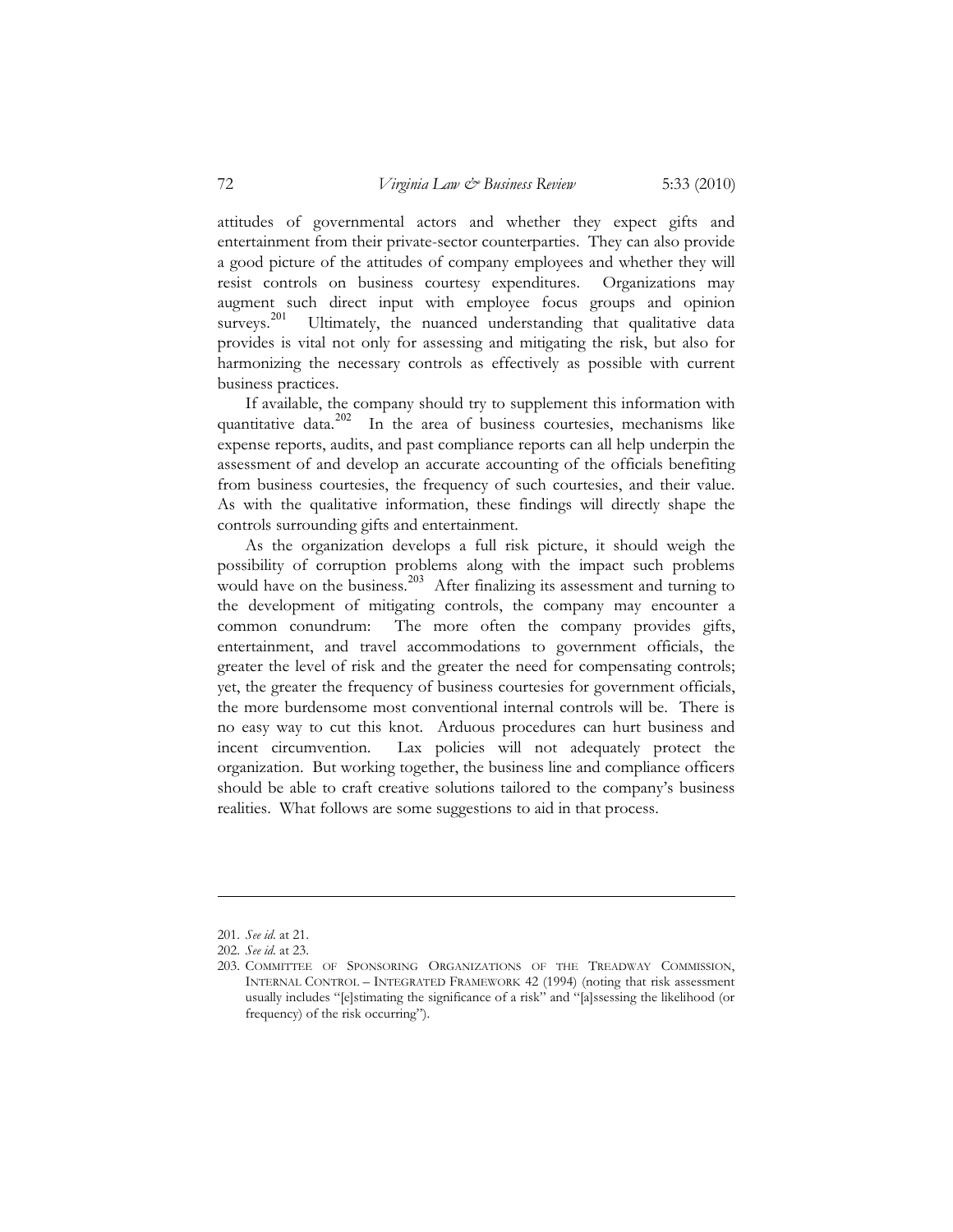# **B. Reporting and Recording**

For issuers, recording of all business courtesies is essential. As burdensome as it may be, the FCPA's books-and-records provision demands it.<sup>204</sup> Even U.S. companies whose securities do not trade on U.S. exchanges should maintain accurate accounting systems to sustain effective institutional control. The company can employ a standard business expense form that shows the essential facts surrounding the expenditure: date, recipient, nature of expenditure, and value. Employees should also attach to expense forms the receipts documenting the expenditures.

In addition to satisfying the FCPA's requirements, the recordation process can aid in the company's efforts to mitigate the risks associated with business courtesies in China. It can do this in two ways. First, by adding some additional detail to the expense form, the company can establish an auditable record of gifts and entertainment. Having such a record will permit internal audit to examine practices in this area and allow the company to reform its practices as needed, after future self-evaluations and risk assessments. The auditable record can also dissuade employees from pushing the envelope on such expenditures and, when necessary, aid internal investigations into compliance failures. For real-time compliance efforts, the record will show if a significant number of benefits are going to the same recipient, and allow compliance officers and controllers to prevent additional authorized benefits. Second, the form can also serve as an approval form, providing compliance officers with the information they need to determine whether to allow a particular expenditure. In addition to the details of the actual expenditure, an augmented expense form could, for instance, include some of the following information:

- $\bullet$  A description of the purpose of the expenditure and how it is anticipated that it will aid the business.
- $\bullet$  The identity of the recipient's supervisor and whether he or she is aware of the expense.
- - A full description of any pending or anticipated business with, or decisions coming before, the recipient.
- $\bullet$  A statement of whether the recipient has the power to assist or hinder the company's business and how he or she would do so.

<sup>204.</sup> *See* 15 U.S.C. § 78m(b)(2)(A) (2006).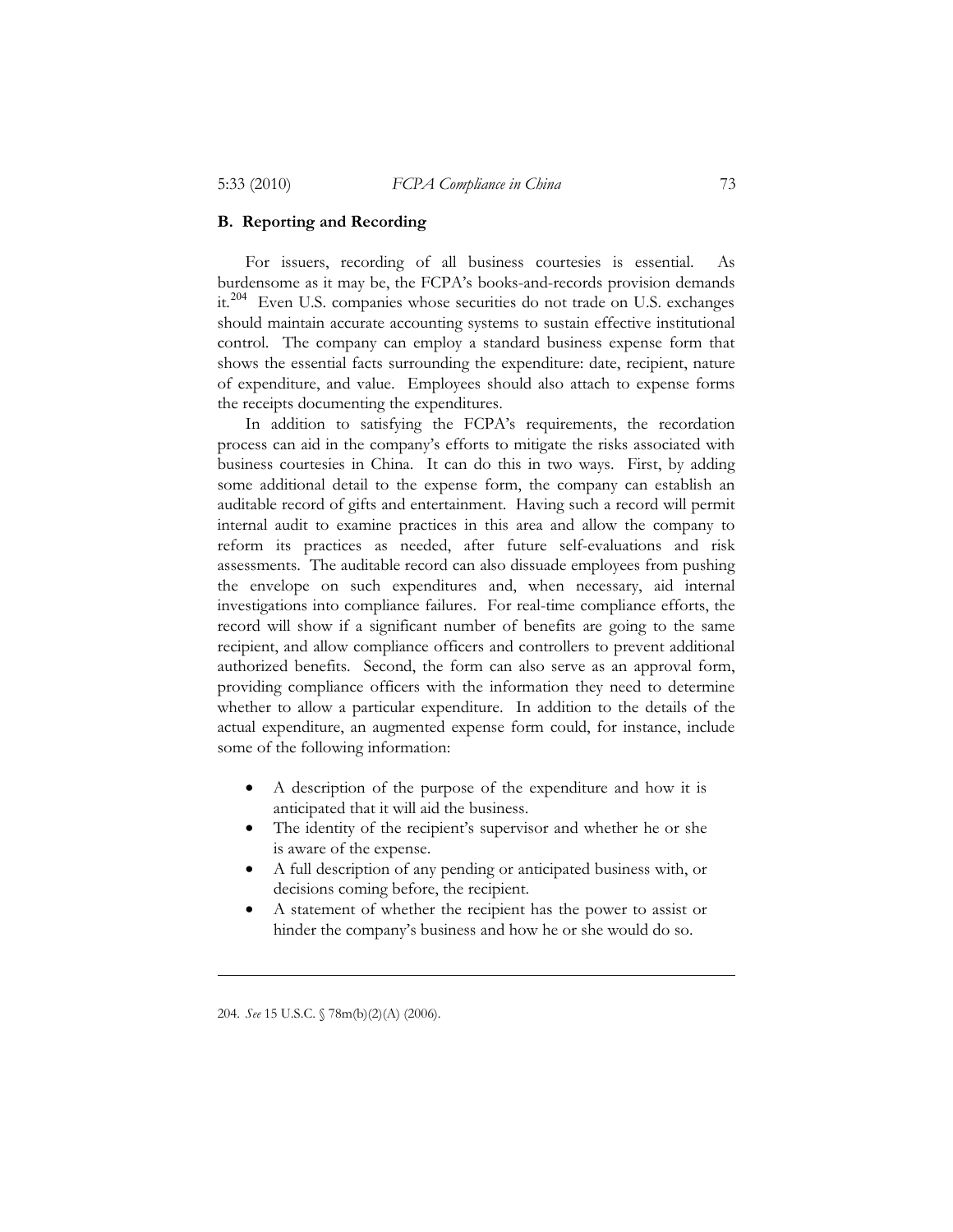- $\bullet$  An accounting for any other gifts or benefits provided to this individual within a recent time period (e.g., six or twelve months).
- $\bullet$  A statement of whether any cash or cash equivalent (gift card, per diem, reimbursement, etc.) is provided to the recipient.
- - An attestation of the requestor that the information provided on the form is, to the best of his or her knowledge, accurate and complete.
- - The necessary approvals from supervisors and legal/compliance officers.

Among the most difficult decisions for any company in this area are when to require approvals for business courtesies and who should have approval authority within the organization. Different corporations will erect different approval frameworks based on a number of different factors. Such considerations should include the assessed risk level, the corporation's tolerance for particular risks, its institutional capacity to provide approvals (e.g., staff levels in the compliance function, sophistication of legal and compliance officials in the region, the existence of automated systems already used for approvals, etc.), and the number of individual expenditures each year.

To ensure a workable approval system, some companies set blanket exemptions for expenditures under a certain value threshold. Although this approach eliminates much of the hassle that attends any approval regime by focusing only on the few business courtesies that pose the greatest risk, it can be tricky. Undoubtedly, the lower the value of a particular expenditure, the harder it will be for the DOJ and SEC to infer corrupt intent under the FCPA. For instance, a standard, low-value mooncake would not be much of an incentive for corrupt behavior, and it is unlikely that the provider intended it to serve as an illicit inducement. But, as noted above, there is no de minimis threshold for the FCPA. Therefore, such value levels should be set prophylactically low. Further, it is important that the company focus on the *value* of the thing of value, not merely on its cost to the company. A company that manufactures wristwatches may be able to produce a \$300 timepiece for \$25, but that does not make it a low-value or low-risk gift to a government official. And, of course, the income and means of the particular government official determine how valuable even an inexpensive \$25 gift is to him or her. For some low-level functionaries, a \$25 watch could hold significant value. This is not to say that approval cutoffs and thresholds should not be used to make the approval system more workable—only that a company must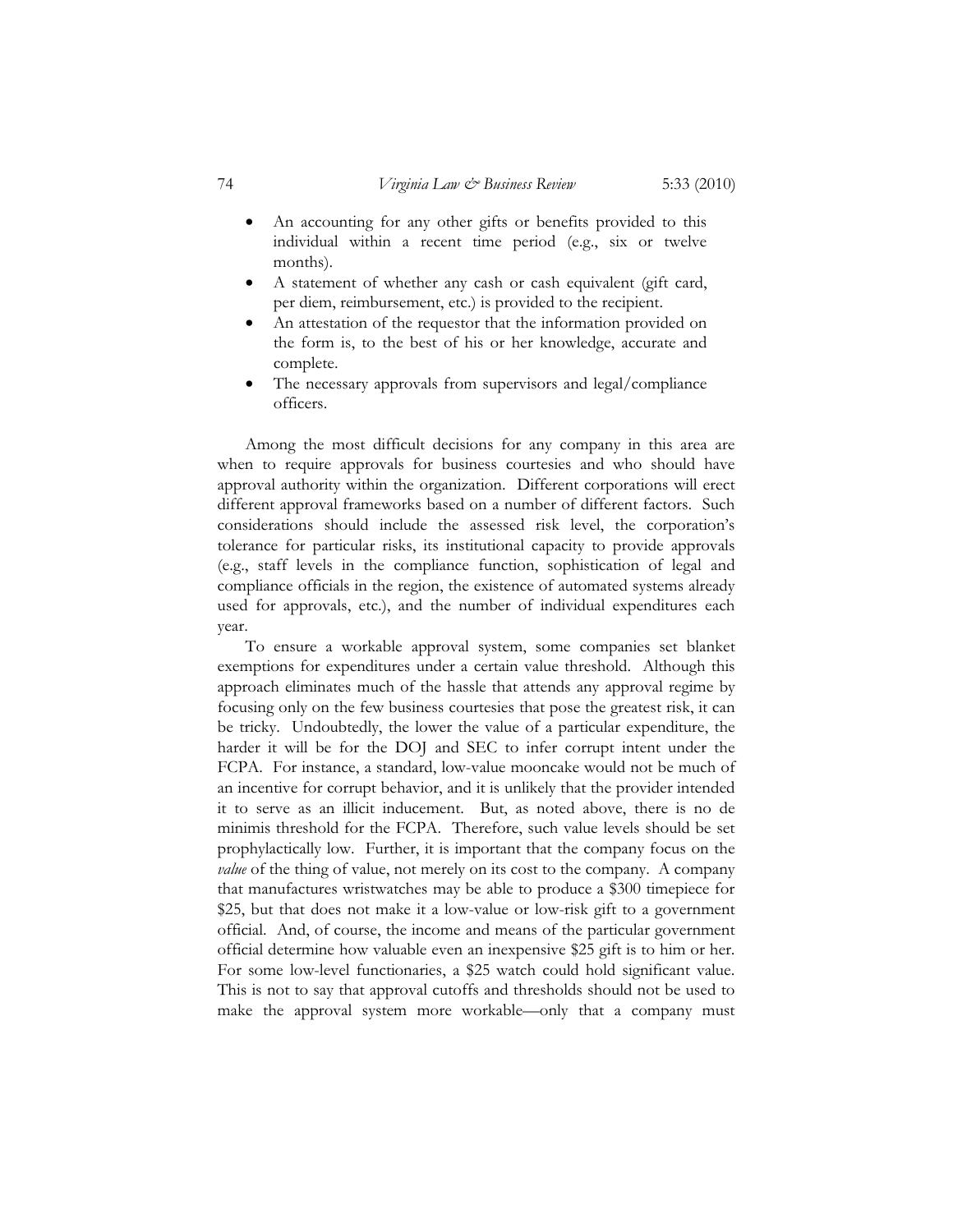proceed with caution and be prepared to revisit its assumptions and judgments periodically.

A more sophisticated approach to setting approval cutoffs is to utilize a multi-factor scoring system for each proposed expenditure. Such an approach would assign a numerical weight to the recipients' salient characteristics (whether they are government officials and their seniority and authority within their organization), the value of the expenditure, the occasion of the benefit, and other meaningful factors. Tallying the figures for each of these factors generates a final numerical score. For scores lower than a certain established value, no further approval is needed, although employees must complete the form and should still certify that they have no reason to believe that the proposed benefit is being given to receive an improper benefit or violates any applicable law or regulation. The company can also require approvals from correspondingly more senior members of the organization as the final score rises. This multi-factor approach takes into account some of the nuance lost in a hard cutoff, but it has its own set of challenges. Employees may find performing the calculations to be burdensome, and it can be difficult to calibrate all of the different factors to generate outcomes that accurately reflect the actual risks and the company's tolerance for them. And, as with a hard cutoff, the company must revisit this tool periodically to ensure its efficacy.

Importantly, in addition to legal and compliance, both finance and internal audit should understand the reporting and recording system. In most companies, finance will bear responsibility for approving the release of funds to purchase the thing of value or to reimburse the requesting employee for the expenditure. If the approval system is circumvented, or if the information provided on a form raises a red flag, the employees in finance should be able to catch this problem. Internal audit must also understand the forms and their use if it is to audit the system effectively. With the proper understanding and communication, both functions will help to strengthen the control environment.

#### **C. Designated Vendors and Pre-Approved Promotional Items**

Other tools that companies can employ in the area of gifts to avoid overburdening employees with approval requirements are designated vendors and pre-approved promotional products. These can reduce the need for specific approvals and establish a safe harbor for employees to engage in the necessary and expected exchange of business courtesies in China.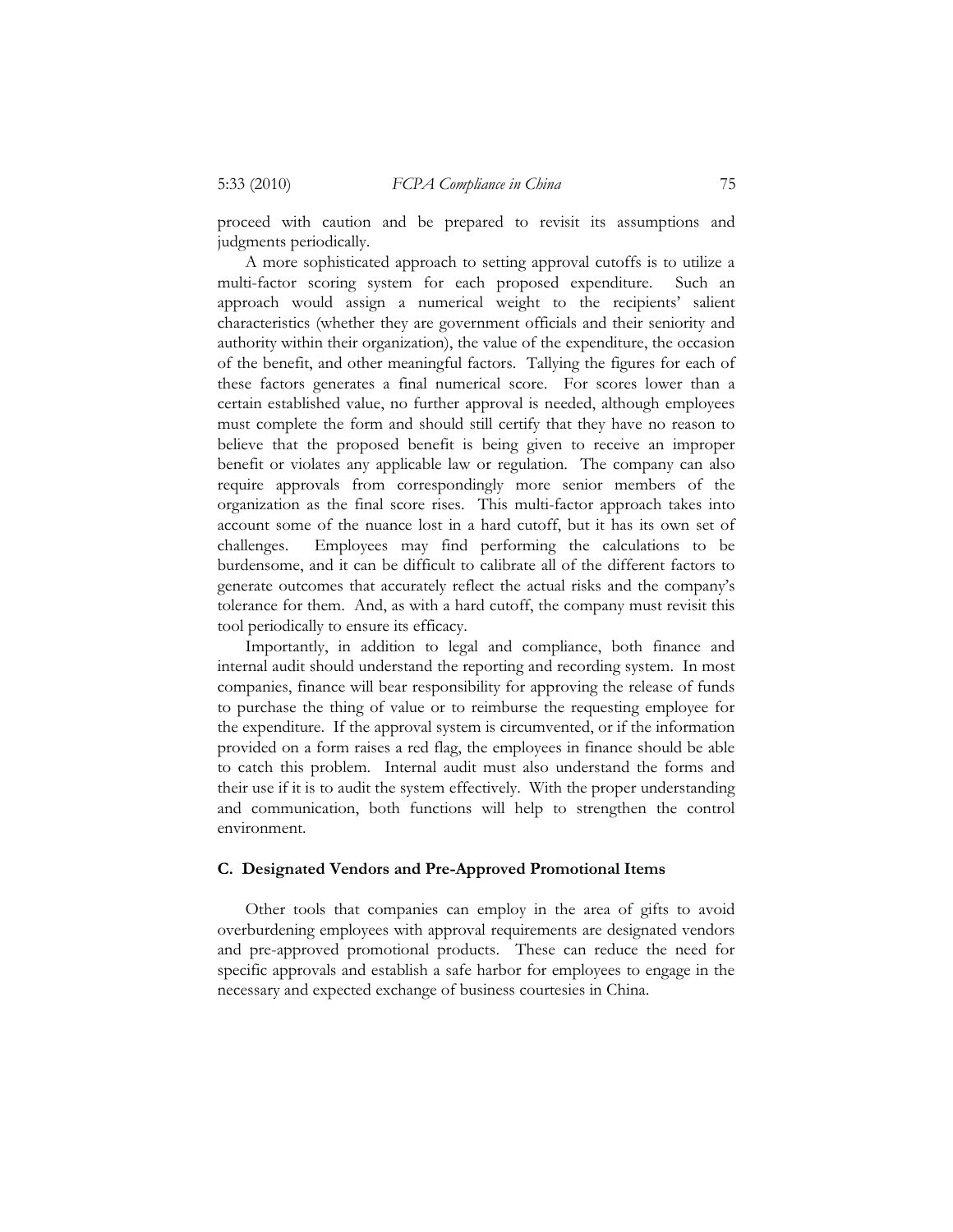Having a designated vendor for certain frequently purchased gifts can help streamline approvals. For example, for every Moon Festival, the company could purchase mooncakes from the same bakery. This would facilitate gift recordation, as the company can more easily track the purchases made from a single vendor. It will also reduce the possibility that employees might purchase more valuable mooncakes from a different vendor, which could heighten the corruption risk. If all employees are told that mooncakes are to be bought from the same vendor every Moon Festival, the organization can retain more control over the types of gifts that are being given by its employees.

Similarly, a company should consider keeping in stock low-value promotional items to be given as gifts. As discussed above, one affirmative defense to the anti-bribery provisions of the FCPA is that the thing of value is promotional.205 Any stock gift, therefore, that is branded with the company's name or logo may be within the reach of the affirmative defense. To facilitate compliance with this element of the anti-corruption program, a company should have on-site promotional items such as mouse pads, mugs, key chains, pens, notepads, and other low-value items that are branded or printed with the company's name. When an employee needs to give a gift to a Chinese official, the employee can draw from the stock of promotional items. Again, this simple practice makes adhering to the compliance program easier for the employees.

# **D. Effective Compliance Organization**

Any approval system and, indeed, any compliance regime relies on the competence, industriousness, independence, and ingenuity of the organization's legal and compliance employees.206 Without an effective, independent compliance function, any approval requirements are less meaningful and could become mere words on paper, effectively ignored by

<sup>205. 15</sup> U.S.C. §§ 78dd-1(c), 78dd-2(c), 78dd-3(c) (2006).

<sup>206.</sup> *See* U.S. SENTENCING GUIDELINES MANUAL § 8B2.1(b)(2)(B)–(C) (2009) (identifying the need for personnel with designated compliance responsibility); U.S. Department of Justice, FCPA Opinion Procedure Release No. 04-02 (July 12, 2004), *available at* http://www.justice.gov/criminal/fraud/fcpa/opinion/2004/0402.html (noting the need for a company to have compliance officials with "responsibility for the implementation and oversight of compliance with policies, standards, and procedures"); Deferred Prosecution agreement at  $\P$  7(b)(iii), United States v. Baker Hughes Inc. (S.D. Tex. Apr. 11, 2007) (requiring Baker Hughes to appoint senior corporate officials to handle compliance with the corporate code of conduct).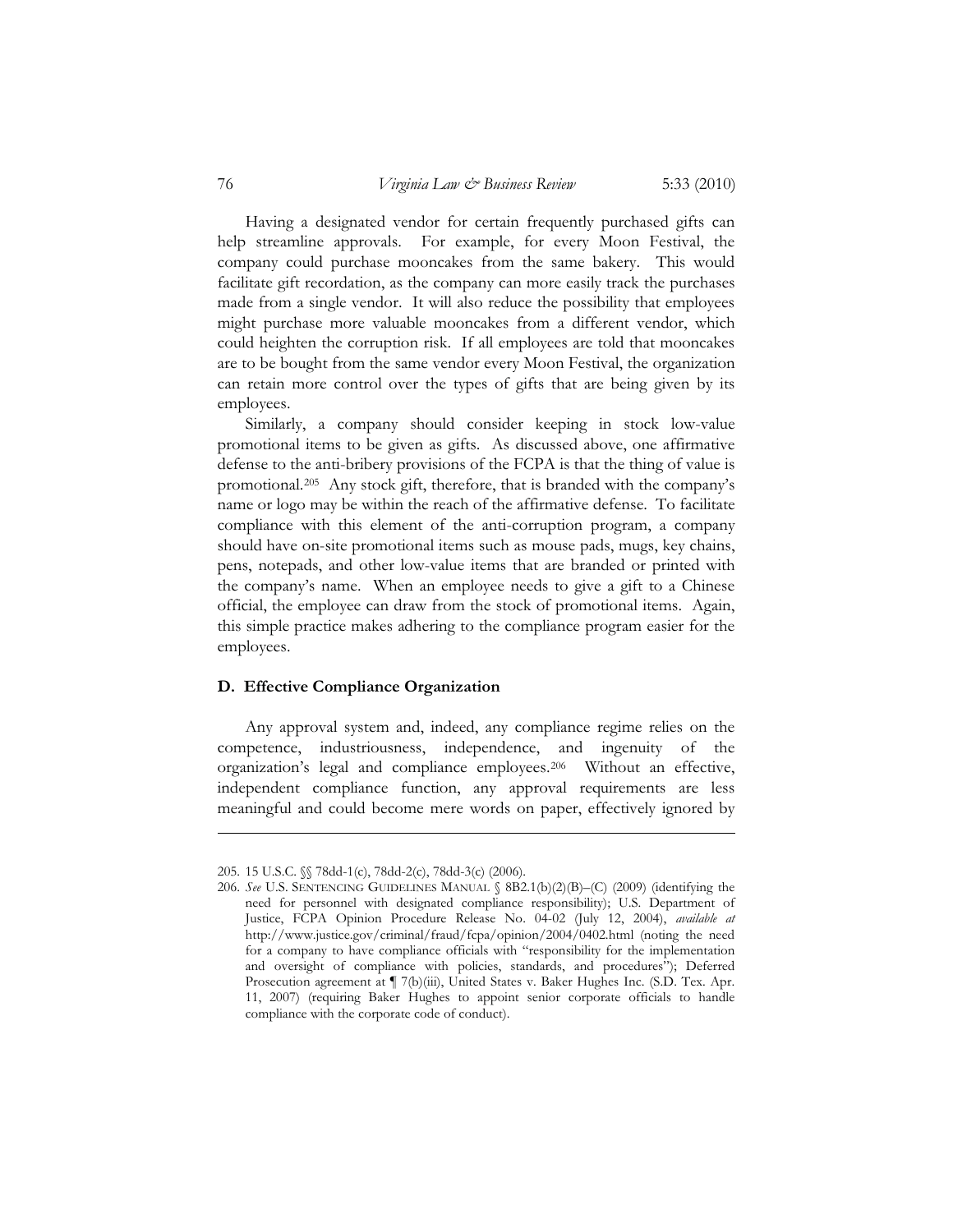the organization.<sup>207</sup> Assuming a corporation already has an otherwise wellfunctioning global compliance organization, the issues it must confront in China are (1) training the local compliance employees on the nuances of the FCPA and other applicable anti-corruption laws; (2) instilling in them a sense of independence from the business line (to match the actual independence of their reporting line); (3) ensuring their integration into the business operations of the organization without compromising their independence; and (4) educating them about Chinese business traditions and culture.

Successful recruitment of sophisticated compliance officers makes these tasks easier, but even these officers will still need introductory and ongoing professional training. Ideally, this training, just like the approval system, flows from the results of the periodic risk assessments, addressing new issues flagged by this process. Further, compliance employees in the region should routinely identify new risks or old risks that have become more or less acute. Any organization must maintain effective lines of communication back to the central organization so that such matters do not slip through the cracks.

One of the key questions for gift and entertainment approvals in China is when should the company require approvals from senior compliance officials outside of the local organization. Elevating approvals beyond local officers is undoubtedly burdensome, can lead to distrust and resentment from the Chinese organization, and can even undermine the development of a responsible local compliance group. Devolving too much power to the Chinese organization, however, has its own set of risks—most importantly, significant compliance lapses, if the local compliance officers lack the ability and independence to serve their control function effectively. Some Western organizations may seek Western or Western-trained lawyers for leadership roles in the Chinese organization as a way to address these concerns. But, as the Morgan Stanley scandal illustrates, Westerners can succumb to a corrupt climate, too.208 Further, although such compliance officers may not need

<sup>207.</sup> *See* Memorandum from Mark Filip, Deputy Attorney Gen., U.S. Dep't of Justice, *Principles of Federal Prosecution of Business Organizations*, at § 9-28.800 (Aug. 28, 2008) ("Prosecutors should . . . attempt to determine whether a corporation's compliance program is merely a 'paper program' or whether it was designed, implemented, reviewed, and revised, as appropriate, in an effective manner.").

<sup>208.</sup> CHEN & EDER, *supra* note 132; *see also* Complaint at ¶¶ 9, 12–14, SEC v. Meza, Case No. 09-cv-01648 (D.D.C. Aug. 28, 2009), *available at* http://www.sec.gov/litigation/ complaints/2009/comp21190.pdf (alleging that Meza authorized a Faro sales manager to "do business the Chinese Way").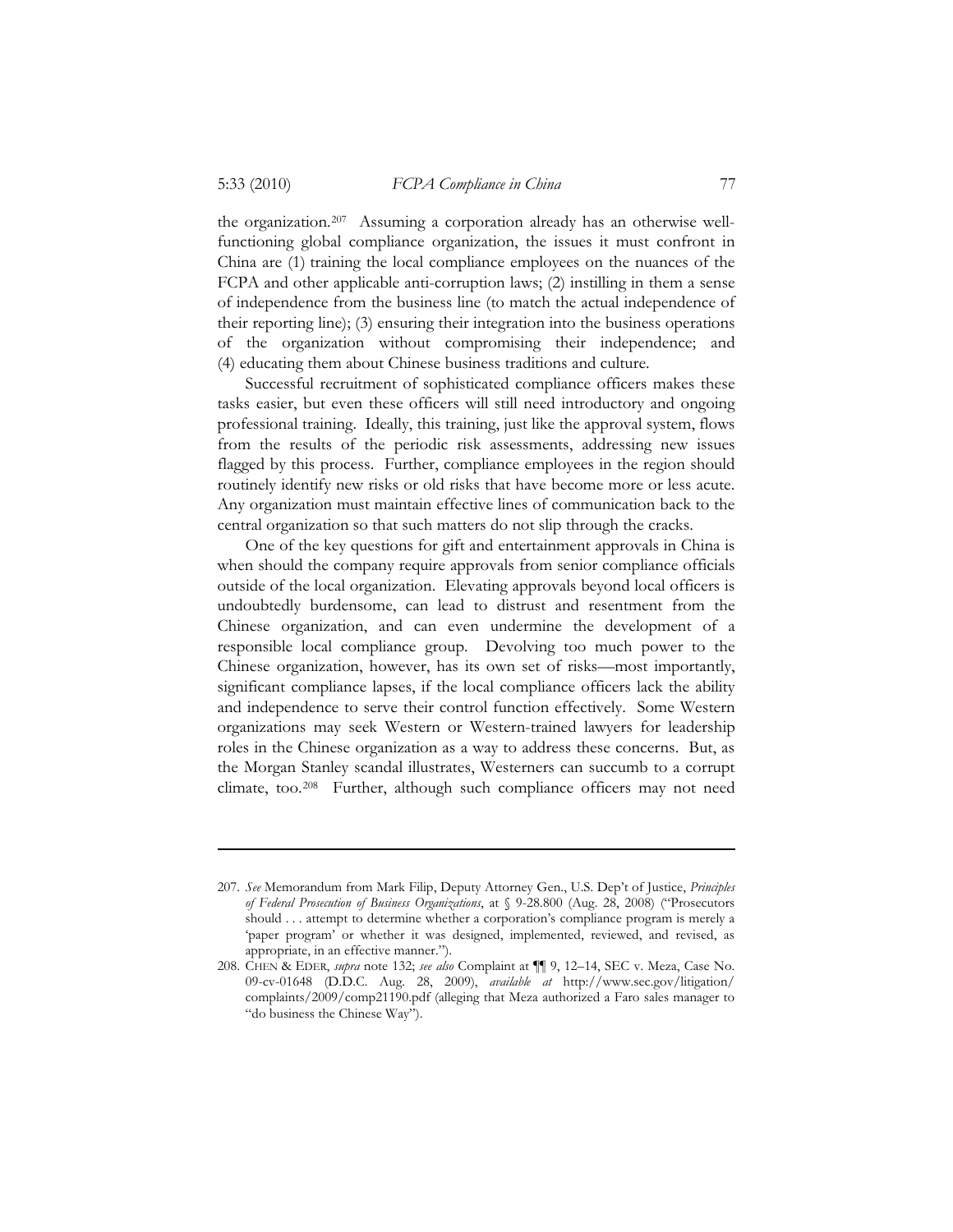supplementary training on the FCPA, they will need to learn about local laws, as well as cultural traditions that could be alien to them.

Ultimately, understanding the strengths and weaknesses of the local compliance organization is necessary to craft effective controls around gift and entertainment expenditures. The organization must also engage in periodic self-evaluation to ensure that its existing compliance regime continues to address institutional risks effectively. How well it functions will also play an important role in the company's future risk assessments.

# **E. Employee Training**

No matter how sophisticated its compliance regime, an organization's first line of defense against compliance problems is its business employees. This is particularly the case in the area of business courtesies. These employees are, after all, the ones who provide the thing of value to the recipient. If they understand the FCPA and other applicable laws, and exercise good judgment, the risk to the company declines substantially. An effective employee training program provides this understanding of the law and sensitivity to anti-corruption compliance pitfalls.209 Most effective training regimes involve both in-person and electronic training, and this is certainly the case with regard to safeguarding the provision of gifts, entertainment, and hospitalities in China.

The benefit of in-person training is self-evident. Employees are more likely to pay attention to a human being who demands it. In-person training can be more interactive, with the trainees raising points of confusion about compliance procedures or challenging the assertions of the trainer. These sessions can also facilitate a dialogue between compliance and the business line, permitting compliance officers to identify risk areas and potential compliance challenges. But it also has its downsides. In-person training is expensive and saps significant resources from the compliance organization.

<sup>209.</sup> *See* U.S. SENTENCING GUIDELINES MANUAL § 8B2.1(b)(4)(A) ("The organization shall take reasonable steps to communicate periodically and in a practical manner its standards and procedures, and other aspects of the compliance and ethics program . . . by conducting effective training programs . . . ."); U.S. Department of Justice, FCPA Opinion Procedure Release No. 04-02 (July 12, 2004), *available at* http://www.justice.gov/ criminal/fraud/fcpa/opinion/2004/0402.html (noting the need for "regular training concerning the requirements of the FCPA and applicable foreign anti-corruption laws"); TREADWAY COMMISSION *supra* note 203, at 29 ("Education and training, whether classroom instruction, self-study or on-the-job training, must prepare an entity's people to keep pace and deal effectively with the evolving environment.").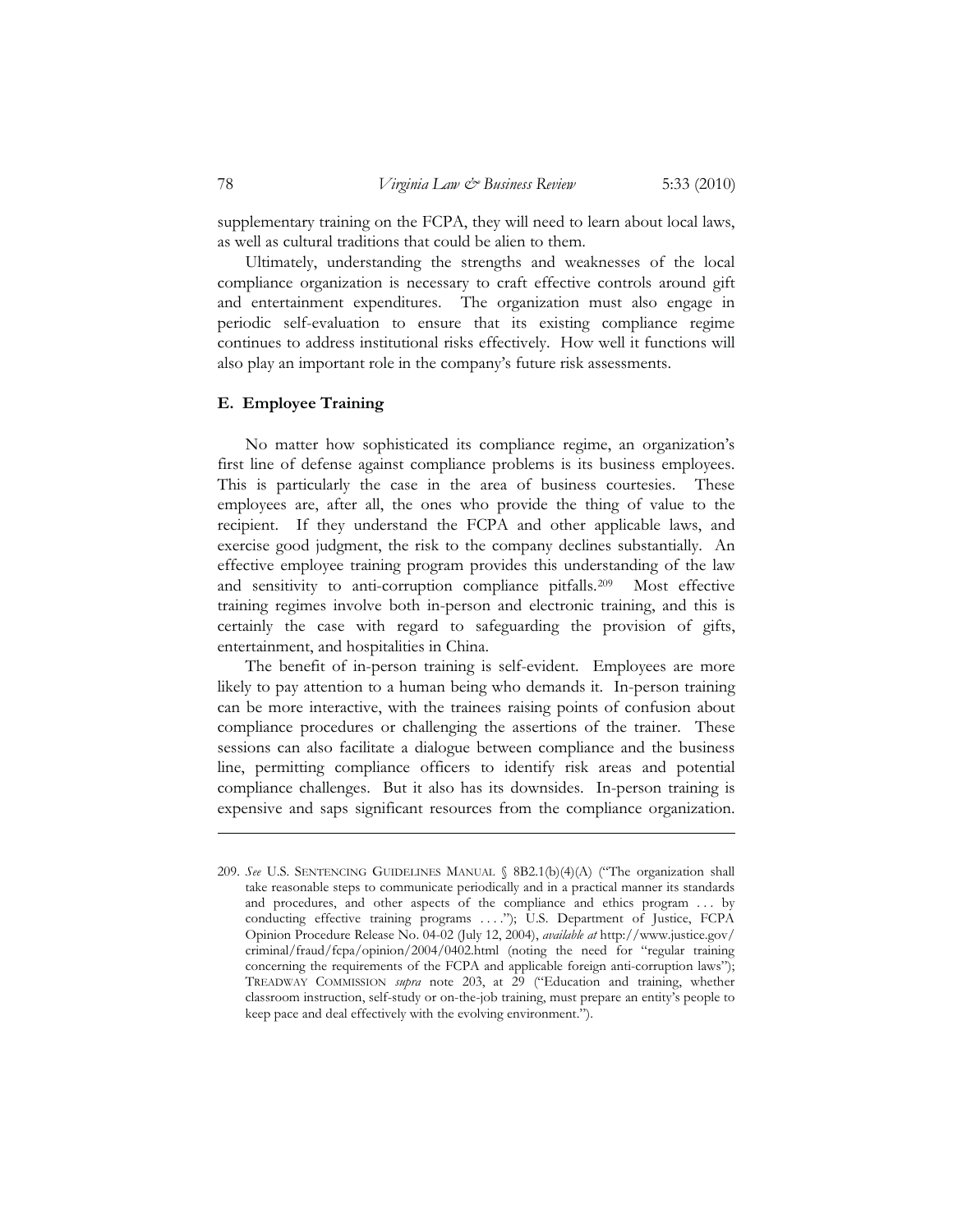Additionally, the organization must install some sort of quality control to ensure that the trainers actually understand the law and do not give poor guidance, and it may be difficult to find experienced trainers with a nuanced understanding of the relevant anti-corruption laws (including the FCPA) and the local business, who also speak fluent Mandarin.

Electronic training allows for greater coverage and permits standardization of the message provided to line employees. It is also customizable—permitting, for instance, employees to complete the same training in Cantonese, English, or Mandarin. Testing employees' learning following the training is also much easier in an electronic setting. Finally, electronic training can be completed at an employee's convenience, thereby minimizing any disruption to the workings of the organization. Of course, electronic training lacks the many benefits of in-person training. Notably, it is easy to ignore.

Ideally, an organization should utilize both forms of compliance training. A broad swath of employees (any of those with potential corruption exposure in their jobs) should be able to complete the electronic training without significant difficulty or disruption to the business. Importantly, the company needs some way to measure successful completion of the training and its accompanying test, and it should ensure that new employees complete the training shortly after joining the organization. Employees in sensitive functions or in leadership positions should then participate in the in-person training. The risk assessment will determine how a given organization assigns employees for this training, which should be updated and repeated periodically, based on future risk assessments.

#### **CONCLUSION**

Establishing and maintaining an effective anti-corruption compliance program in a multinational company's Chinese operations is undoubtedly challenging. The active anti-bribery enforcement regimes on both sides of the Pacific feed on a business environment that combines a robust and still rapidly growing economy with widespread public corruption. Complicating organizations' efforts to navigate these already-treacherous waters is the need in Chinese business culture to build *guanxi* through the exchange of gifts, meals, travel, and other business courtesies. Understanding this cultural background and the FCPA's legal framework, which has already ensnared a number of businesses and businesspersons in China, is the first step to protecting an organization. Once an organization has processed these risks